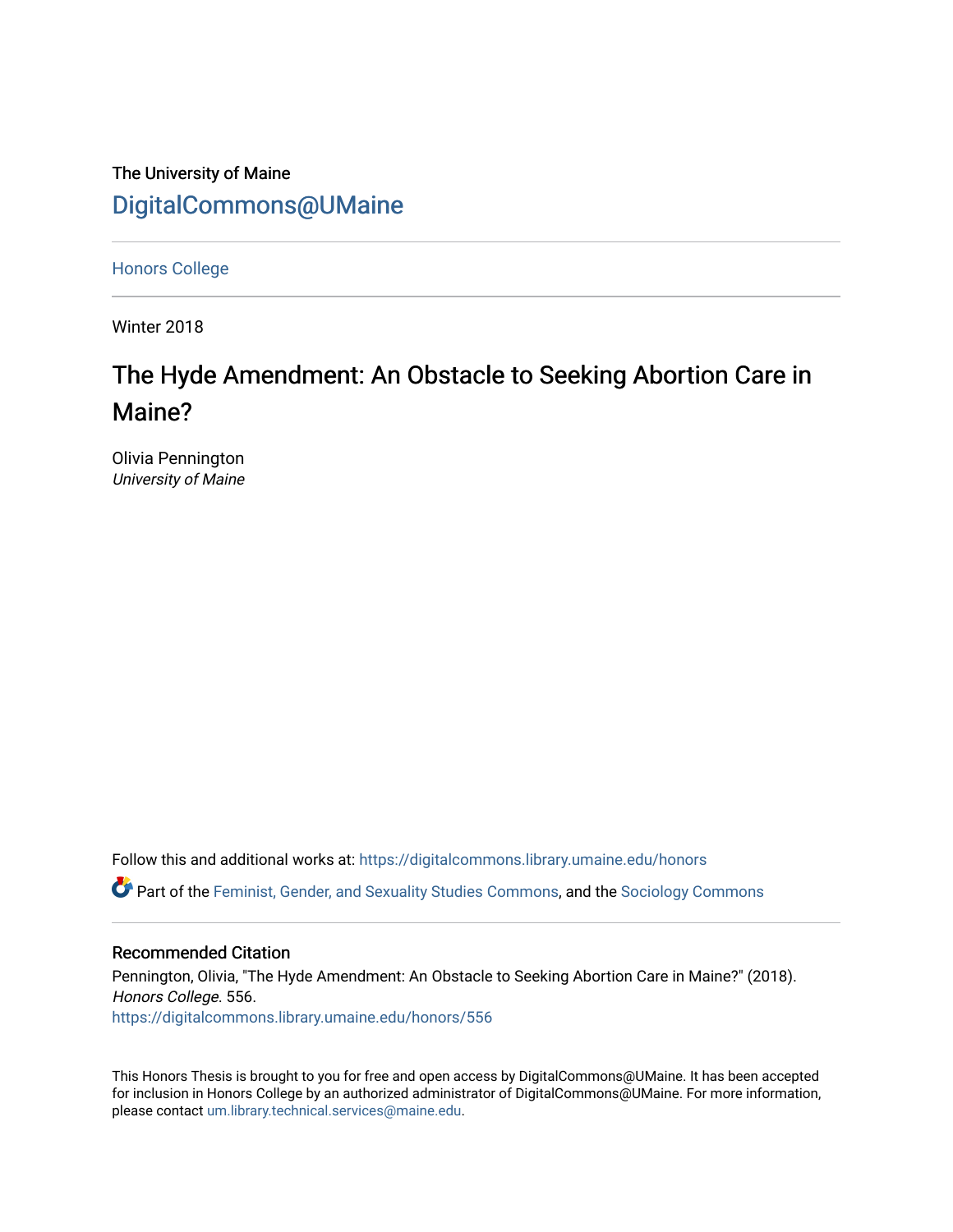### THE HYDE AMENDMENT: AN OBSTACLE TO SEEKING ABORTION CARE

### IN MAINE?

by

Olivia L. Pennington

A Thesis Submitted in Partial Fulfillment of the Requirements for a Degree with Honors (Sociology; Women's, Gender, & Sexuality Studies)

The Honors College

University of Maine

December 2018

Advisory Committee:

Mazie Hough, Emerita Professor of History and Women's, Gender, & Sexuality Studies, Advisor Amy Blackstone, Professor of Sociology Edith Elwood, Adjunct Assistant Professor of Sociology and Preceptor in the Honors College Heather Lakey, Lecturer in Women's, Gender, & Sexuality Studies Jennie Woodard, Preceptor in the Honors College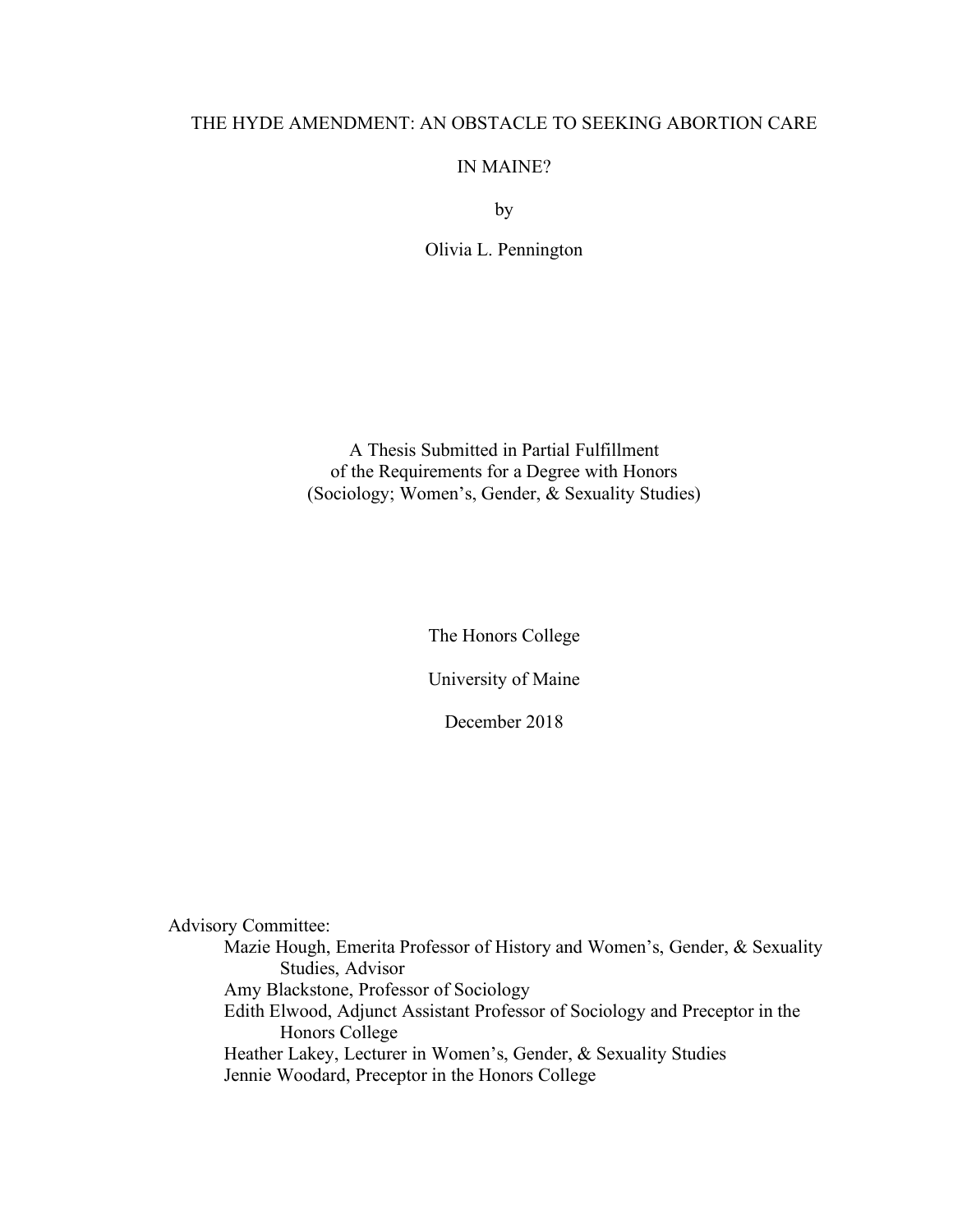© 2018 Olivia Pennington

All Rights Reserved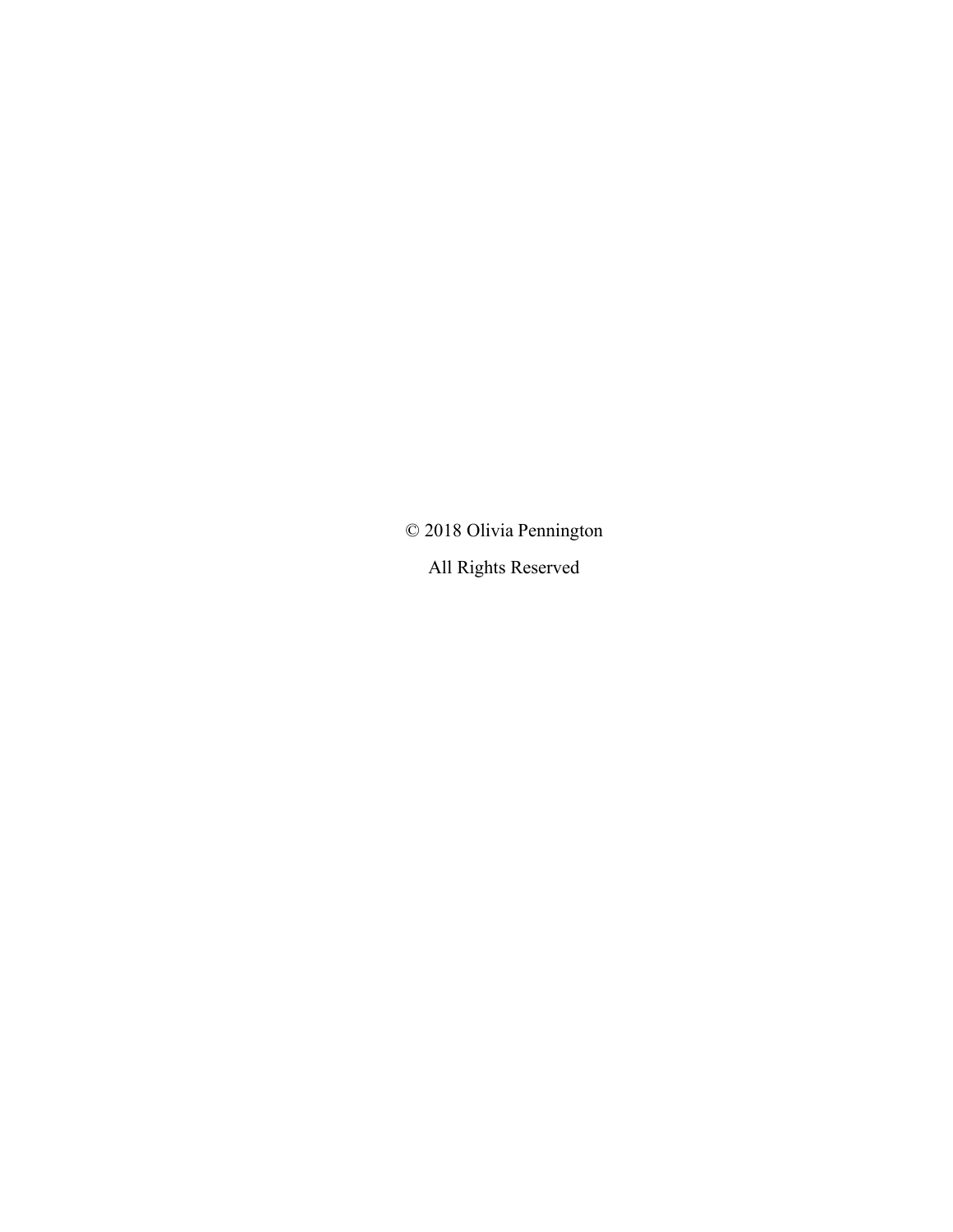#### ABSTRACT

This thesis is an examination of the effects of the Hyde Amendment on lower-income people in the State of Maine seeking abortion care. The Hyde Amendment, passed in 1976, prohibits any federally funded insurance from covering abortion services unless the pregnancy results from sexual assault or incest, or if the pregnancy places the pregnant person's life in danger. This thesis aims to examine how not having an abortion covered by insurance exaggerates other financial obstacles to receiving abortion care. Through a literature review and survey data collected from a local sexual and reproductive health care center this paper explores how travel costs, food insecurity, childcare, and keeping an abortion secret affect lower-income people in the State of Maine who rely on Medicaid, a federally funded insurance. The survey data was collected from the Mabel Wadsworth Center in Bangor, Maine. Staff distributes an anonymous survey to each abortion client and the data have been compiled throughout the years. These data were last updated in 2015 and 158 patients responded to the survey. The data show keeping an abortion a secret, travelling more than 20 miles, and finding childcare were obstacles that made it more difficult to access an abortion. The data also demonstrate that the burden of financing the procedure affects some patients' ability to pay other monthly bills. This study provides a lens through which we can examine the ways that abortion is disproportionately difficult to access.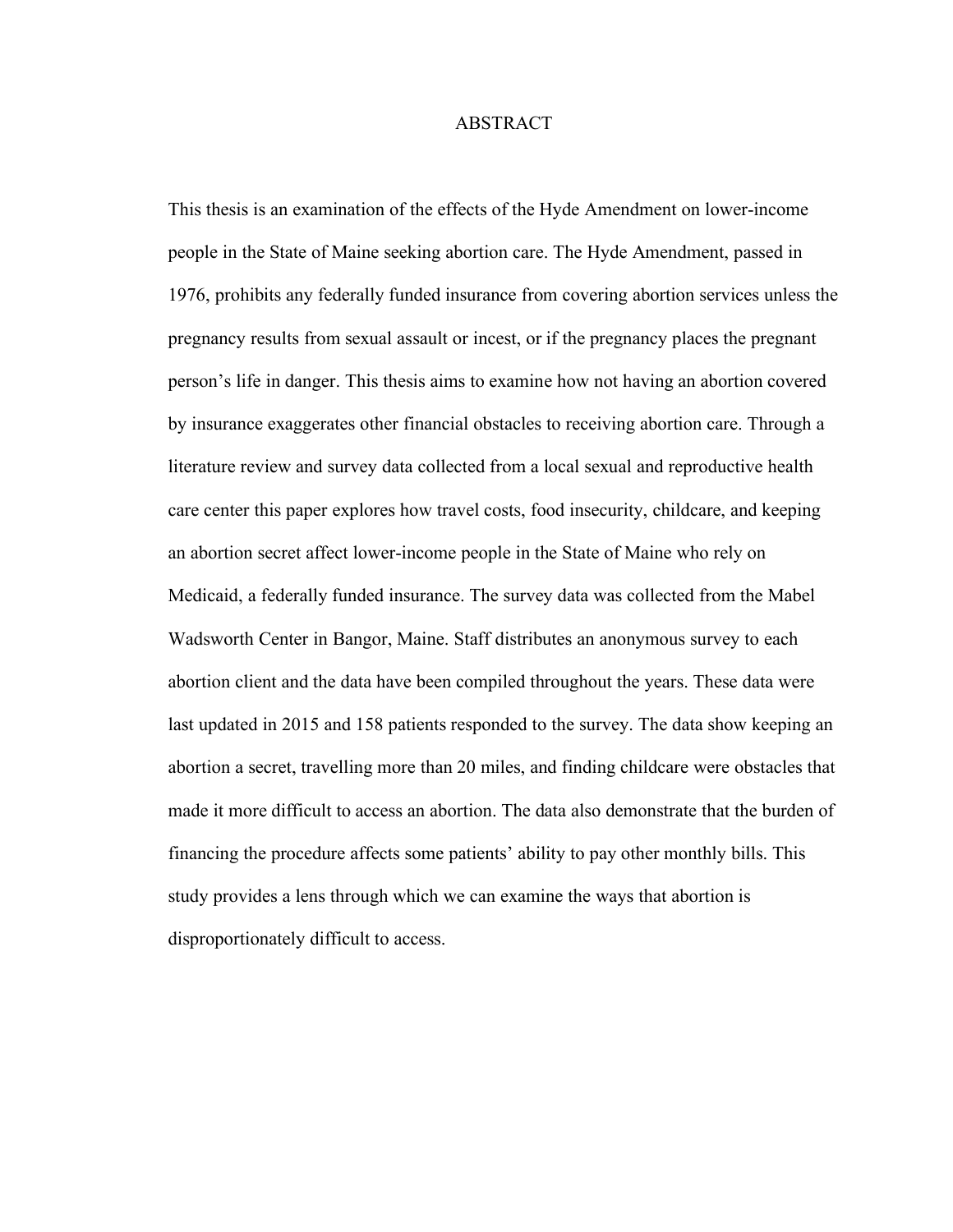# ACKNOWLEDGMENTS

For my mentor, and fellow Libra, Edie Pratt. Her unshakeable faith has taught me faith in myself. This is what women have always done.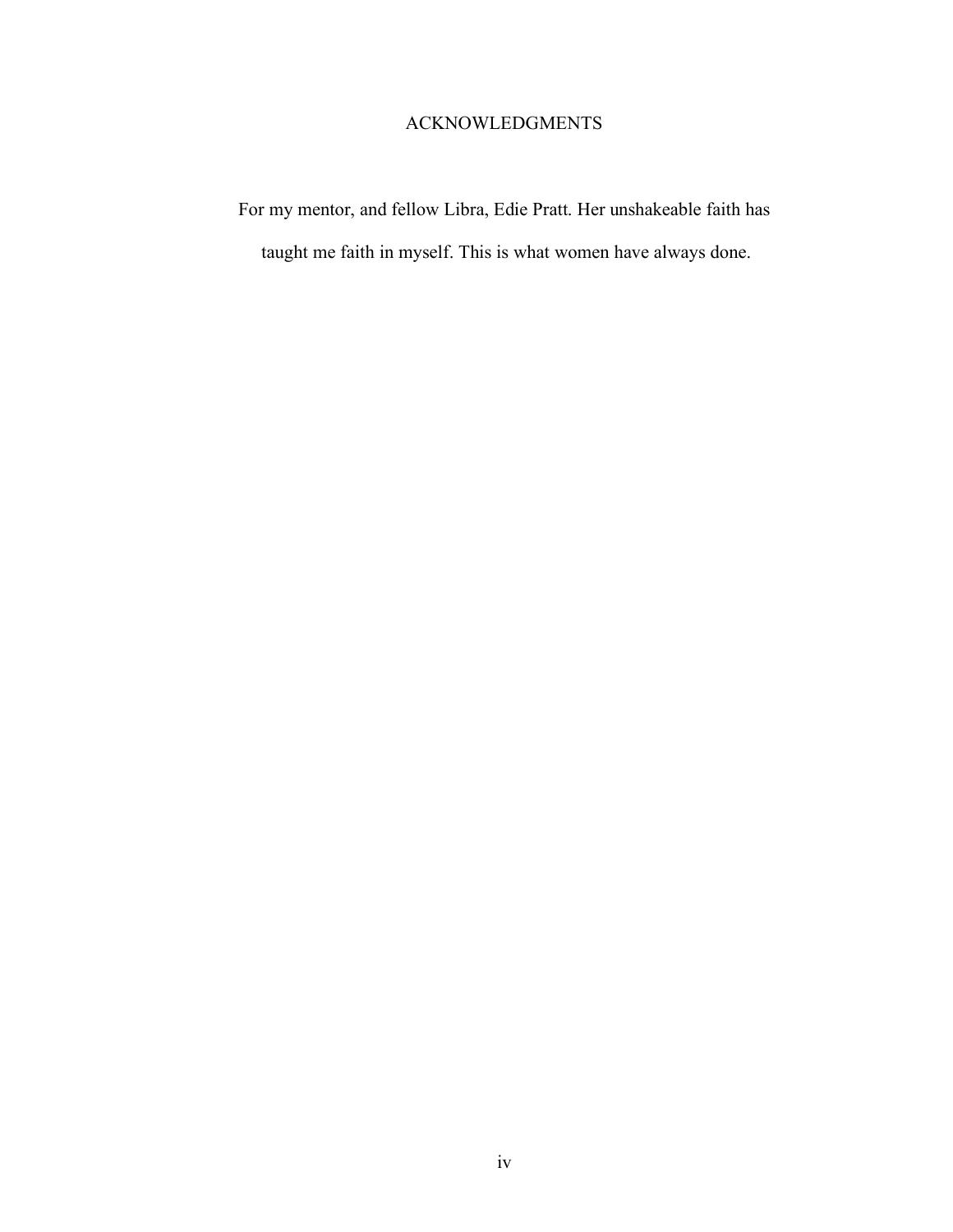# TABLE OF CONTENTS

| <b>INTRODUCTION</b>               | $\mathbf{1}$ |
|-----------------------------------|--------------|
| <b>LITERATURE REVIEW</b>          | 8            |
| The Effects of the Hyde Amendment | 8            |
| Abortion Access & Travel Costs    | 14           |
| Abortion Access & Childcare       | 15           |
| Abortion Access & Food Insecurity | 17           |
| A SPECIFIC LOOK AT MAINE          | 19           |
| Poverty & Travel Costs            | 22           |
| Childcare in Maine                | 28           |
| Food Insecurity in Maine          | 30           |
| Abortion Funding in Maine         | 33           |
| <b>CURRENT STUDY</b>              | 37           |
| Methodology                       | 37           |
| Results                           | 38           |
| <b>CONCLUSION</b>                 | 47           |
| <b>BIBLIOGRAPHY</b>               | 53           |
| <b>AUTHORS BIOGRAPHY</b>          | 57           |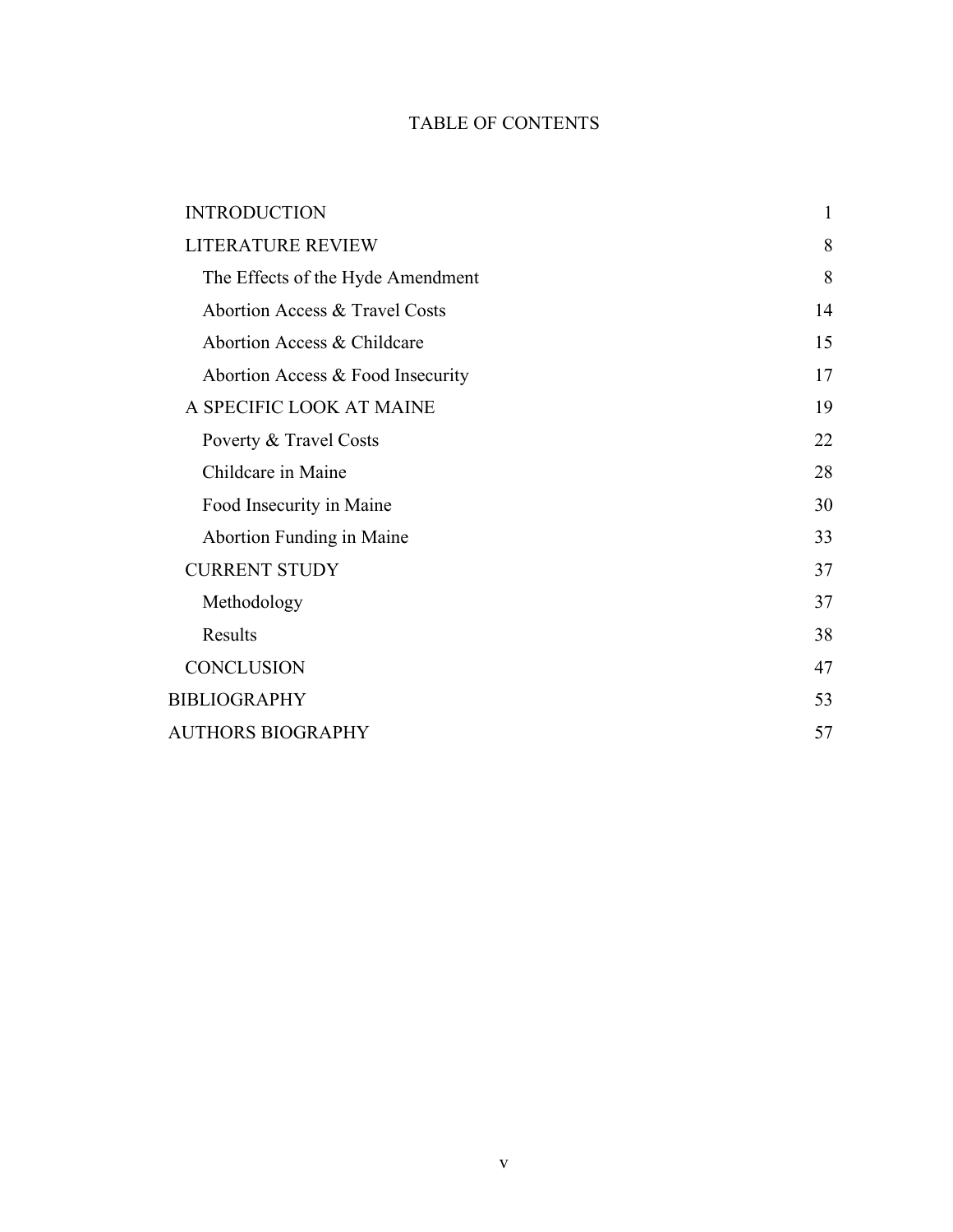# LIST OF FIGURES

| Figure 1 | 22 |
|----------|----|
| Figure 2 | 23 |
| Figure 3 | 26 |
| Figure 4 | 27 |
| Figure 5 | 31 |
| Figure 6 | 40 |
| Figure 7 | 41 |
| Figure 8 | 44 |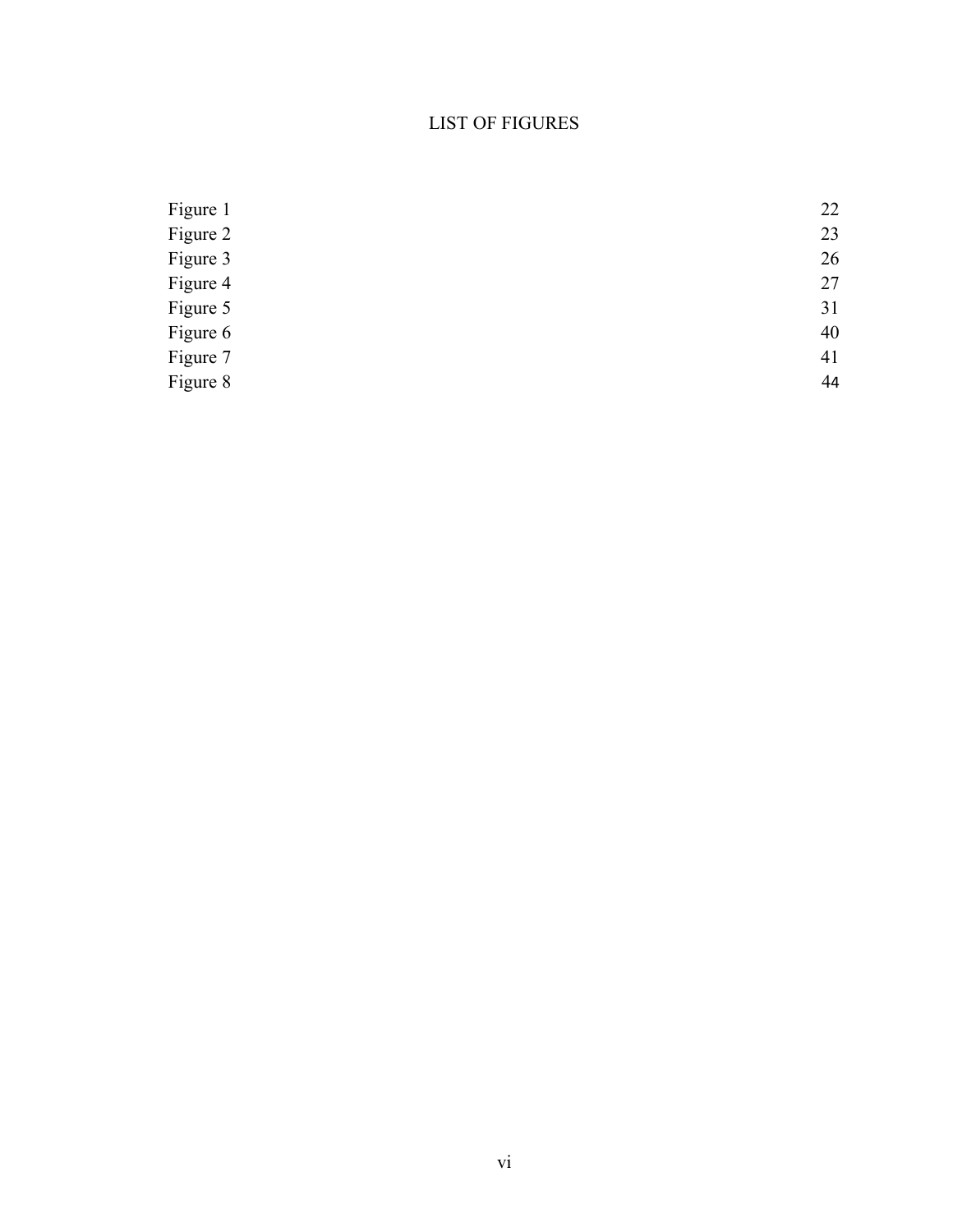#### INTRODUCTION

Abortion has long been a hotly debated issue in American society. The procedure went from being completely legal in the year 1821 to being completely illegal in 1880. (Michigan Law Review, 1984). In fact, abortion was quite common in the mid-1800s up until the point of the quickening--when the pregnant person first feels movement. In the late 1850s, Dr. Horatio Robinson Storer began a campaign through the American Medical Association, founded about a decade prior, to lobby the legislature to pass laws that would completely outlaw abortions. There was no national consensus on abortion at the time. Some physicians regarded it as a violation of the Hippocratic Oath, while others saw it as a common medical procedure (Nossiff, 2001).

The movement to restrict access to abortion has its roots in capitalism and sexism. Doctors during the late 1800s began to worry that if midwives were able to provide care to patients it would detract from their business. When medical schools became more prominent male doctors believed that only they would be able to provide such complicated care to their patients. These newly trained men called their practice "midwifery," lifting the title from existing midwives. These men then began to preach that only they could provide any kind of pregnancy care, and that if a woman sought to provide such care she would be violating the rules of womanhood. This allowed these doctors to keep women from entering their practices and then through fear and positivism, men were able to corner the market (Wertz & Wertz, 1989). They feared that if midwives were legally allowed to perform abortions they would lose half their clientele. (Nossiff, 2001). Additionally, some doctors even argued that abortion was only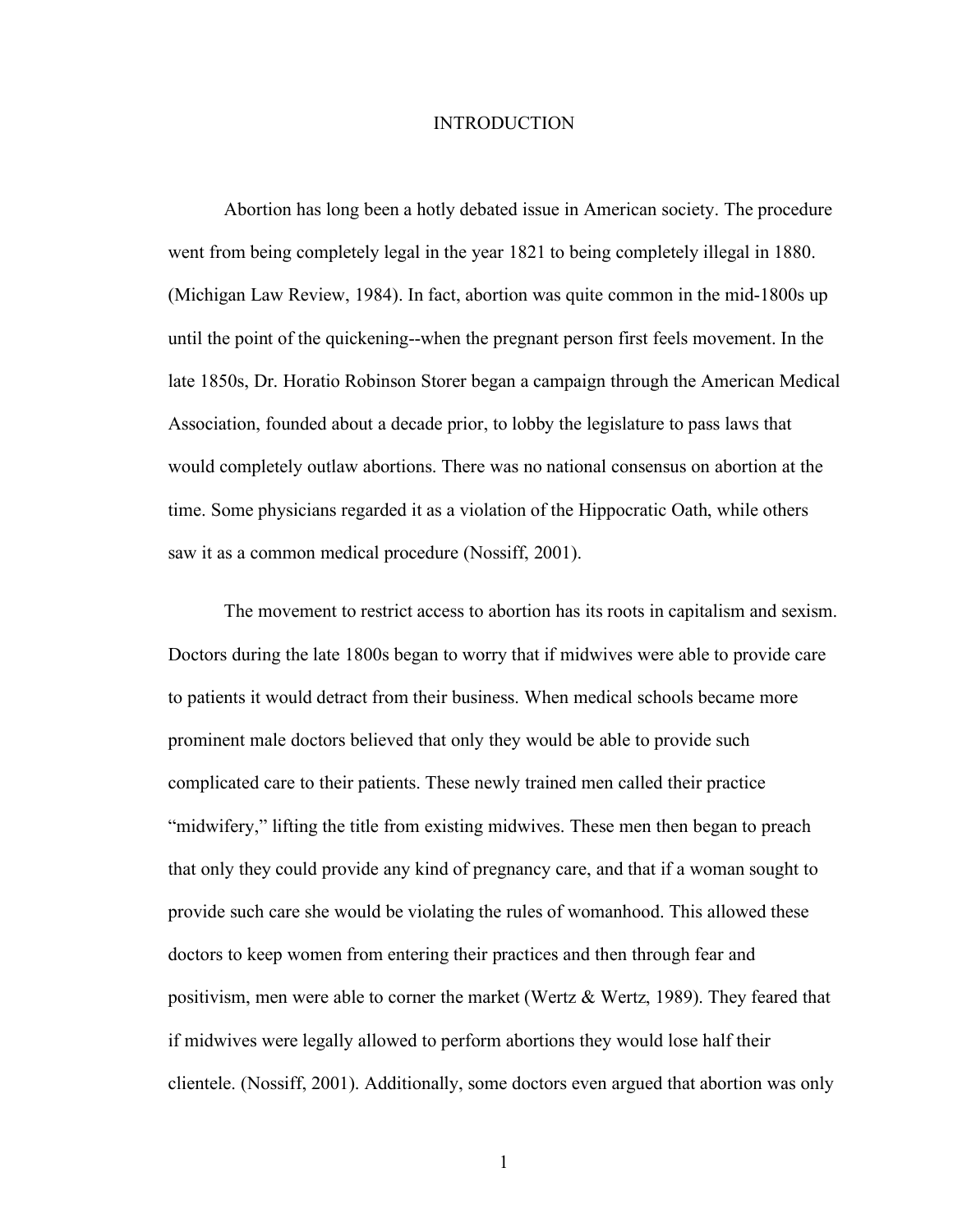popular due to "women's too great love for 'fashion' and 'society'" (Wertz & Wertz p. 113). This suggests only that doctors considered there was a social belief that reproductive health should be only accessible to those who could afford to visit a physician as their patients. Drawing the association between a love of "fashion" which would only be something accessible to those able to afford it to a necessary medical procedure implies that abortion is just an accessory rather than a right of all people.

As time went on, the movement to legalize abortion picked up more and more momentum. It wasn't until the mid-1900s that the legalization of abortion began to gain support. One significant factor that contributed to this societal change of heart was a growing concern over children being born with rare birth defects or diseases. These defects and diseases included an outbreak of German Measles as well as an increasing number of "Thalidomide babies" being born (Michigan Law Review, 1984). During the 1950's and 1960's Thalidomide was a common drug used to treat leprosy and multiple myeloma. However, it was often prescribed to pregnant women to treat nausea. This resulted in thousands of babies being born with severe birth defects, including ocular issues and loss of limbs (Kim & Scialli, 2011). Additionally, the creation of the National Organization for Women (N.O.W) provided an organizational structure to the midcentury movement in support of the legalization of abortion (Michigan Law Review, 1984).

Thalidomide was invented in Germany and although it was illegal in the United States, it was widely used throughout England, Belgium and West Germany (Glendon, 1987). In 1962 a woman named Sherri Finkbine learned of the effects that the drug could have on a fetus after she had acquired the drug in another country. She was from Phoenix,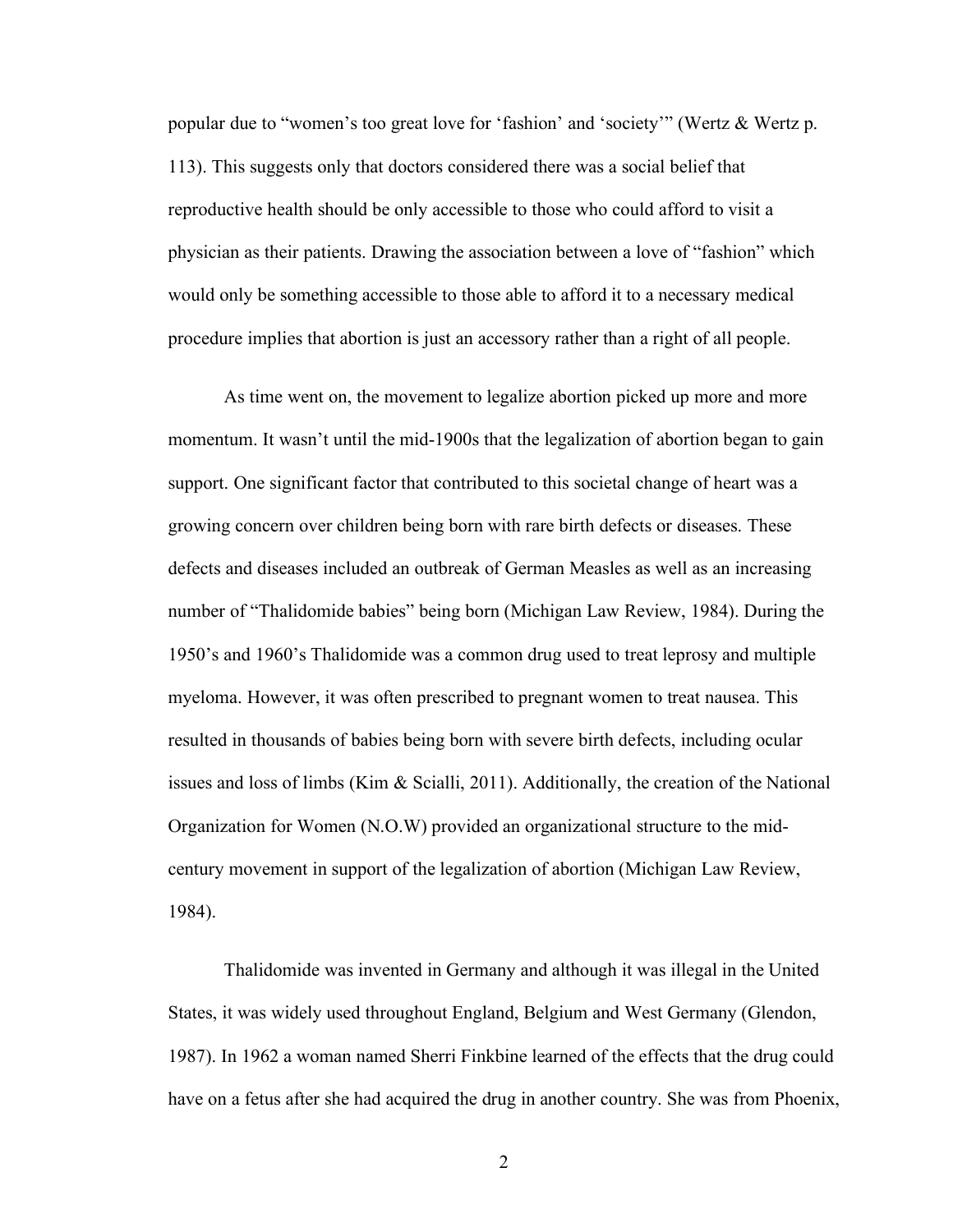Arizona and tried in both New York and Arizona to obtain an abortion. She asked the Arizona superior court to authorize the Good Samaritan Hospital to perform an abortion and her request was denied (Kenney, 1963). Mrs. Finkbine eventually obtained her abortion in Sweden, but her case acted as a catalyst to the movement to legalize abortion.

A notable part of the history of the abortion debate is the makeup of the population on each side of the issue. It has been shown that those who were most opposed to abortion and most vocal about that opposition were quite removed from the culture of reproductive health. The crusade that was originally lead by male physicians throughout the country who had learned about the processes of birth and abortion in medical schools and who were removed from the community of women. They immediately alienated the midwives who had been experience in both births and abortions and who had been immersed in that culture. They were familiar with the reallife experiences of pregnant people rather than an academic understanding of how fetuses develop.

Furthermore, it is striking that the movement to legalize abortion was led largely by financially stable white women concerned about birth defects. The dominance of their rhetoric in the national discourse is troubling, for normalizing this one narrative fails to encompass the vastly different circumstances that surround the decision to carry to term or terminate. During this time period the movement to normalize and legalize abortion had the opportunity to radically overturn the way that abortion had previously been perceived in the United States, but instead the focus remained on those who were financially privileged. The focus remained on those like Sherri Finkbine who had the financial ability to travel to Sweden to obtain her abortion rather than the countless poor,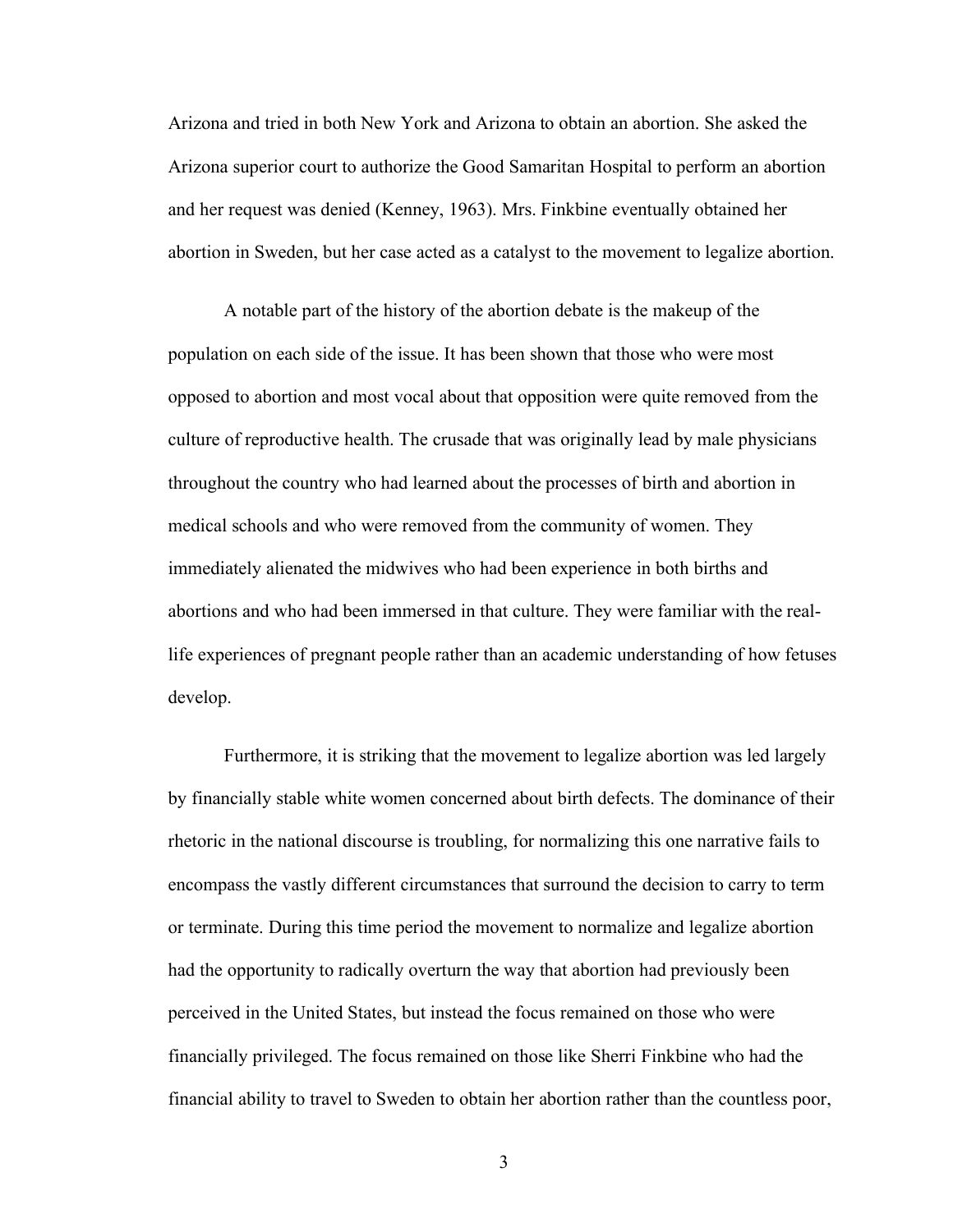women of color, who were dying from illegal abortions and could not afford to raise children due to the systems of oppression that are so entrenched in American society, such as institutional misogyny and classism.

This paper aims to examine the ways that low-income people experience difficulty receiving abortion services. Each person experiences the world in a different manner depending on their different social identities. Multiple systems of oppression such as classism, racism, and misogyny can be felt in very different ways for each individual who might pertain to a marginalized group. This paper's focus will be on the ways that people experience both misogyny and classism by focusing on low-income people seeking abortion care. However, it is important to note that due to the combined impact of classism and racism, women of color are generally the most vulnerable in our society. This paper will touch on the topic of race when discussing the national framework however 94.7% of the population of Maine identifies as white (U.S Census Bureau, 2017) and therefore it will not be a focus of this paper. Additionally, this paper will aim to acknowledge that not only women need abortion care. Non-binary people and transgender men can also require access to abortion, however, much of the restrictions around abortion originate from sexist traditions aimed at restricting women's healthcare.

There is a great deal of legislation that disproportionately impacts lower income women (Lara, Holt, Pena, & Grossman, 2015). We have seen historically that those who have always had access to abortion were those like Sherri Finkbine, who could afford to travel long distances to have a safe procedure, while those who could not do so have been forced to either carry to term, face extreme financial distress, or result to unsafe selfinduced methods.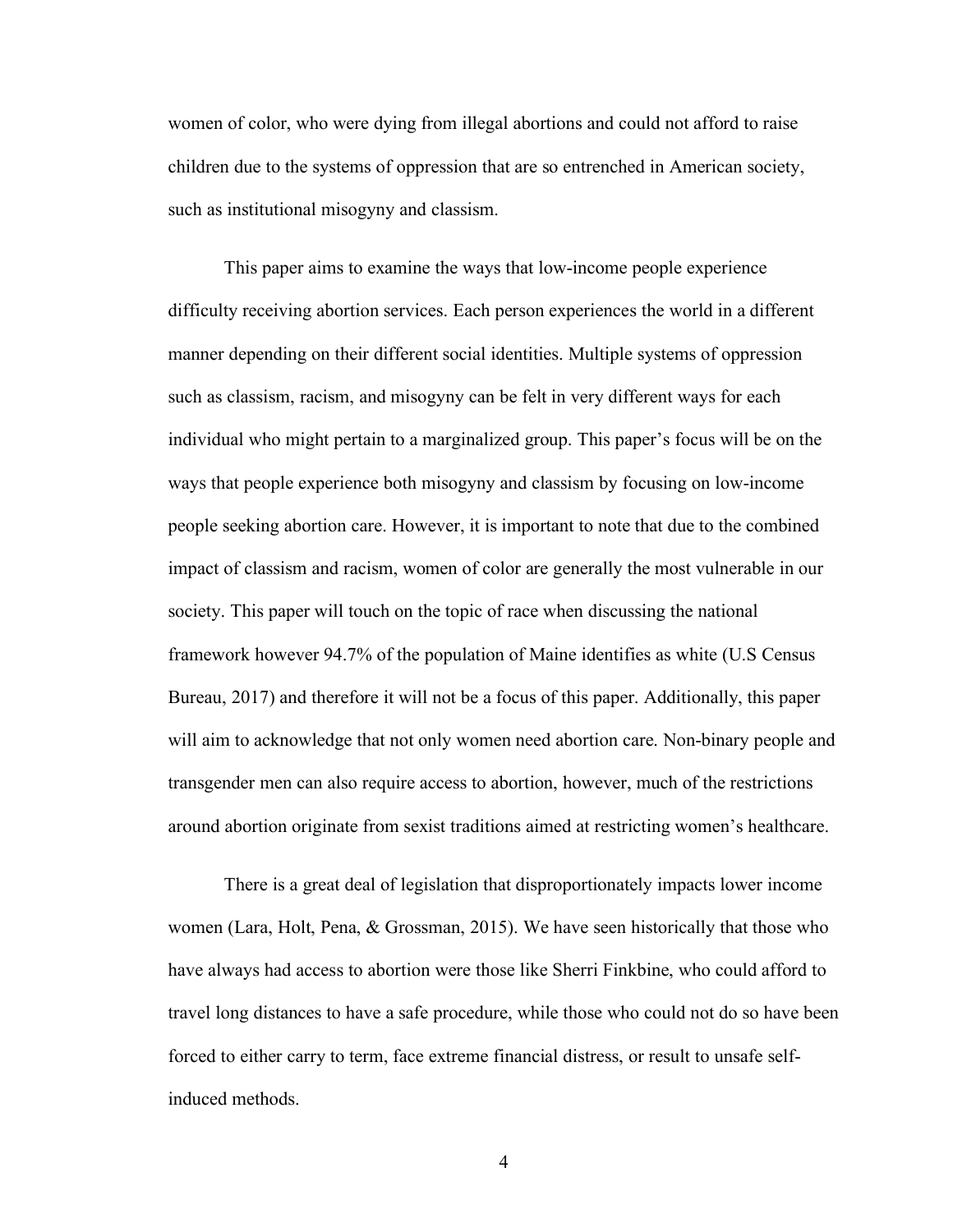In 1973 the landmark Supreme Court Case *Roe v. Wade* recognized a woman's legal right to terminate a pregnancy, though not without exceptions. The Court found that the decision to have an abortion is subject only to the medical judgment of the pregnant woman's attending physician during the first trimester. During the second trimester, the State may choose to regulate abortion procedures solely in the interest of promoting the mother's health. For "the stage subsequent to viability" the State may choose to regulate abortion in the interest of promoting the potentiality of human life. The point of viability is defined as the point when the fetus can survive outside of the womb, even if artificial aid is necessary (Roe v. Wade, 1973). Viability is difficult to determine, but it usually occurs around seven months or between the periods of 24 and 28 weeks.

Additionally, the case states that an abortion can only be performed by a physician. "Physician" in this case refers to a medical physician currently licensed by the State. The State has the right to prohibit abortions performed by any person who is not a licensed physician (Roe v. Wade, 1973). This stipulation is interesting because, as previously discussed, many physicians were worried that with the legalization of abortion they would lose a great deal of business to midwives. This is of particular concern for lower income women. Ability to access care from a licensed physician is not only expensive, but also often inconvenient. Many would have to travel, find childcare, or lose pay from missing work in order to visit such a professional. Thus, it may be more convenient for these women to see a midwife or take the medication abortion pill in the comfort of their own home. This provision therefore has an impact on who is able to access abortion care and is arguably the first restriction placed on abortion access.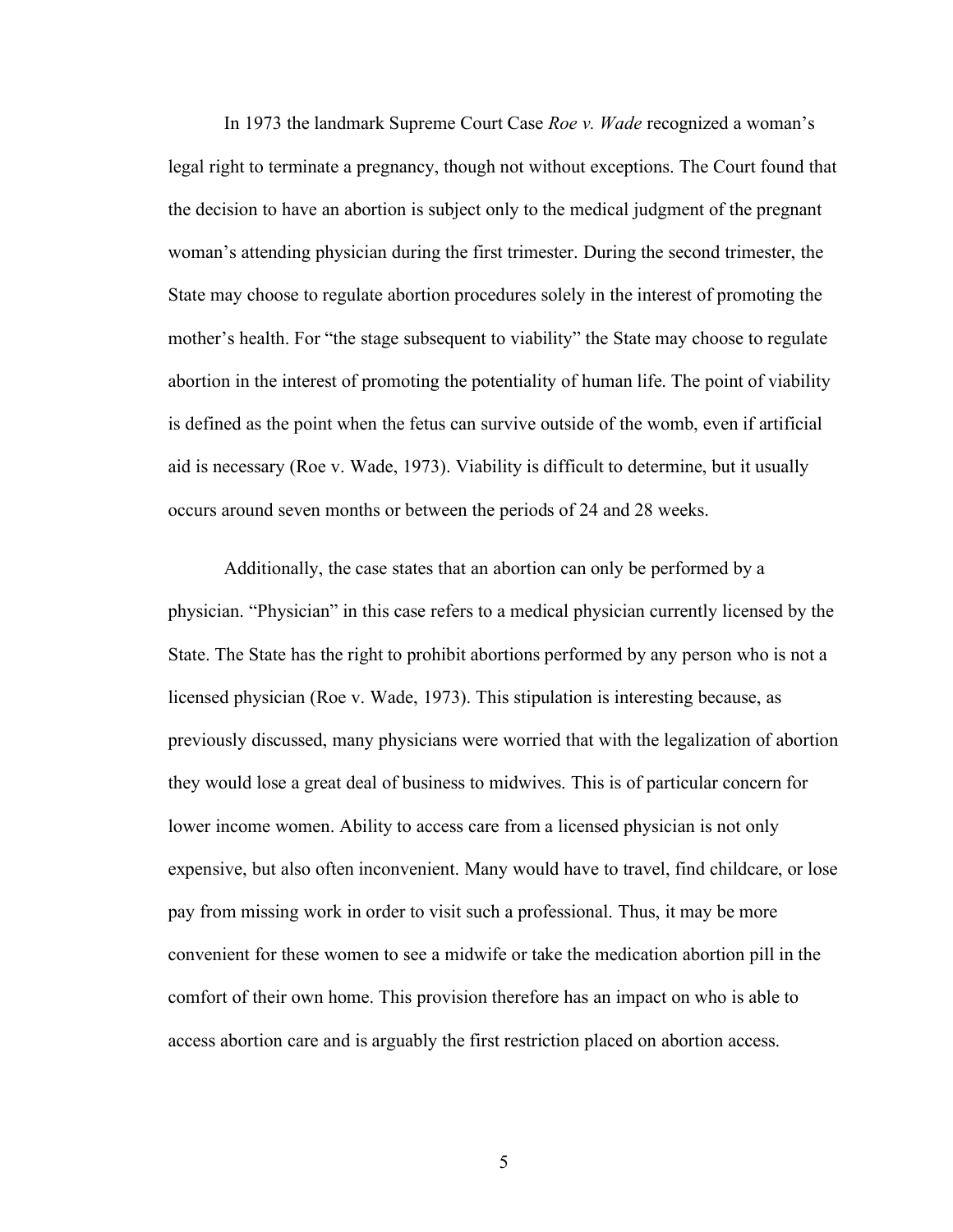In the thirty-five years since *Roe v. Wade,* copious amounts of abortion restrictions have been enacted, altering a person's ability to access the care to which they have a constitutional right. The first major restrictive legislation came in 1976 with the Hyde Amendment. The Hyde Amendment prohibits any federal funds from covering abortion care unless the pregnancy occurs as a result of rape or incest; or if a doctor certifies that a physical injury, illness, or disorder would endanger the mother's life.

This legislation primarily affects those who rely on federally funded insurance programs such as Medicaid, CHIP, or Indian Health Services. States have the option to either follow the federal regulations or provide coverage with state Medicaid funds. There are currently 17 states that have chosen to provide coverage, 32 states and the District of Columbia that have chosen to follow the federal regulations, and South Dakota only provides coverage when the pregnancy places the woman's life in danger (Dennis  $\&$ Blanchard, 2013). Maine is one of the states that follow the federal standard.

The groundwork for the Hyde Amendment was laid in 1973 with the enactment of the Helms Amendment. This legislation restricts any funds from foreign aid from financing abortion care. Beyond that, federal funds can also not be used to "motivate or coerce any person to practice abortions" (Barot, 2013). This regulation came under the administration of President Richard Nixon and the U.S Agency for International Development (USAID), whose funding was the subject for discussion, clearly disagreed with the goals of the Helms Amendment. In fact, USAID responded by saying that this policy was in direct opposition to the philosophy of decolonization that they were attempting to practice at the time. USAID claimed this legislation had "seemingly imperialistic and hypocritical overtones" (Rosoff, 1973). The spokespeople representing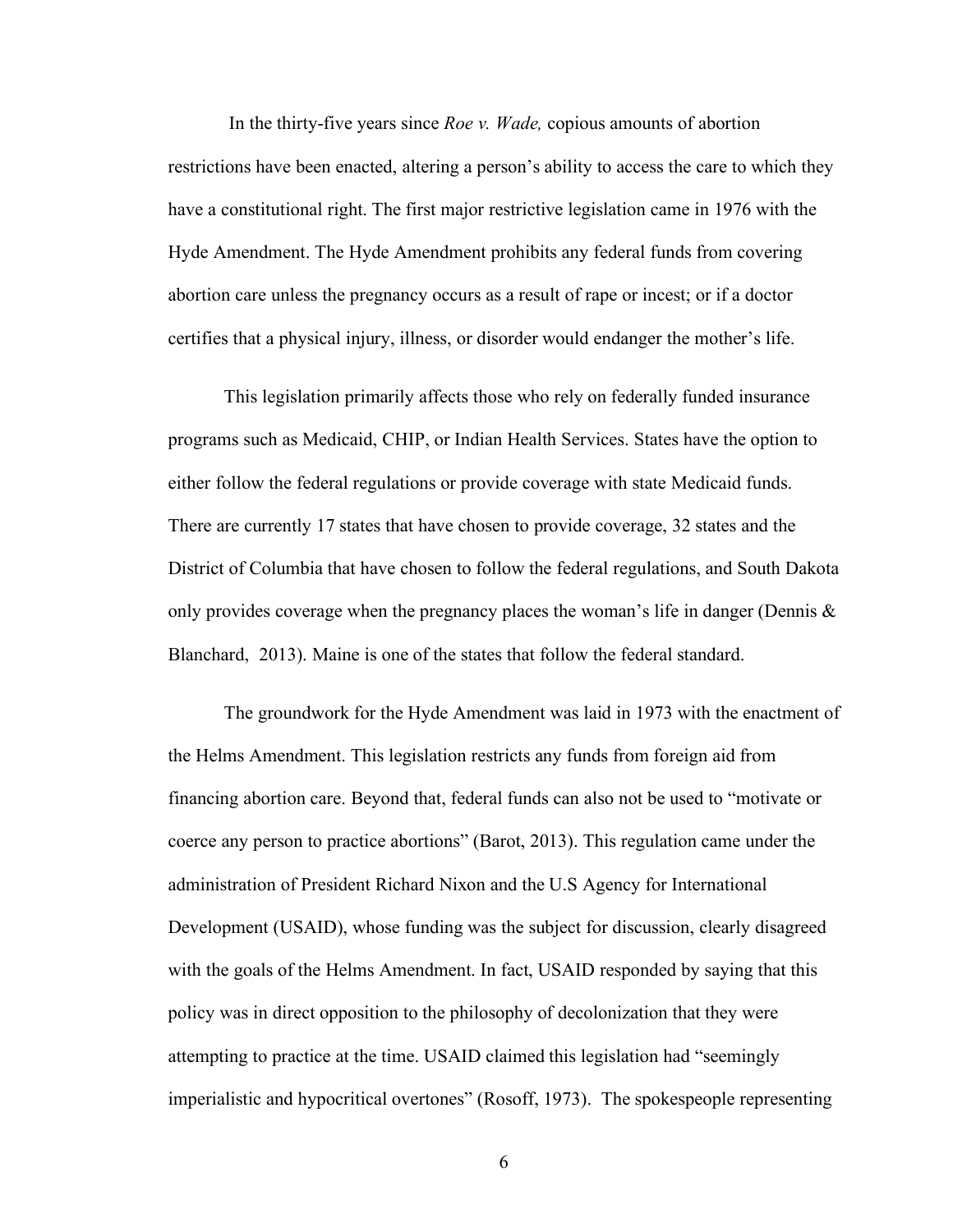the USAID correctly identify this hypocrisy of refusing aid to abortion care when abortion care was legal in the United States. Both the Helms Amendment and the Hyde Amendment demonstrate to us the vehement opposition to abortion throughout the United States, especially when it comes to those who belong to more marginalized communities.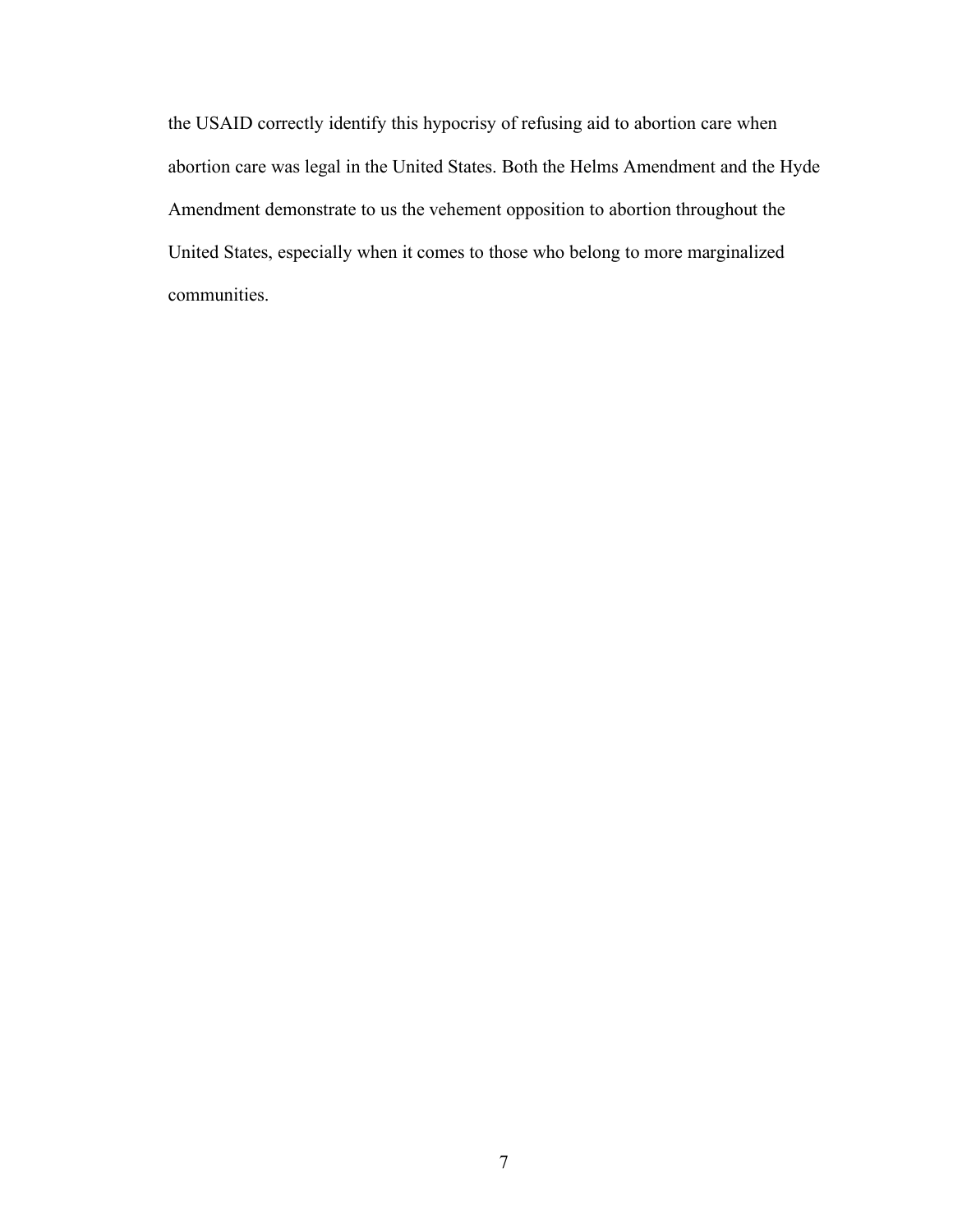#### LITERATURE REVIEW

#### The Effects of the Hyde Amendment

The Hyde Amendment has been deeply affecting people since its conception. Abortion is a widely necessary procedure that many people rely on. Generally speaking, around 40-42% of all unintended pregnancies end in abortion (Jones & Jerman 2014). Additionally, 64% of all pregnancies among women below 100% of the federal poverty line are unintended (Dehlendorf, Harris, & Weitz, 2013). Therefore we can see that many women who rely on Medicaid would be forced to pay out of pocket for the procedure, which could be nearly impossible for a lot of women. Abortion restrictions continue to impact the ways that people are able to obtain the care they need, and often impose serious complications impeding the access. For low-income people the extra lengths they must go to could have a significant financial impact on their lives. When you only earn up to 138% of the federal poverty line, things like travelling, paying for food, losing pay from missing work, or paying for childcare can render receiving an abortion nearly impossible. According to the Guttmacher Institute, the average cost of an abortion at 10 weeks is about \$370, \$650 for a 14-week procedure, and \$1042 for a procedure at 20 weeks gestation (Guttmacher Institute, 2007). The federal poverty line for a family of three is an income of \$20,780 per year or approximately \$1732 per month. Therefore for a family of three, a ten-week procedure would cost approximately 20% of the family's monthly income (Department of Health and Human Services, 2018).

In 2005 there were 7.5 million women of reproductive age (ages 15-44) that relied on Medicaid for health care services (Guttmacher Institute, 2007). Under the Hyde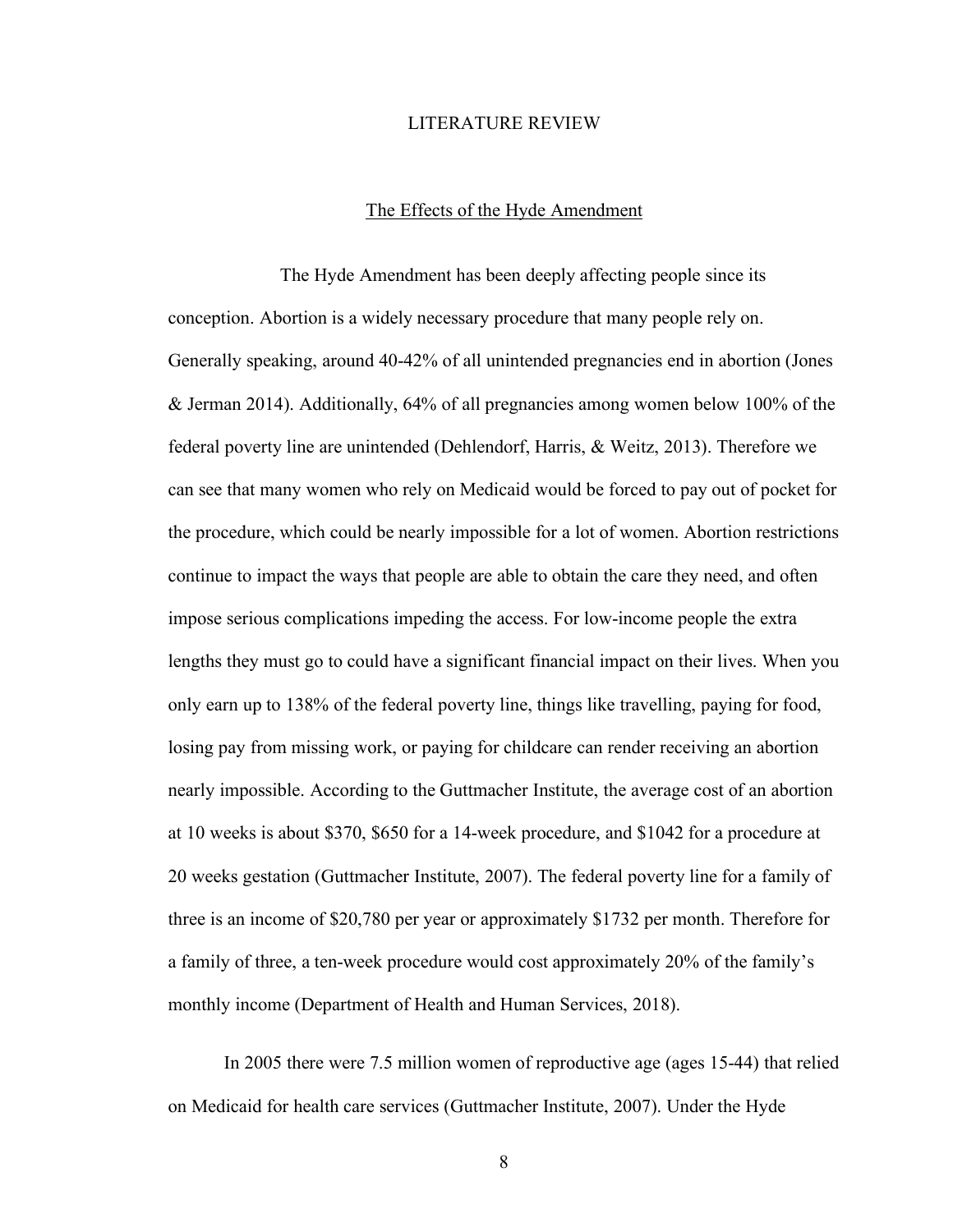Amendment regulations, these women would not be able to receive abortion care services unless the pregnancy resulted from rape or incest, or the pregnant person's life was in danger. Abortion care is an expensive procedure and without coverage from Medicaid it can be completely inaccessible to lower-income women. There are a number of factors affecting a woman's ability to access abortion care, and this paper aims to interrogate how the Hyde Amendment exaggerates the financial barriers blocking pregnant people from accessing the care that they need.

A study conducted in North Carolina examined the usage of public funding for abortion care. When the Hyde Amendment went into effect, North Carolina opted to create a separate abortion fund for low-income people needing abortion care. There were five times between 1978 and 1993 when this fund was completely depleted and therefore there was no remaining public assistance available to those who needed it. Cook, Parnell, Moore, & Pagini examined birth rates and abortion rates during times where there was an availability of public funding and when there was no funding. It is important to note that they found that there was no difference in pregnancy rates between the times when funding was available and funding was not available. However, using data collected for a period of 168 months between January 1980 and December 1993, the researchers found that for the months where funding was available, there were more abortions and fewer births. In 1989 there were 2,677 abortions per month, which is 127 more than there would have been had there been no funding for abortion available. The researchers found that in that year there were 345 state-funded abortions per month. Comparing these rates, the study found that 1 in 3 women who would have chosen to have an abortion instead carried the pregnancy to term. This is a startling statistic. If the regulations set forth by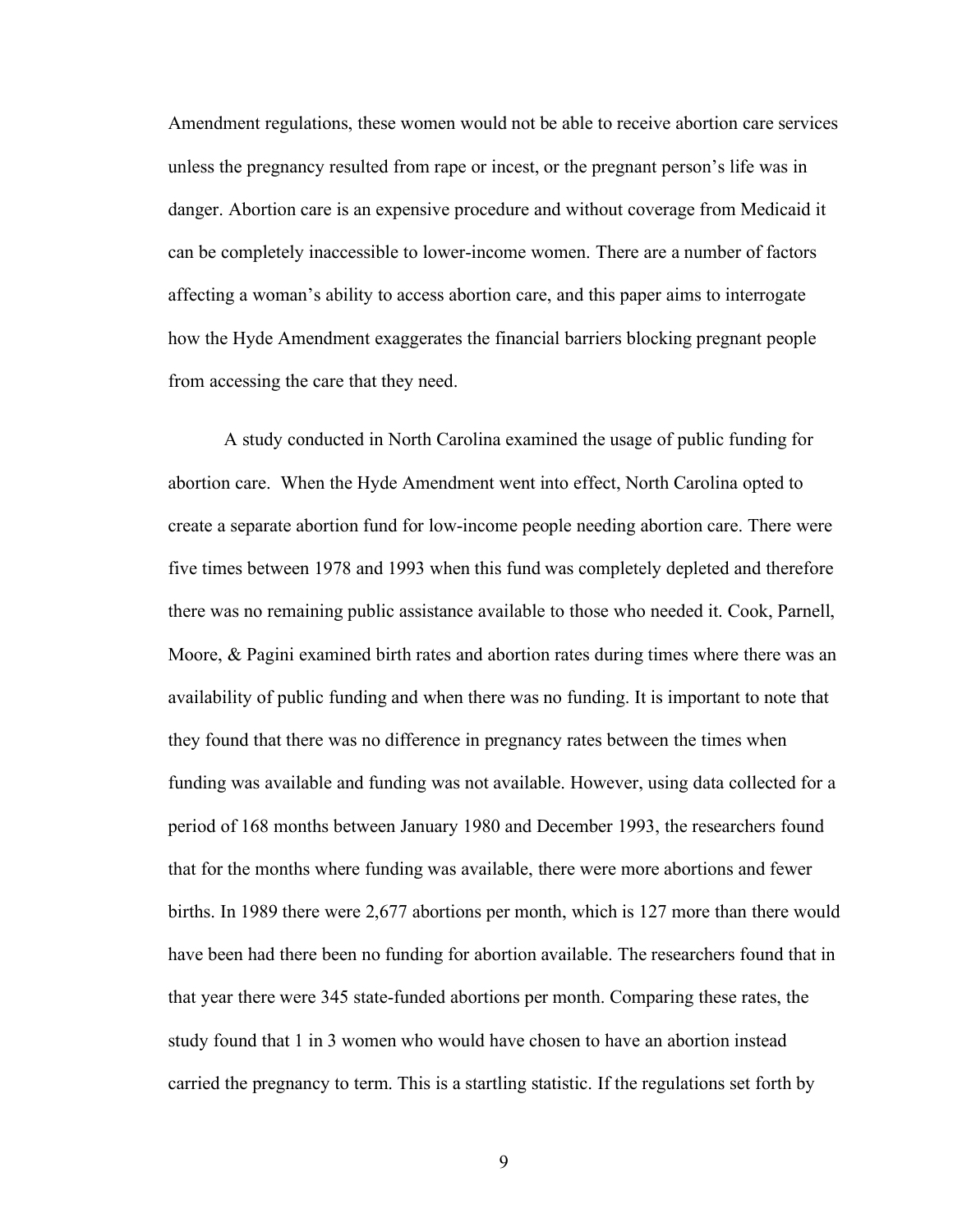the Hyde Amendment did not exist, and federal funding provided by these insurance programs were available these women would have been able to obtain the abortion that they needed. In fact, these researchers estimate that for every \$527 reduction in funding during these years there was one additional birth (Cook, Parnell, Moore, & Pagnini, 1999).

One study, conducted in Oregon, investigated the financial obstacles that might affect a woman's experience seeking abortion care found that low-income women were more likely to report difficulty overcoming the obstacles they faced. Although Oregon has opted to use state Medicaid funding to pay for abortions in circumstances outside of those that are covered federally, low income women still reported financial difficulty due to complications in actually receiving Medicaid coverage. In an interview one participant described her experience by saying:

"My sister had to take a day off work. We had to find somebody to drive us up there. It was just a mess. I was worried about gas money. I was even worried about how I was going to afford to eat while I was up there! I knew I'd get the Oregon Health Plan, but I had to wait for that too, because of paperwork" (Ostrach & Cheyney, 2014).

This quote illustrates the impact of childcare and transportation costs to the ability to receive care. It also demonstrates how women describing the obstacles they faced name the price of the procedure and the price of other factors in the same breath, showing that the combined impact of these financial burdens is significant to their lives. Another participant reported that her sister had to drive her to the appointment and was terminated from her place of employment for missing work on the day of her appointment. Losing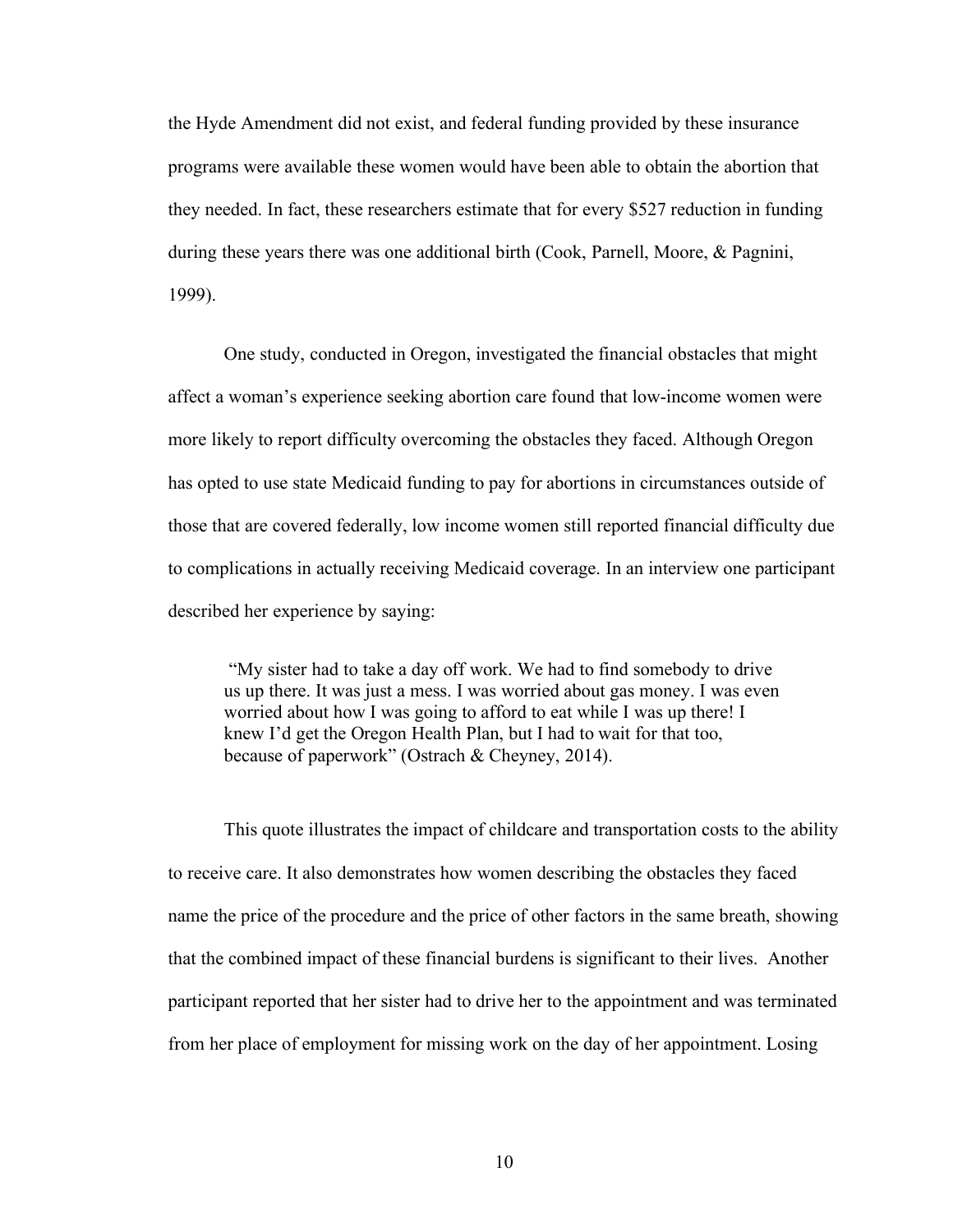employment can be completely destructive to a person's life. It can be financially devastating to a person, especially if they are supporting a family.

Additionally, this study found that delays in Medicaid funding would often cause women to have abortions at a later gestational date (Ostrach & Cheyney, 2014). In fact, 67% of poor women having abortions in 2004 reported that they would have preferred having the procedure done earlier (Guttmacher, 2007). Often they had to wait longer due to an inability to get to the clinic or due to funding issues. This is relevant because as previously discussed, the price of abortions varies drastically at different stages of gestation. For example, in 2001 the average price of an abortion at 14 weeks gestation was \$650 while the average price for 20 weeks gestation was \$1,042 (Guttmacher, 2007). In six weeks time the price can augment by almost \$400. This can be a significant difference for someone who has an income below 200% of the federal poverty line.

Paying for the medical procedure may limit a person's ability to pay for the other financial factors that often arise when seeking abortion care. These factors might include: being forced to skip a bill payment, travel, food, childcare, and getting time off work (among others). If there is no abortion clinic near where a pregnant person lives, they are forced to arrange for travel. If they are forced to travel far, missing pay from missing work may be a serious issue. Additionally, if the woman already has children, she may be unable to afford childcare for the day, or multiple days depending on the gestational age, and may not be able to find other arrangements. These factors coupled with the price of the procedure itself might adversely affect a woman's ability to afford her basic needs.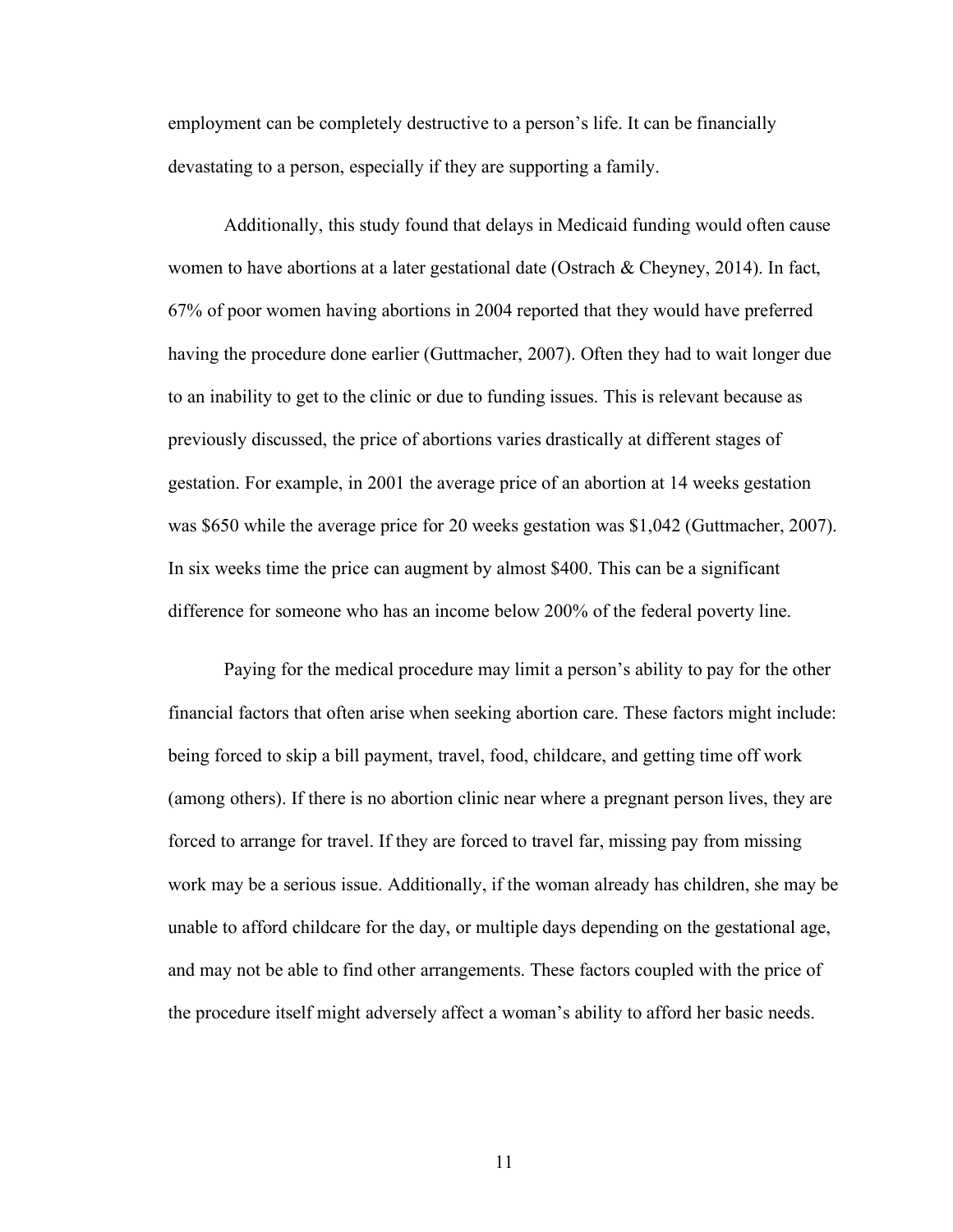Poverty affects women at a higher rate than men, with poverty rates being twice as high amongst single-mother headed households as any other group (Brown  $\&$ LaLumia 2014). This not only suggests that it would be harder for these women to pay for an abortion, it also suggests that seeking abortion care would require them to find childcare for the day. 58% of women over 16 participate in the workforce and 73% of them working full time which indicates that missing pay from missing work and paying for childcare could become enormous obstacles impeding access to care.

Moreover, in 2012 25% of Latina women and 22% of African-American had not visited a health care provider in the last year due to the cost. 36% of Latina women and 22% of African-American women reported that they had no insurance coverage. (Lara, Holt, Pena, & Grossman, 2015). With the financial burden of accessing health care already being so high amongst these populations it is likely that these women would be least able to access abortion and that other financial factors are most likely to affect these women. Between the years of 2001 and 2008, the rates of unintended pregnancies for women earning less than 100% of the federal poverty line increased from 120 to 137 per 1000 reproductive aged women while during the same time unintended pregnancy rates for those earning more than 200% of the federal poverty line decreased from 28 to 26 per 1000 reproductive aged women. In 2008 the rate of unexpected pregnancies for black women was 92 per 1000 reproductive aged women, 79 per 1000 reproductive aged Hispanic women compared to only 38 per 1000 white women. (Lara, Holt, Pena, & Grossman, 2015). Therefore, not only are these populations of women the least likely to be able to access abortion care, they are also the ones who are most likely to need abortion care.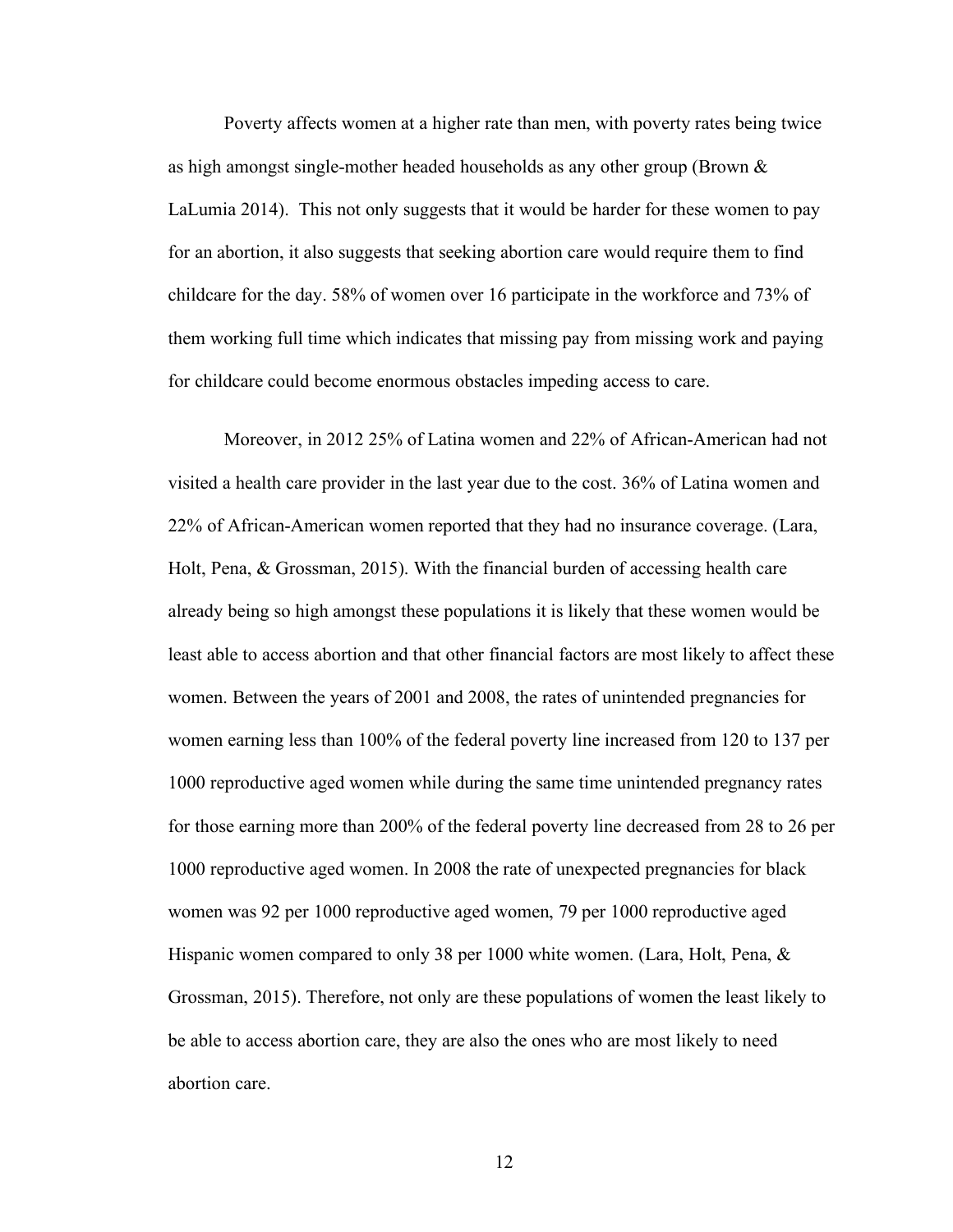Examining the role of publicly funded contraceptives in the lives of low-income women is important when discussing their ability to access abortion. Their ability to access effective forms of contraceptives may impact their need for abortion care or may indicate further financial struggles when an abortion is needed. According to the Guttmacher Institute, 77,520 women in Maine in the year 2010 relied on publicly funded contraceptives (Frost, Zolna, & Frohwirth, 2010). For these purposes, being in need of publicly funded contraceptives is defined as: "have a family income below 250% of the federal poverty level (FPL; estimated at \$45,775 for a family of three in 2010). In addition, all women younger than 20 who need contraceptive services, regardless of their family income, are assumed to need publicly funded care because of their heightened need—for reasons of confidentiality—to obtain care without depending on their family's resources or private insurance." (Forrest & Samara, 1996). When discussing access to publicly funded abortion care it is important to consider that birth control must be publicly funded. One study reported that 18% of women using condoms experienced an unintended pregnancy, along with 24% who used the fertility awareness method, 28% who used spermicide only, and 14% of all women who used non-prescription birth control methods while .8% of those using IUDs experienced an unintended pregnancy, .05% of those using an implant, .6% of those using the Depo Shot, and 9% using the pill, patch, or ring (Forrest & Samara, 1996). Medicaid is mandated to cover birth control and due to this mandated coverage, the nation experienced a 3% drop in abortion rates which is the same declination rate that results from abortion restrictions. (Forrest  $\&$  Samara, 1996). Therefore, we can observe that coverage of contraceptive services and supplies impacts the rate at which lower-income women would need to access an abortion.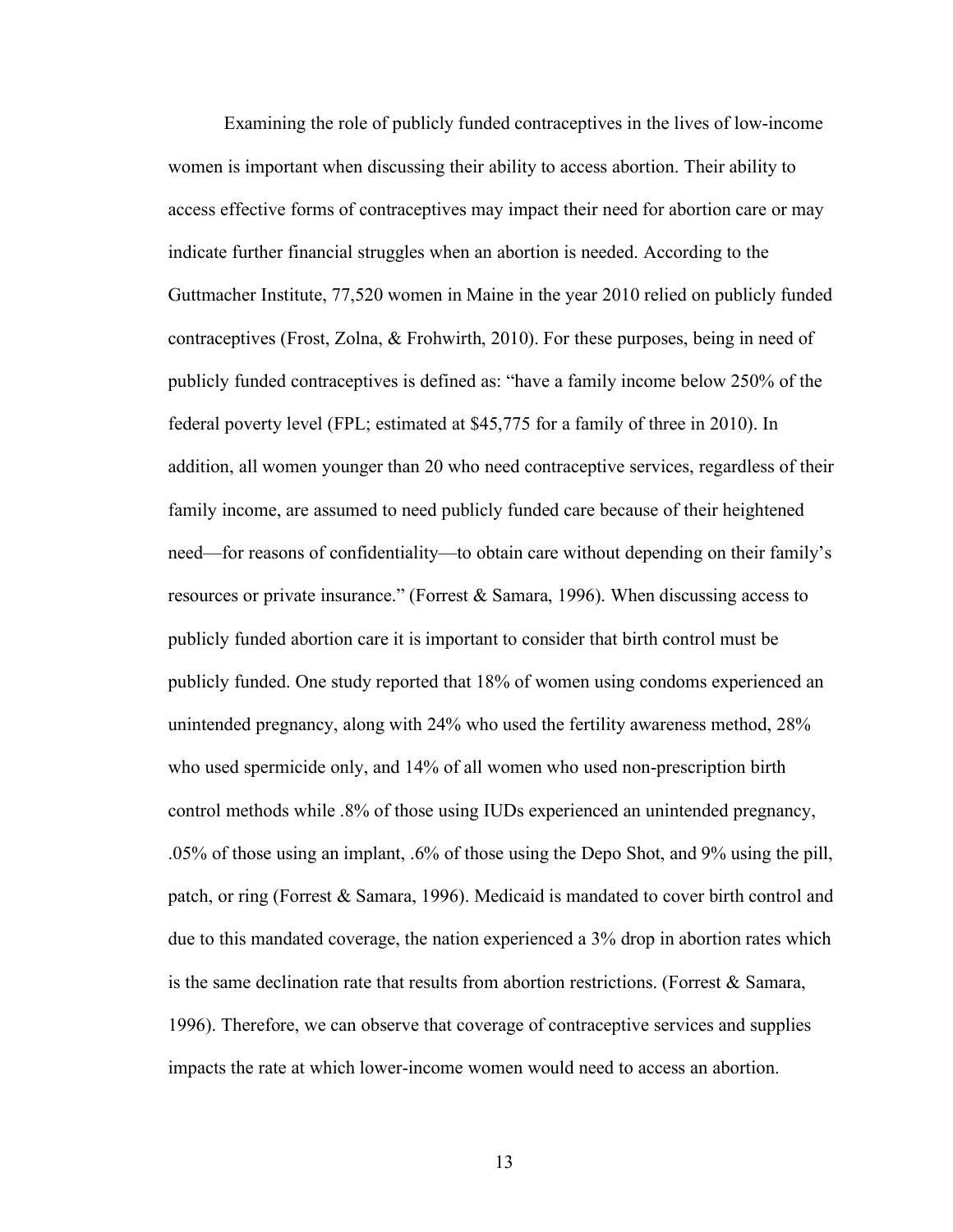#### Abortion Access & Travel Costs

This section aims to examine the ways that traveling may be an obstacle to receiving abortion care in a national framework. Previous studies have shown that between 2001 and 2002 it was estimated that one-quarter of women who obtained their abortions at a non-hospital health center traveled 50 miles or more in order to receive these services. In 2008 women traveled an average of 30 miles to receive an abortion, and 67% of patients traveled less than 25 miles while only 6% traveled over 100 miles (Jones & Jerman, 2013). This particular study conducted by Jones & Jerman also found that patients living in rural areas were more likely to travel greater distances.

There are areas of the United States where people have to travel extreme distances to obtain an abortion and these cases are often a result of restrictive laws surrounding abortion care. The passage of Texas' House Bill Two caused the number of women living 50 miles away to double, those living 100 miles away increased by 150%, those living 150 miles away increased by 350%, and most disturbingly the number of women living more than 200 miles away from the closest abortion provider increased by 2,800% (Whole Woman's Health et al. v. Hellerstedt, Commissioner, Texas Department of State Health Services, et al. , 2016).

The distance traveled can impact how soon a person is able to obtain an abortion. Previous studies have shown that the implementation of waiting periods and mandatory in-person consultation visits cause a delay in accessing abortion care (Jones & Jerman, 2016). This increase in delay could affect the type of procedure a person is able to obtain, or if the person is able to obtain the procedure at all. The most common delay to obtaining the procedure is the necessity to raise money to pay for the procedure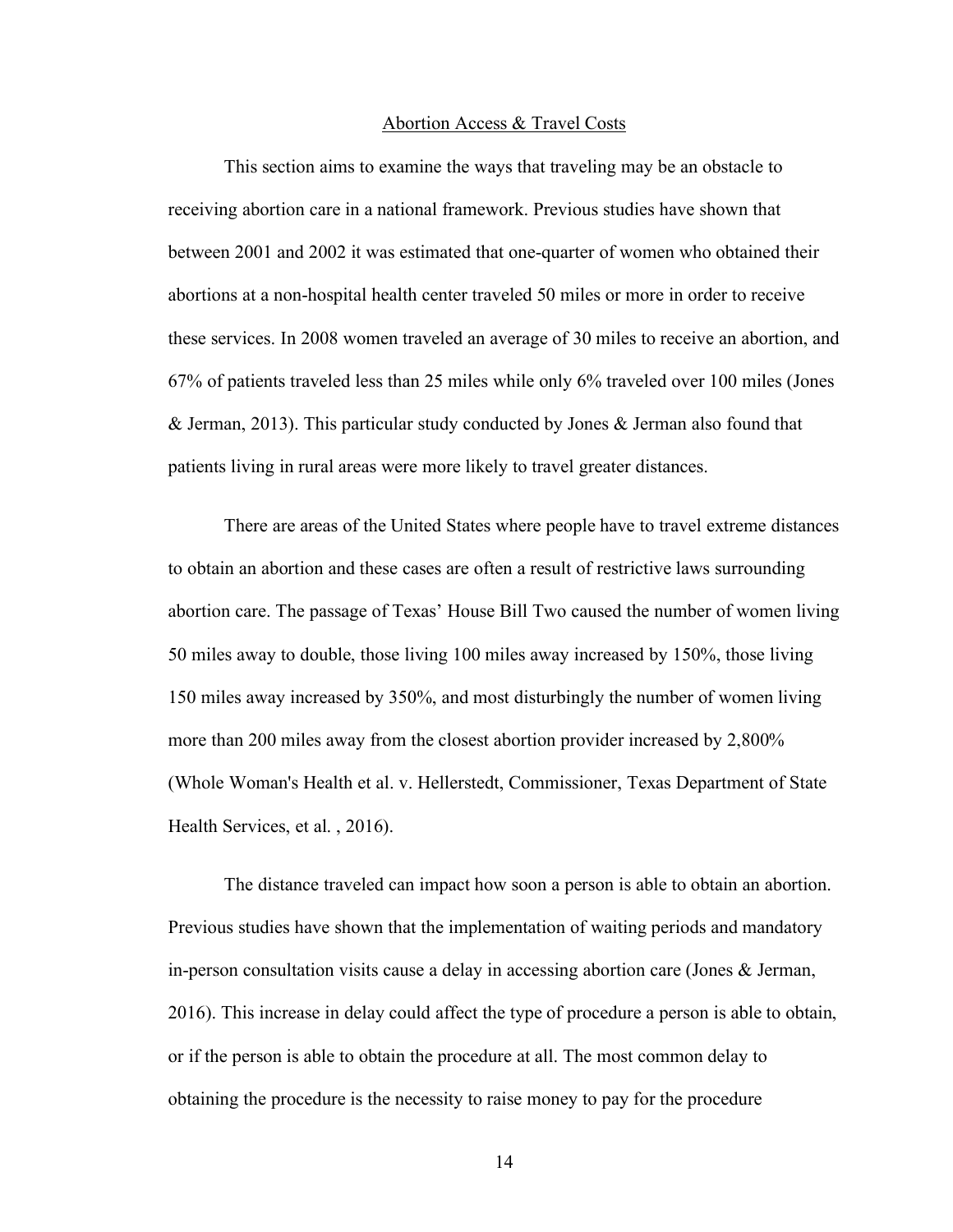(Upadhyay, Weitz, Jones, & Foster, 2014) and of those who receive financial assistance for abortion traveled an average of 140 miles to access care (Ely, Hales, Jackson, Maguin, & Hamilton, 2017). One study found that from a sample of 231 abortion patients who had been turned away due to gestational age limits 58.3% of them cited travel and procedure costs as the reason for delay (Upadhyay, Weitz, Jones, & Foster, 2014). Additionally, those who are denied abortion access and forced to carry a pregnancy to term experience an increase in postpartum depression (Medoff, 2014). Another study found that mandatory in-personal consultation visits can have a severe impact on women's ability to access abortion care because they have to travel on two separate days. In this case, 12% of women returned for their abortion appointment after their consultation appointment after between 14 and 53 days. This added time of two to seven weeks could seriously change the abortion experience or availability for a patient. Different states have varying gestational age limits and the cost of an abortion augments significantly as the gestation progresses.

#### Abortion Access & Childcare

Another potential significant financial barrier to accessing abortion care is childcare. In 2014 59% of women obtaining abortions already had at least one other child (Jerman, Jones, & Onda, 2016). This would mean that in order to obtain an abortion the patient has to make a decision around where their children will be for the day. In my personal experiences working in reproductive health clinics I have certainly seen women obtaining abortions whose partner brought their child with them, or whose children played with a family member in the waiting room. However, this is obviously not always an option and it may not be the best option for the patient. If they must travel long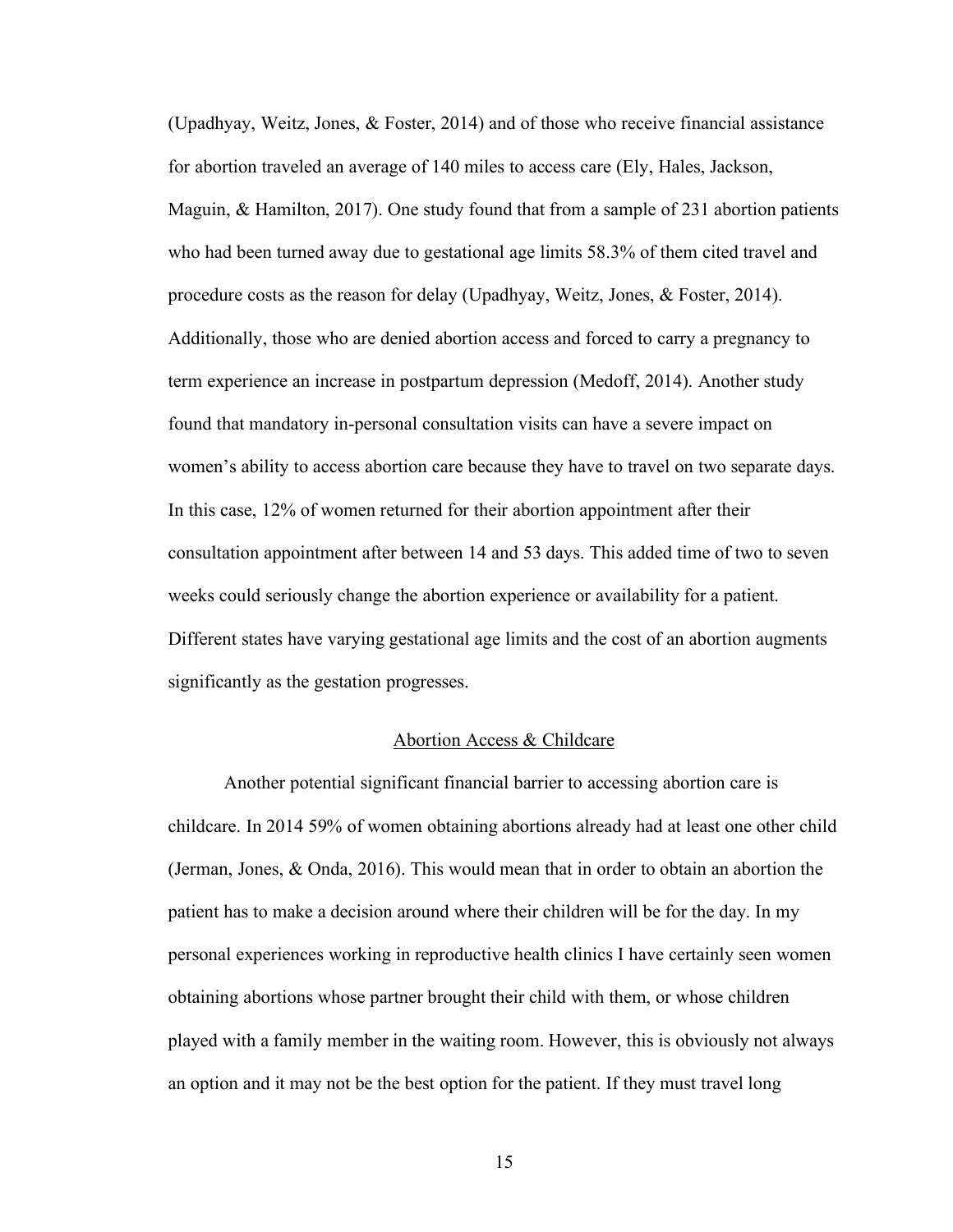distances bringing a child on that trip is less than ideal. Additionally, there may not be space at the health center to accommodate a child, or the patient may not feel comfortable having their child present as they experience an emotional procedure.

Parents may need to find childcare for the day to have the procedure. For those who are low-income, this may be a challenge particularly if the patient is low-income, already has to pay for travel to the health center and has to finance the procedure as well. One study which conducted qualitative interviews with patients seeking abortion care in Michigan and New Mexico quoted one woman as saying

> "I have other kids, and then I had to arrange to, you know, to leave them with someone. Well, my daughter is taking care of them right now, but she had to miss school, 'cause my boyfriend is at work. And then my friend had to come and miss a day from work, and then we'll have to drive back, like, another four hours, and then we have to stay at a hotel." (Dennis & Blanchard, 2014).

This interview highlights how difficult it can be to arrange for care. It is not always as simple as dropping a child off at daycare and knowing they are safe for the day. Childcare can be extremely expensive and full-time professional care can cost \$15,500 a year for a child or more than \$21,000 a year for an infant (Weinraub, 2015). Parents with children under the age of six spend 8.8% of their income on childcare on average, however, parents living below the federal poverty line spend 20% of their income on childcare (Mattingly, Wimer, & Collyer, 2017). One study showed that for every additional \$100 of supplemental funding that provided children with early education programs increased the enrollment of children in these programs by 1% (Magnuson, Meyers, Ruhm, & Waldfogel, 2005). This suggests that parents are not enrolling their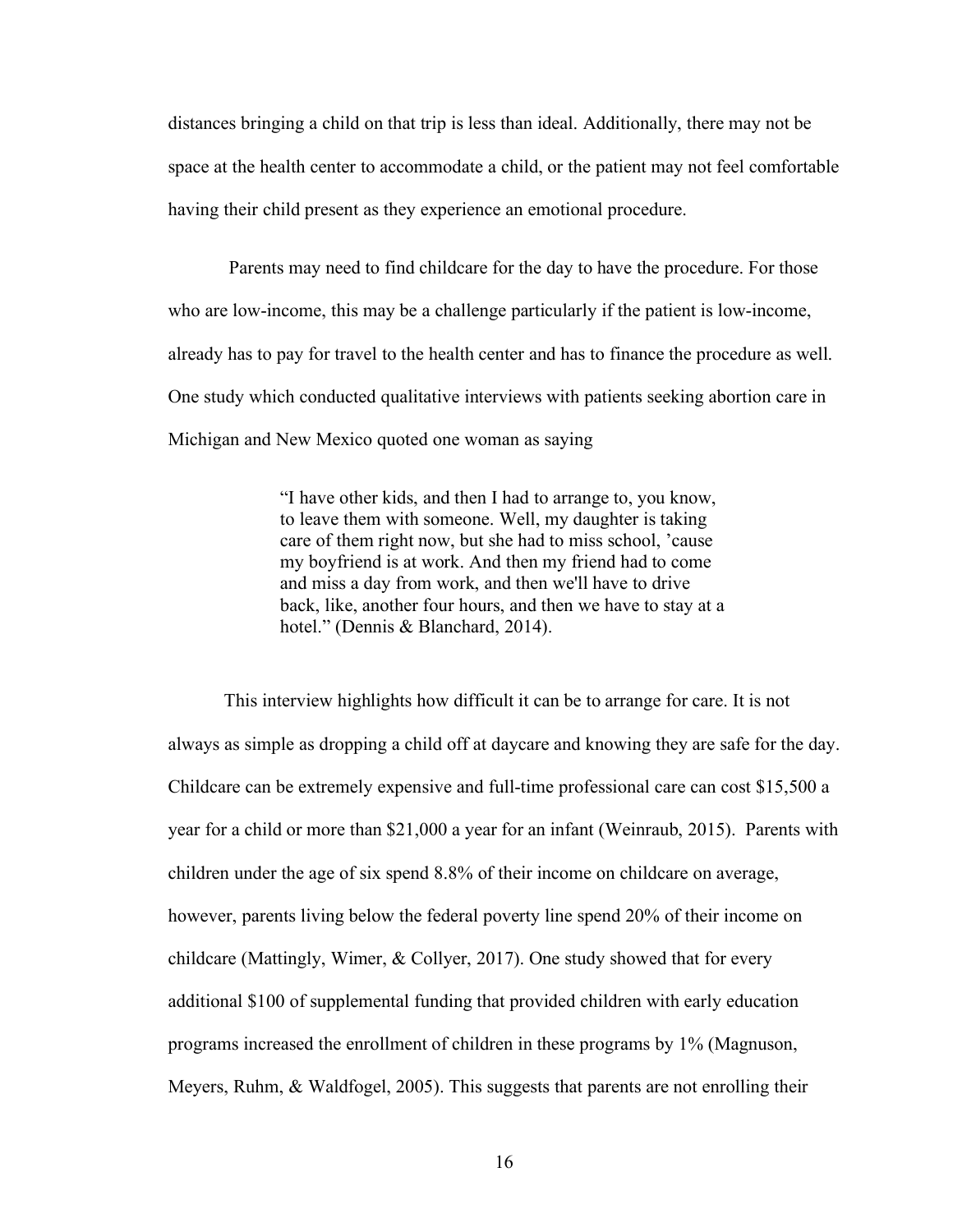children in childcare programs because of the cost. While early childcare education programs are certainly different from center-based childcare and the two programs may differ in cost, this demonstrates that parents are not enrolling their children in programs because they cannot afford it.

Another indication that childcare may be a severe obstacle to obtaining an abortion is that the affordability of childcare can impact a parent's ability to work. Lowincome parents often choose their job based around their ability to take care of their child. Many parents lose employment if they need to take time off to care for their child. In rural areas specifically it can be extremely difficult to access professional childcare, and therefore many parents rely on friend and family care (Berry, Katras, Sano, Lee, & Bauer, 2008). However, this access to care is then dependent on willing family members or friends who have the capability to watch a child. This capability may depend on financial, emotional, or even time related factors.

#### Abortion Access & Food Insecurity

Another serious concern that might serve as an obstacle to obtaining abortion care is food insecurity. If a person is low-income and has to pay out-of-pocket for abortion care, it might seriously impact their ability to afford food after the procedure. While ability to access food itself may not be a direct obstacle to obtaining abortion care, the compounding impact of paying for the procedure and paying for other obstacles may force a person to choose between food and the abortion. One qualitative study conducted throughout three different states found that the added financial burden of paying for the procedure often forces people to cut back on necessities, most commonly food (Dennis, Manski, & Blanchard, 2014).. Access to food is certainly something that may weigh on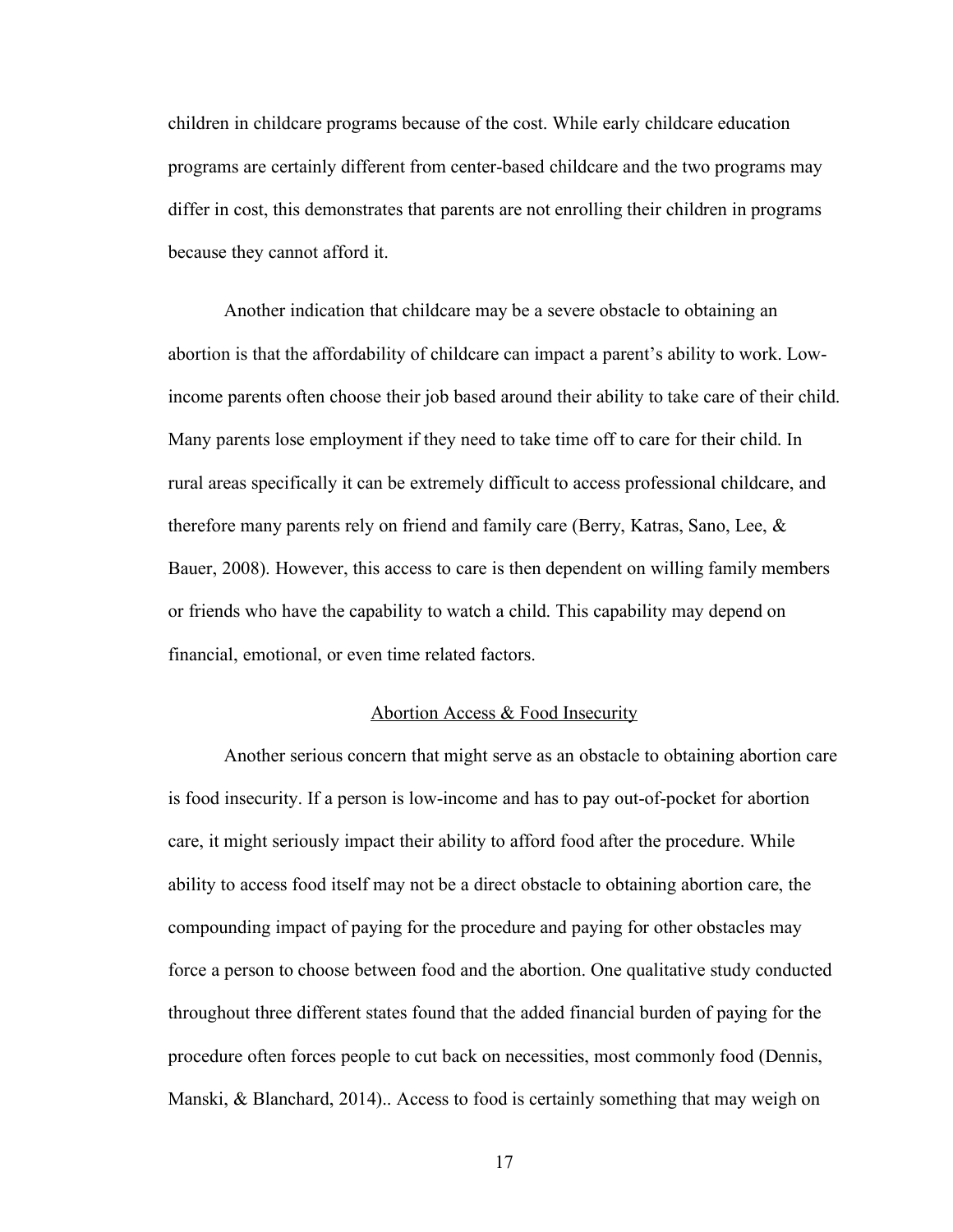the mind of a person as they evaluate whether or not they will be able to afford their procedure. Additionally, if a person already has a child, this may impact their ability to feed the child after the procedure. On the other hand, if they are unable to obtain an abortion they may not be able to provide healthy food to their child.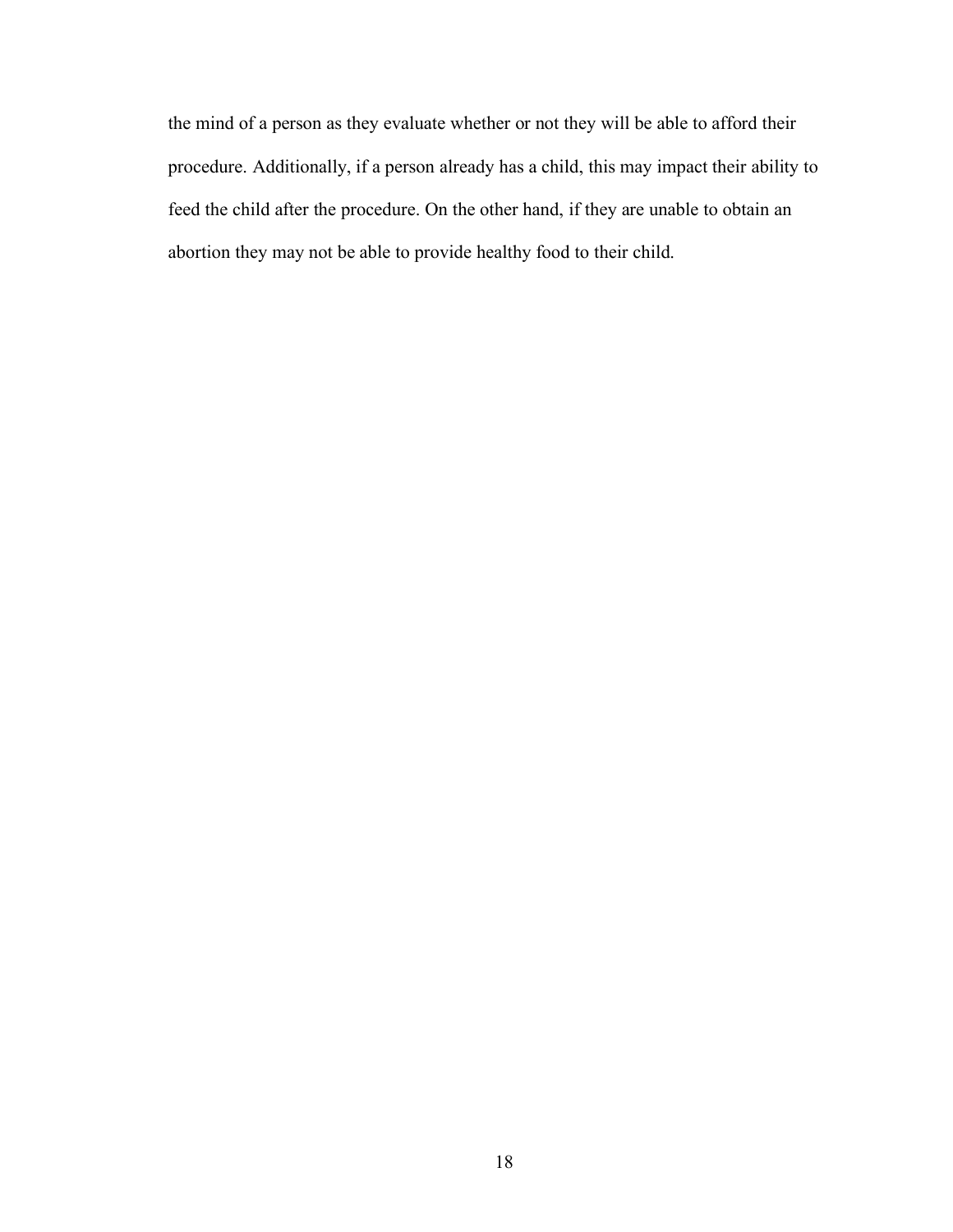#### A SPECIFIC LOOK AT MAINE

There are many reasons why it is so important to examine abortion access in the State of Maine. First, Maine is one of the states that has elected to follow the federal regulations set forth by the Hyde Amendment. Furthermore, Maine is an incredibly unique state. Most of the population is spread out through a vast land mass. Often times the physical size of the state is underestimated, but Maine's landmass is large enough to fit all other New England States within it (Wolf, 2003). Much of the population is spread out throughout our sixteen counties and the ruralness of the State often means that health centers are quite far away from where people actually live. There is a strange cultural divide between Northern and Southern Maine. Speaking purely from personal experience, I once had a friend tell me I was not from "real Maine," I was from "tourist Maine." He was not entirely wrong. I grew up in Nobleboro, Maine, only an hour and a half from Portland. He grew up in Perry, Maine, two hours away from Bangor, and four hours from Portland.

This divide between "tourist Maine" and "real Maine" is arguably a reflection of the rates of poverty experienced by each area. In 2008 the counties with the highest poverty rates were Washington County with 20.1%, Somerset County with 18.7%, and Franklin county with 17.5% of the population living in poverty compared to York County with 9.4% and Sagadahoc County with 9.8% of the population living in poverty (Acheson, 2010). When we examine the percentage of income that comes not from earnings or investments but rather from transfer payments, which refers to financial assistance received through programs like Medicaid, Medicare, Social Security etc., we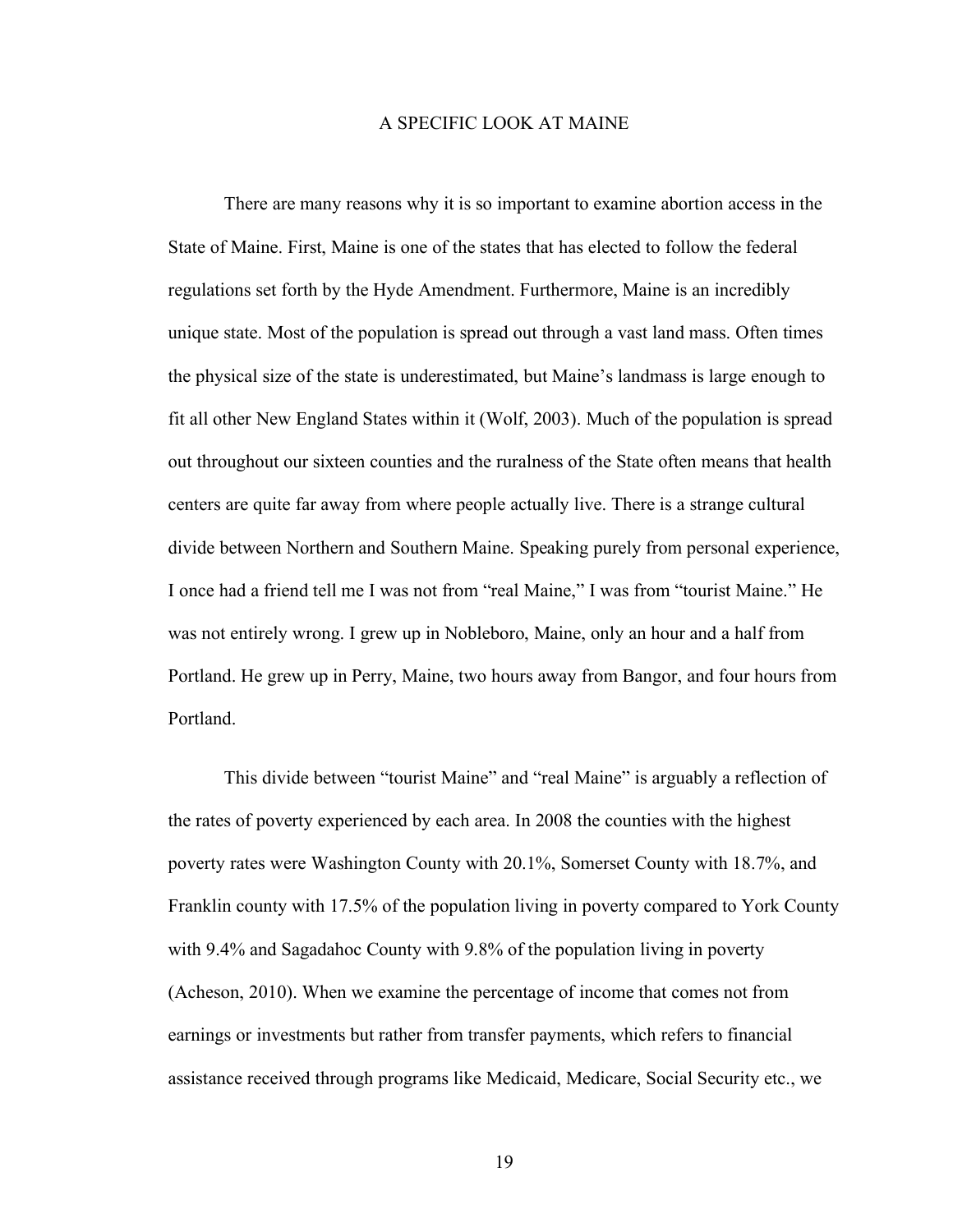see that this revenue is important in three specific counties: Aroostook, Piscataquis, and Washington. Respectively, these counties had averages of 31.9%, 30.9%, and 35.7% of an individual's personal income coming from transfer payments. This becomes incredibly important when we examine abortion access in the State of Maine (Acheson, 2010). The only abortion clinics are located in Cumberland County, Kennebec County, and Penobscot County.

The reliance on federally funded insurances is strong in Maine. 23.6% of reproductive aged women in Maine were enrolled in Medicaid between 2005 and 2006 and 12.1% of reproductive aged women in Maine were uninsured during the same time period (Guttmacher Institute, 2007). This means that between 2005 and 2006 35.7% of reproductive aged women in the State of Maine relied on insurance coverage that would not reimburse an abortion unless it was a Hyde-qualifying abortion. Additionally, 80% of transfer payments in Maine came from medical programs such as Medicare or Medicaid (Acheson, 2010). Previous studies have demonstrated that states which elect to use their own Medicaid funding to cover abortion care outside of the three exceptions made by the Hyde Amendment require fewer funds from abortion funding programs compared to the states that follow the federal regulation (Ely, Hales, Jackson, Maguin, & Hamilton, 2017). Maine follows the federal regulation set forth by the Hyde Amendment and therefore we can assume that there is a population of Maine women in need of supplemental aid from abortion funding programs, especially seeing as over an elevenyear period from 2000-2010 31.8% of new mothers lived in households earning less than \$20,000 a year (Harris, Aboueissa, Baugh, Sarton, & Lichter, 2014).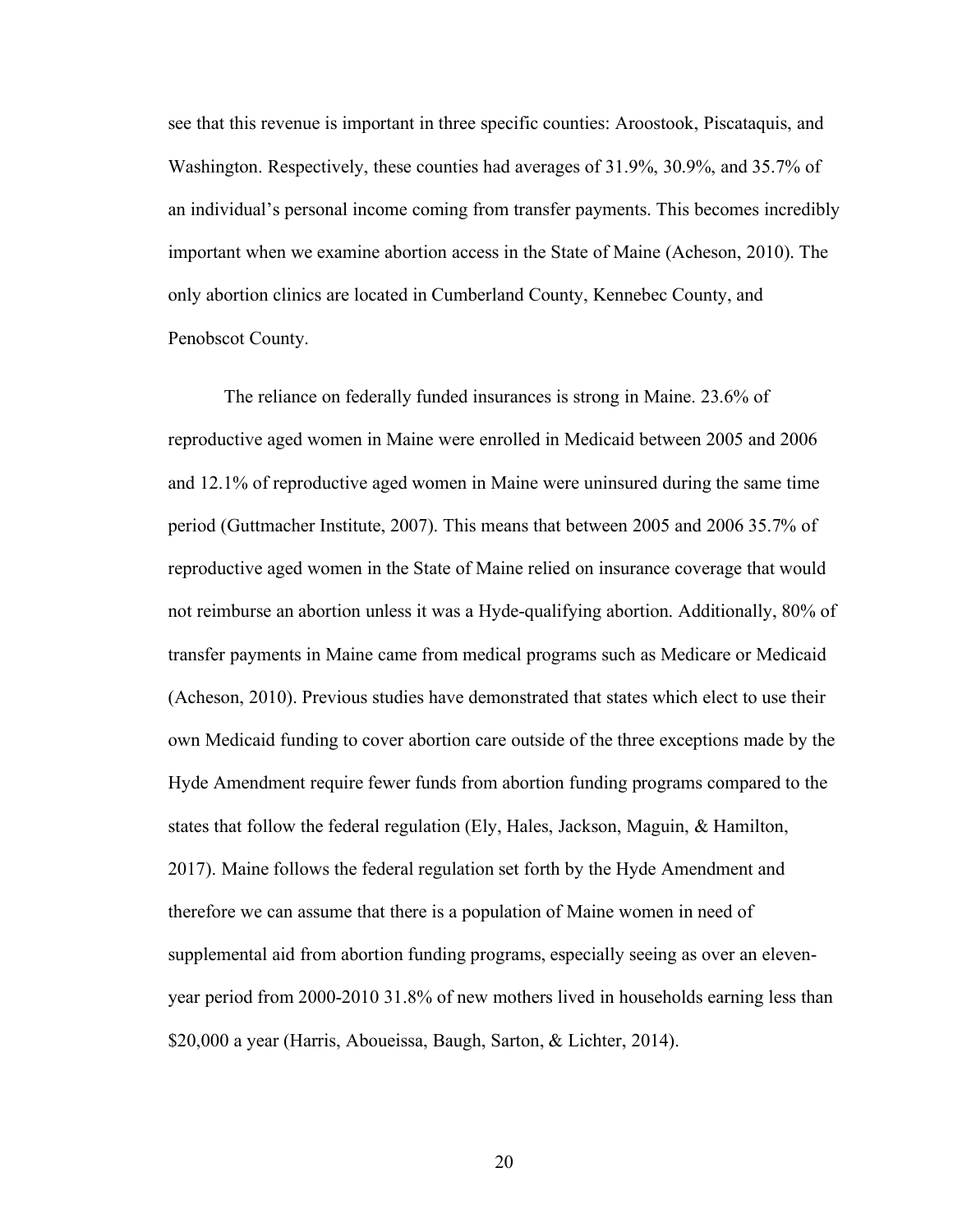The state of Maine has elected not to use state Medicaid funding to cover abortion in cases other than pregnancies resulting from rape or incest, or pregnancies that place the mother's life in danger. Additionally, Maine has a small number of reproductive health clinics where abortions are accessible. In 2014 81% of Maine counties had no clinics where abortions were available and 55% of Maine women lived in these counties. Between the years of 2011 and 2014 the number of clinics providing abortion care dropped by 20% (Jones & Jerman, 2017). In 2014, the median distance reproductive aged women lived from the closest abortion provider was  $25.31$  miles and the  $80<sup>th</sup>$  percentile distance was 40.36 miles compared to a national average of 10.79 miles and an  $80<sup>th</sup>$ percentile of 42.54 miles (Bearak, Burke, & Jones, 2017). Travelling appears to be one of the biggest obstacles faced by people seeking abortion care in the State of Maine. There are three organizations in the State which provide aspiration and medication abortion care. This is important to note because although there are 20 facilities in Maine which provide abortions, only three of them provide aspiration abortions, and only three of them are private centers (Jones, Robins, & Pankomera, 2018) and 95% of abortions are performed in health centers rather than physicians' offices or hospitals (Jones & Jerman, 2017), which suggests that most abortions in the State of Maine are happening at these three private centers. Medication abortions are only effective up until the eleventh week of pregnancy. Each organization only provides care at one of their offices and each organization only provides abortion care on weekdays.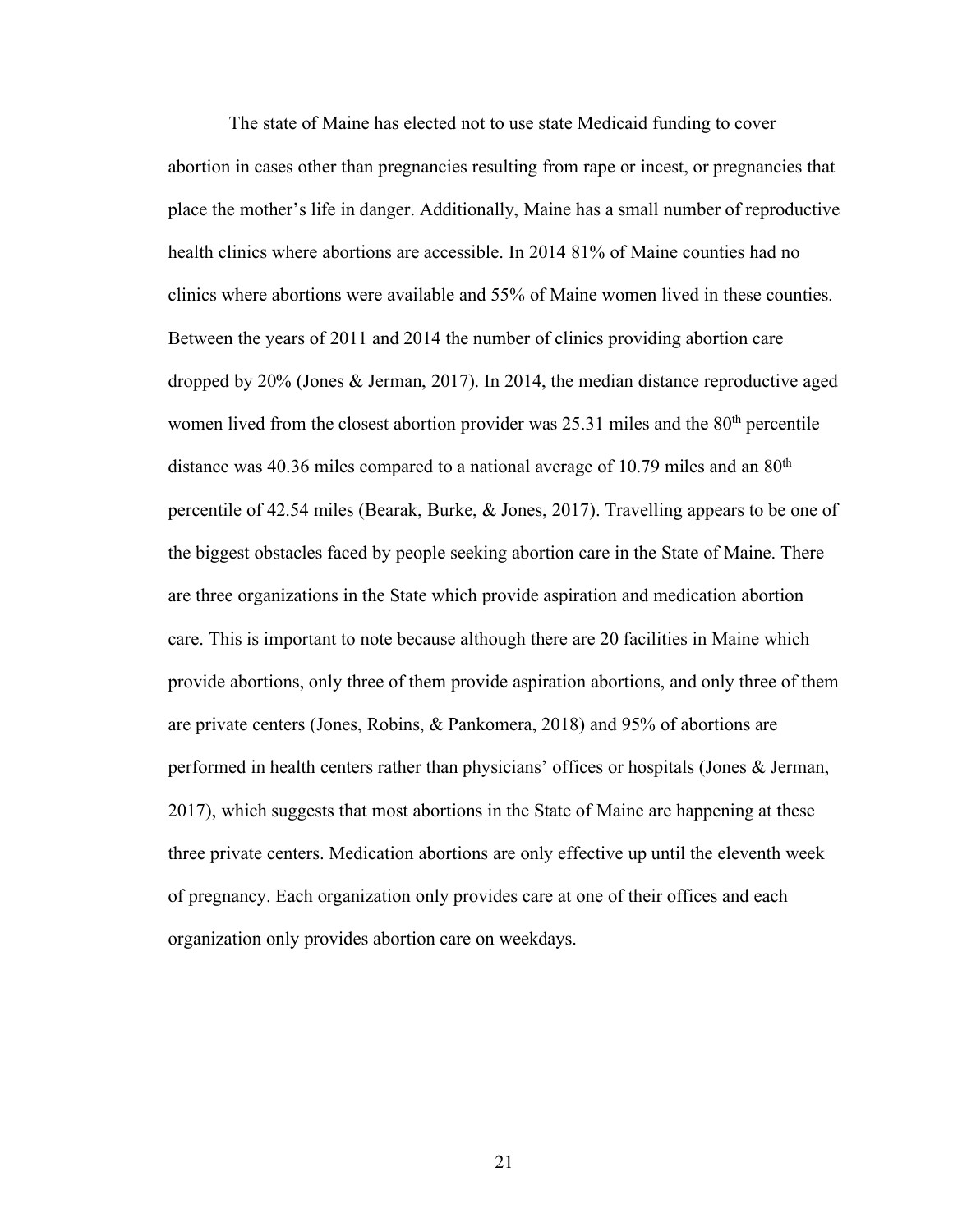#### Poverty & Travel Costs

It is important to consider the financial status of the population of Maine. Figure 1 demonstrates the State of Maine broken down by county to represent the percentage of the total county population in poverty. The data, collected by the U.S Census Bureau and presented on the United State Department of Agriculture Economic Research Service's website reveal an average of 12.3% of Mainers live in poverty. In comparing Figure 1 with the locations of the three full-service abortion providers in the state, which are the towns of Portland, Bangor, and Augusta, it is evident that the counties with the highest rates of poverty are those farthest away from the three abortion care providers in the state.



Percent of total population in poverty, 2016: Maine

#### *Figure 1*

With the poverty rates in these locations being at the level they are, it is clear that there are many financial factors that limit people's ability to access abortion care. The purpose of this paper is to discover which financial factors impede access to abortion care and to what extent they do so. From these figures, I hypothesize that travel will be an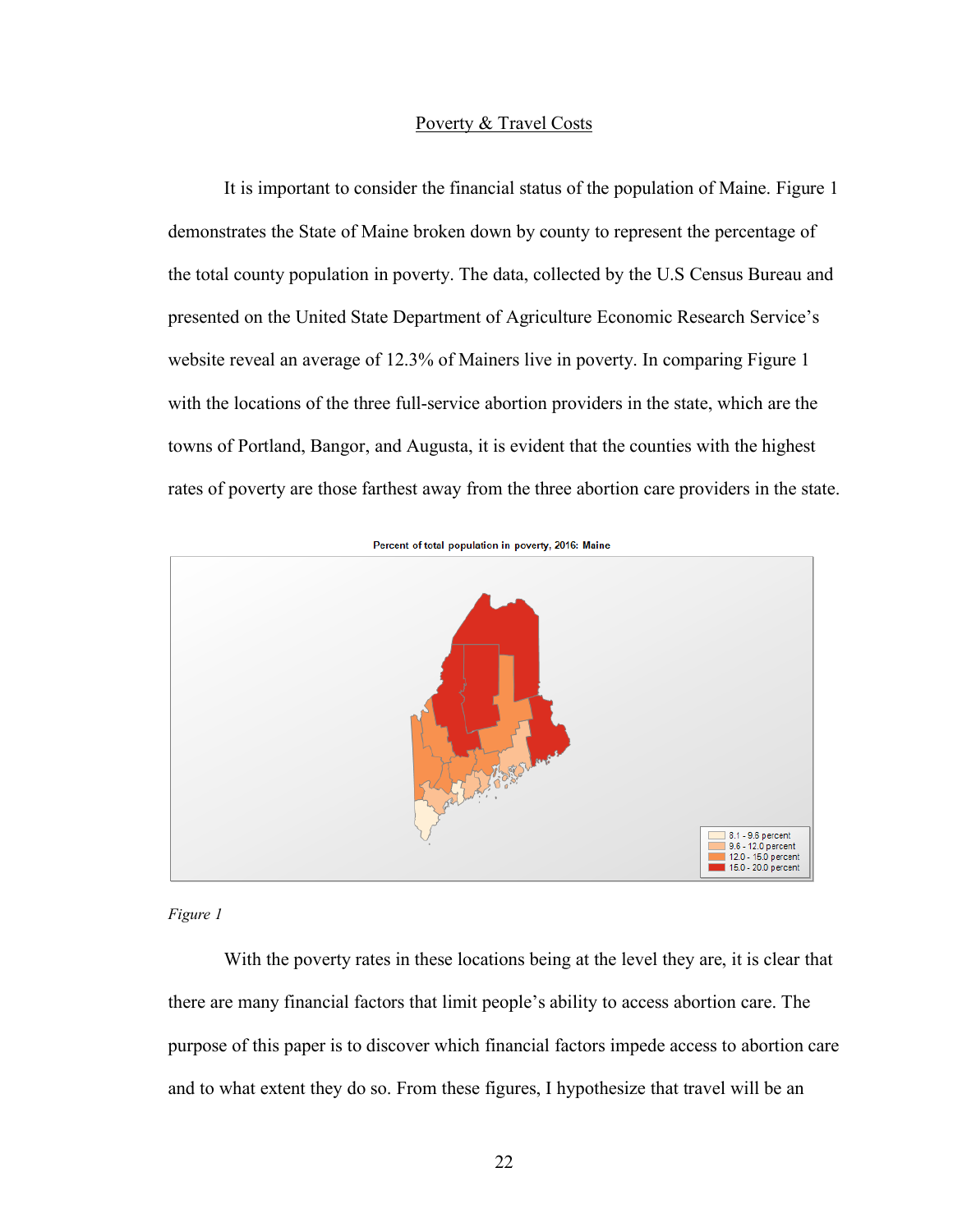impediment to people's ability to access abortion care, with so much of the population that is living in poverty living in a location that requires travel to access an abortion.





Figure 2 above shows Maine's average population per square mile. The three blue stars indicate where abortion providers are located. One can observe that there are pockets of people in Washington and Aroostook counties that are located quite far from the closest abortion provider. In fact, those living in Presque Isle are approximately 158 miles away from the closest abortion provider to them in the State of Maine. On July 31st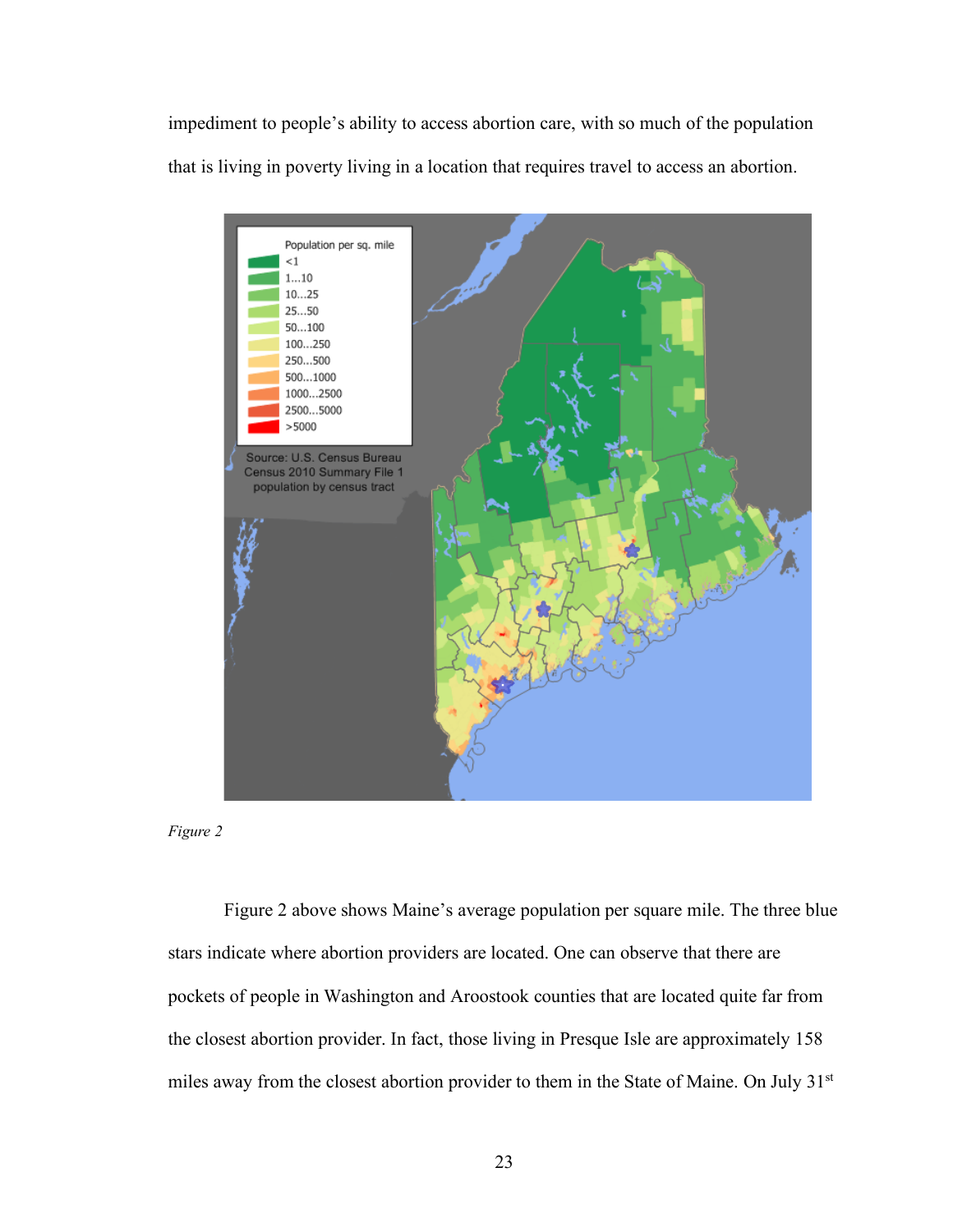2014, the Morgentaler clinic in Fredericton, New Brunswick, which performed around 600 abortions per year, closed its doors. New Brunswick is the only Canadian province which refuses to provide Medicare funding for abortion access in private clinics. They will only cover abortion care if the abortion is performed in a hospital facility approved by the jurisdiction in which the hospital facility is located. This closure left many Canadian residents with no choice but to travel to Bangor, Maine, approximately 172 miles away. With this, we can postulate that distance traveled is an obstacle to women being able to access abortion care.

One indication of the lack of access in the State of Maine is a new program being launched through a scientific study by a provider in Maine: Maine Family Planning. Maine Family Planning has 18 offices throughout the state but only provides abortion services at their office in Augusta. The organization is launching a program referred to as "telemedicine." Maine Law states that medication abortions must be provided by a licensed physician, however there is no specification that the doctor and patient have to be in the same physical space. For that reason, Maine Family Planning has begun providing medication abortion through telemedicine where the administration of the pill is supervised by a licensed physician. The program has been piloted in Aroostook and Washington counties where the population is the farthest from abortion providers and where some of the highest rates of poverty are. The necessity of this program indicates that women in these areas were unable to travel the necessary distance to a physical abortion provider.

Additionally, when examining the long trips that people are forced to make in order to obtain an abortion we must look not only at the financial impact that travelling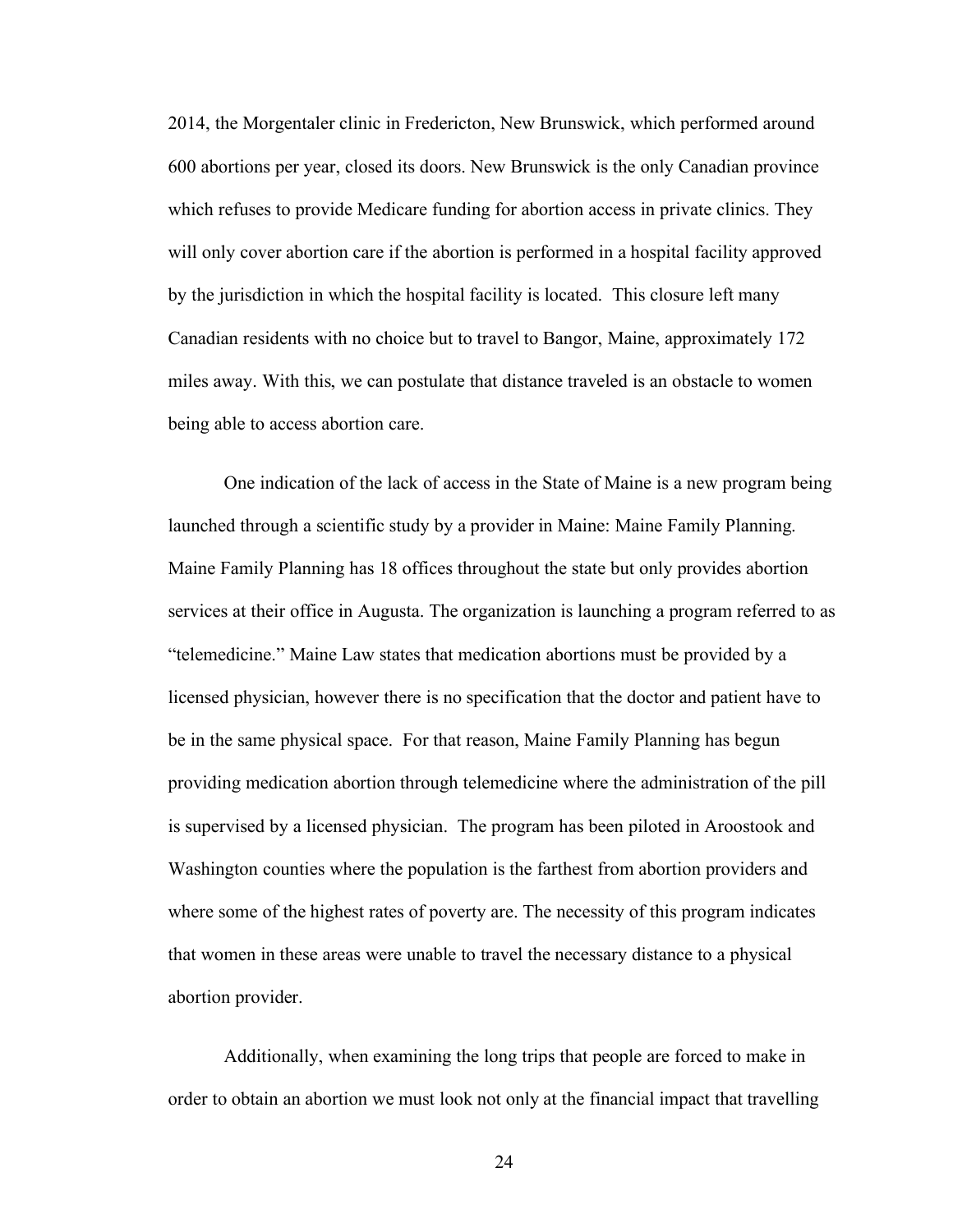may have, but also at the time that it takes to complete such a journey. Time is especially important to note in these circumstances because if a pregnancy progresses to a certain gestational age, this can impact a person's ability to obtain an abortion. If a person has to save up the money to make a three-hundred-mile journey, their pregnancy may have progressed to a point where they are no longer able to obtain an abortion at the health center nearest to them and may have to travel even further. The Mabel Wadsworth Center in Bangor is only equipped to perform abortions up until a gestational age of 13 weeks 6 days while Maine Family Planning provides care up until 14 weeks and Planned Parenthood of Northern New England has a cutoff of 19 weeks 6 days. This means that the health center that provides the latest abortion care is located farthest away from some of the poorest populations. Presque Isle is located 286 miles away from Portland, Maine. This would make for 572-mile roundtrip journey to obtain an abortion if a person is past the gestational age that the Mabel Wadsworth Center is able to provide care.

This leads to a vicious cycle of time, finances, and access. If a person makes the long journey from Aroostook County to Bangor only to find that the Mabel Wadsworth Center is not able to provide care, they then have to save the money to make an even farther journey. On top of that, if it takes too long for that person to save up the money for a 572-mile trek they would be forced to save the money to travel all the way to Boston for an abortion, as that is the closest provider that provides abortion care past all gestational age limits in Maine. This could render obtaining the abortion completely impossible for a low-income person.

We must also examine time as a financial resource. Many low-income people rely on hourly employment. The following charts demonstrate the top employers in Aroostook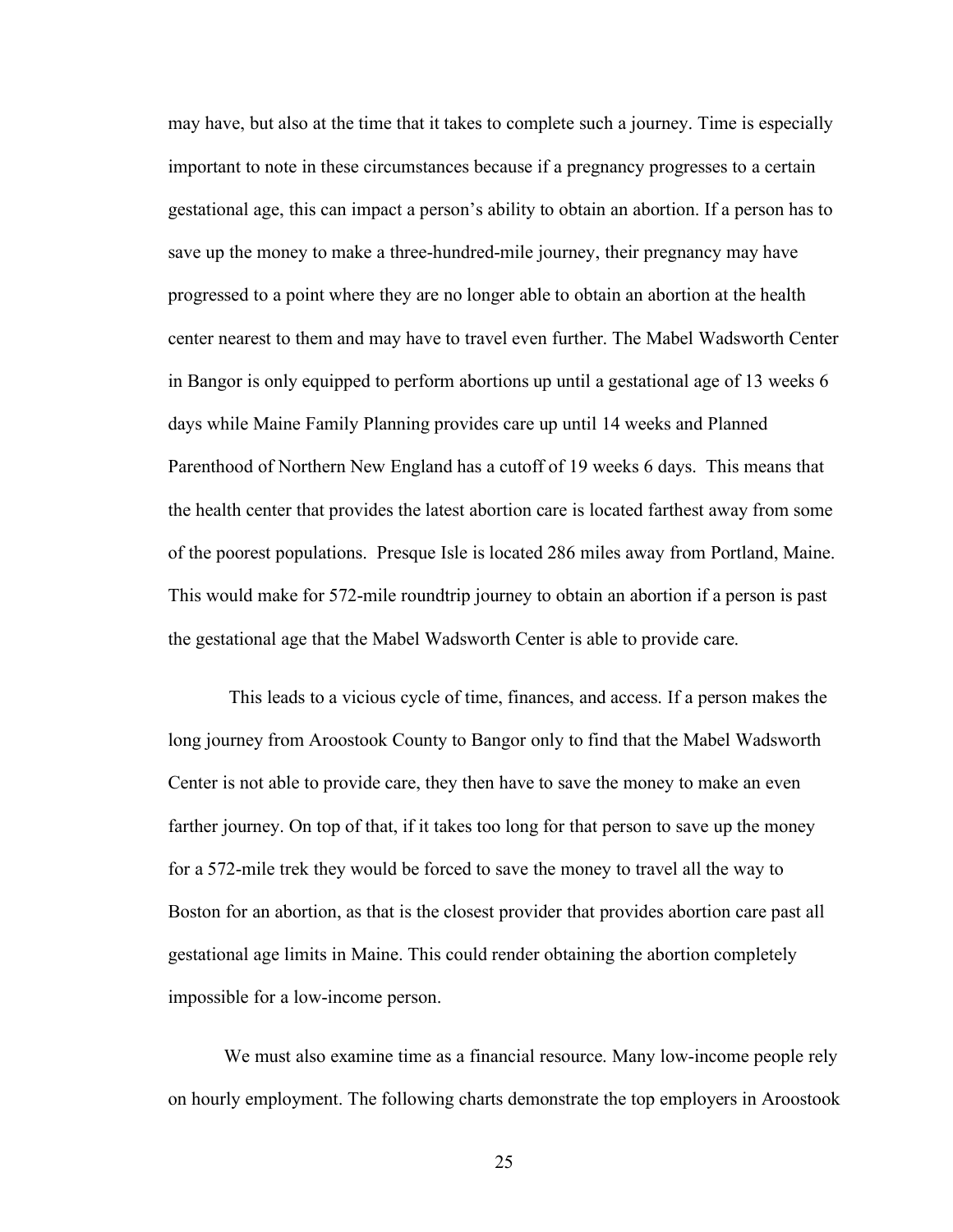and Washington counties, the counties farthest removed from abortion providers and those with the highest rates of poverty.

| <b>Employment Range:</b><br>All | Top 25 Private Employers in Maine by Average Monthly Employment by County<br>4th Ouarter 2017 |                                                                      |                                             |                         |  |
|---------------------------------|-----------------------------------------------------------------------------------------------|----------------------------------------------------------------------|---------------------------------------------|-------------------------|--|
|                                 | County                                                                                        | Name                                                                 | <b>Business Description</b>                 | <b>Employment Range</b> |  |
|                                 | AROOSTOOK                                                                                     | AROOSTOOK MEDICAL CENTER, TH General medical and surgical hospitals  |                                             | 1,001 to 1,500          |  |
| County:                         |                                                                                               | TWIN RIVERS PAPER COMPANY LLC                                        | Newsprint mills                             | 1 to 500                |  |
| ANDROSCOGGIN<br>AROOSTOOK       |                                                                                               | WAL MART / SAM'S CLUB                                                | Warehouse Clubs and Supercenters            | 1 to 500                |  |
| <b>CUMBERLAND</b>               |                                                                                               | NORTHERN MAINE MEDICAL CENTE General medical and surgical hospitals  |                                             | 1 to 500                |  |
| <b>FRANKLIN</b>                 |                                                                                               | MCCAIN FOODS USA INC                                                 | Frozen fruit and vegetable manufacturing    | 1 to 500                |  |
| <b>HANCOCK</b>                  |                                                                                               | HOULTON REGIONAL HOSPITAL                                            | General medical and surgical hospitals      | 1 to 500                |  |
| <b>KENNEBEC</b>                 |                                                                                               | CARIBOU NURSING HOME INC                                             | Nursing care facilities, skilled nursing    | 1 to 500                |  |
| <b>KNOX</b>                     |                                                                                               | SITEL OPERATING CORPORATION                                          | Telemarketing and other contact centers     | 1 to 500                |  |
| <b>LINCOLN</b><br>OXFORD        |                                                                                               | COMMUNITY LIVING ASSOCIATION                                         | Residential developmental disability homes  | 1 to 500                |  |
| <b>PENOBSCOT</b>                |                                                                                               | PINELAND FARMS POTATO COMPA                                          | Perishable prepared food manufacturing      | 1 to 500                |  |
| <b>PISCATAQUIS</b>              |                                                                                               | AROOSTOOK MENTAL HEALTH SER                                          | Outpatient mental health centers            | 1 to 500                |  |
| SAGADAHOC                       |                                                                                               | MAINE MUTUAL FIRE INSURANCE CO Direct property and casualty insurers |                                             | 1 to 500                |  |
| SOMERSET                        |                                                                                               | MAPLE GROVE NURSING HOME INC                                         | Nursing care facilities, skilled nursing    | 1 to 500                |  |
| WALDO<br><b>WASHINGTON</b>      |                                                                                               | NORTHERN MAINE GENERAL                                               | Nursing care facilities, skilled nursing    | 1 to 500                |  |
| <b>TYORK</b>                    |                                                                                               | COLUMBIA FOREST PRODUCTS INC                                         | Hardwood veneer and plywood manufacturing   | 1 to 500                |  |
|                                 |                                                                                               | AROOSTOOK COUNTY ACTION                                              | Other individual and family services        | 1 to 500                |  |
|                                 |                                                                                               | PINES HEALTH SERVICES INC.                                           | Offices of physicians, except mental health | 1 to 500                |  |
|                                 |                                                                                               | LOUISIANA PACIFIC CORPORATION                                        | Reconstituted wood product manufacturing    | 1 to 500                |  |
|                                 |                                                                                               | HANNAFORD BROS CO                                                    | Supermarkets and other grocery stores       | 1 to 500                |  |
|                                 |                                                                                               | MAIBEC LUMBER INC                                                    | Sawmills                                    | 1 to 500                |  |
|                                 |                                                                                               | PARADIS SHOP 'N SAVE                                                 | Supermarkets and other grocery stores       | 1 to 500                |  |
|                                 |                                                                                               | AROOSTOOK HOME HEALTH SERVI Home health care services                |                                             | 1 to 500                |  |
|                                 |                                                                                               | HUBER ENGINEERED WOODS LLC                                           | Reconstituted wood product manufacturing    | 1 to 500                |  |
|                                 |                                                                                               | CIRCLE K                                                             | Gasoline stations with convenience stores   | 1 to 500                |  |
|                                 |                                                                                               | DAIGLE OIL COMPANY                                                   | Fuel dealers                                | 1 to 500                |  |

Maine Department of Labor, Center for Workforce, Research and Information, Quarterly Census of Employment and Wages survey.

*Figure 3*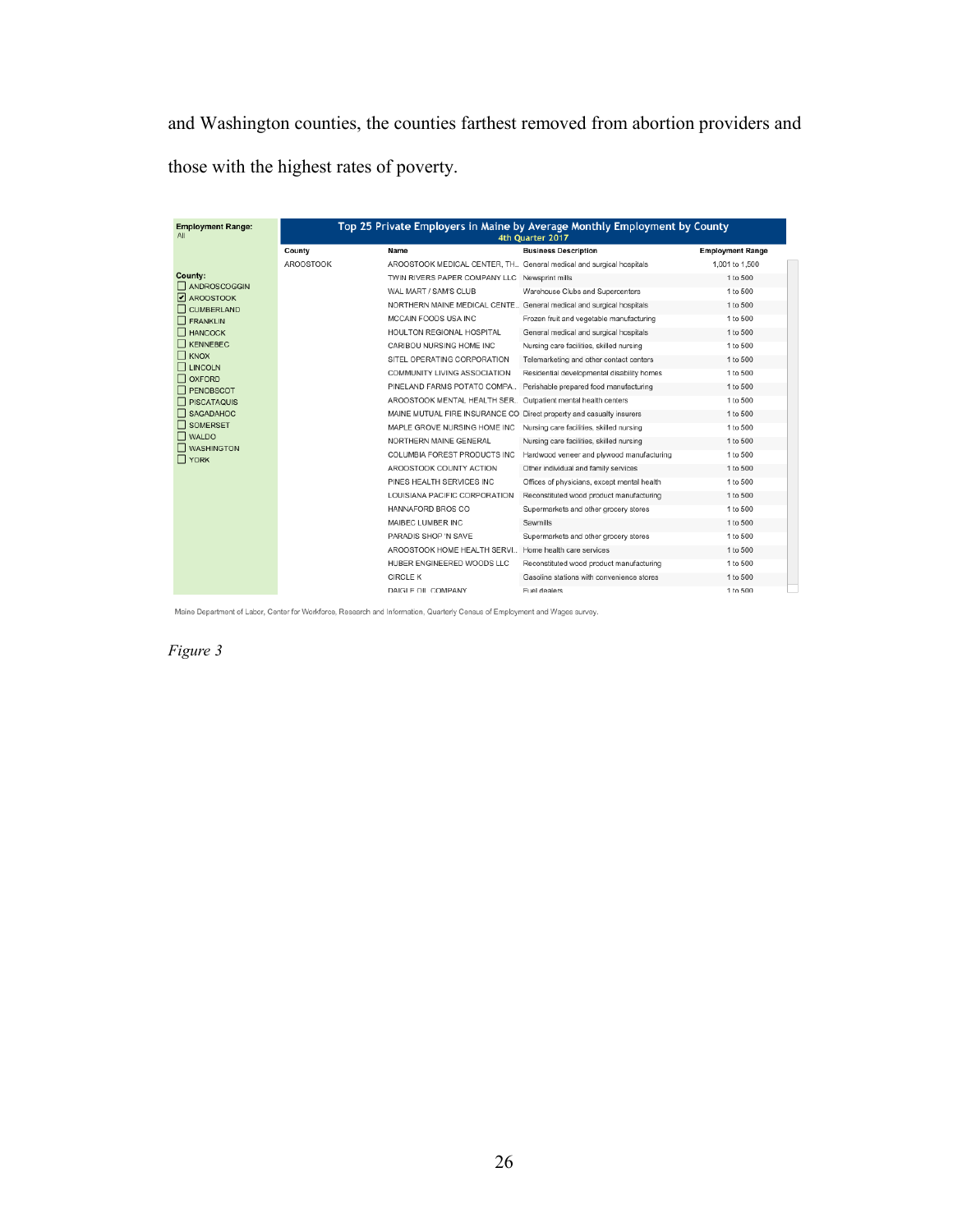| <b>Employment Range:</b><br>All  | Top 25 Private Employers in Maine by Average Monthly Employment by County<br>4th Ouarter 2017 |                                                                      |                                                                          |                         |  |
|----------------------------------|-----------------------------------------------------------------------------------------------|----------------------------------------------------------------------|--------------------------------------------------------------------------|-------------------------|--|
|                                  | County                                                                                        | Name                                                                 | <b>Business Description</b>                                              | <b>Employment Range</b> |  |
|                                  | WASHINGTON                                                                                    | WOODLAND PULP LLC                                                    | Pulp mills                                                               | 1 to 500                |  |
| County:                          |                                                                                               | DOWN EAST COMMUNITY HOSPITAL General medical and surgical hospitals  |                                                                          | 1 to 500                |  |
| ANDROSCOGGIN<br><b>AROOSTOOK</b> |                                                                                               | CALAIS REGIONAL HOSPITAL                                             | General medical and surgical hospitals                                   | 1 to 500                |  |
| <b>CUMBERLAND</b>                |                                                                                               | WHITNEY ORIGINALS INC                                                | All other miscellaneous manufacturing                                    | 1 to 500                |  |
| <b>FRANKLIN</b>                  |                                                                                               | WAL MART / SAM'S CLUB                                                | Warehouse Clubs and Supercenters                                         | 1 to 500                |  |
| <b>HANCOCK</b>                   |                                                                                               | WORCESTER WREATH CO                                                  | All other miscellaneous manufacturing                                    | 1 to 500                |  |
| <b>KENNEBEC</b>                  |                                                                                               | JASPER WYMAN & SON INC                                               | Frozen fruit and vegetable manufacturing                                 | 1 to 500                |  |
| $\Box$ KNOX                      |                                                                                               | MACHIAS SAVINGS BANK                                                 | Savings institutions                                                     | 1 to 500                |  |
| <b>TEINCOLN</b><br>OXFORD        |                                                                                               | SUNRISE OPPORTUNITES                                                 | Residential developmental disability homes                               | 1 to 500                |  |
| PENOBSCOT                        |                                                                                               | WASHINGTON ACADEMY                                                   | Elementary and secondary schools                                         | 1 to 500                |  |
| <b>PISCATAQUIS</b>               |                                                                                               | HANNAFORD BROS CO                                                    | Supermarkets and other grocery stores                                    | 1 to 500                |  |
| SAGADAHOC                        |                                                                                               | TRUE NORTH MAINE INC                                                 | Seafood product preparation and packaging                                | 1 to 500                |  |
| <b>SOMERSET</b>                  |                                                                                               | <b>CIRCLE K</b>                                                      | Gasoline stations with convenience stores                                | 1 to 500                |  |
| <b>N</b> WALDO<br>VASHINGTON     |                                                                                               | COOKE AQUACULTURE USA INC                                            | Finfish farming and fish hatcheries                                      | 1 to 500                |  |
| $\Box$ YORK                      |                                                                                               | ST CROIX TISSUE INC                                                  | Paper, except newsprint, mills                                           | 1 to 500                |  |
|                                  |                                                                                               | AROOSTOOK MENTAL HEALTH SER Outpatient mental health centers         |                                                                          | 1 to 500                |  |
|                                  |                                                                                               | NARRAGUAGUS BAY HEALTH CARE Nursing care facilities, skilled nursing |                                                                          | 1 to 500                |  |
|                                  |                                                                                               | DOWNEAST COMMUNITY PARTNERS Child day care services                  |                                                                          | 1 to 500                |  |
|                                  |                                                                                               |                                                                      | DANFORTH HABILITATION ASSOCIA Residential developmental disability homes | 1 to 500                |  |
|                                  |                                                                                               | BELLS CALAIS IGA & BELLS ORONO Supermarkets and other grocery stores |                                                                          | 1 to 500                |  |
|                                  |                                                                                               | MARSHALL HEALTHCARE LLC                                              | Nursing care facilities, skilled nursing                                 | 1 to 500                |  |
|                                  |                                                                                               | LOVING CARE                                                          | Services for the elderly and disabled                                    | 1 to 500                |  |
|                                  |                                                                                               | <b>DUNKIN DONUTS</b>                                                 | Snack and nonalcoholic beverage bars                                     | 1 to 500                |  |
|                                  |                                                                                               | R H FOSTER ENERGY LLC                                                | Petroleum bulk stations and terminals                                    | 1 to 500                |  |
|                                  |                                                                                               | SUNRISE CARE FACILITY                                                | Nursing care facilities, skilled nursing                                 | 1 to 500                |  |

Maine Department of Labor, Center for Workforce, Research and Information, Quarterly Census of Employment and Wages survey *Figure 4*

We can note from these charts that some of the largest employers in these two specific counties are industries where people are employed hourly rather than salaried, and therefore getting time off work could be a serious concern for someone seeking abortion care. They may not be able to afford to miss a shift, or several shifts, if they have to travel long distances. Regarding time as a resource is important in this sense because it illustrates yet another burden that must be taken into consideration when seeking abortion care. In 2015 39% of people over the age of 25 in Aroostook County reported a highest level of education of high school degree, while 20.9% reported having some college but no degree. In the same year 38.3% of people in Washington County reported their highest level of education as being a high school degree while 20.8% reported having some college but no degree. This would indicate that a high level of people living in these two counties rely on occupations where getting time off work could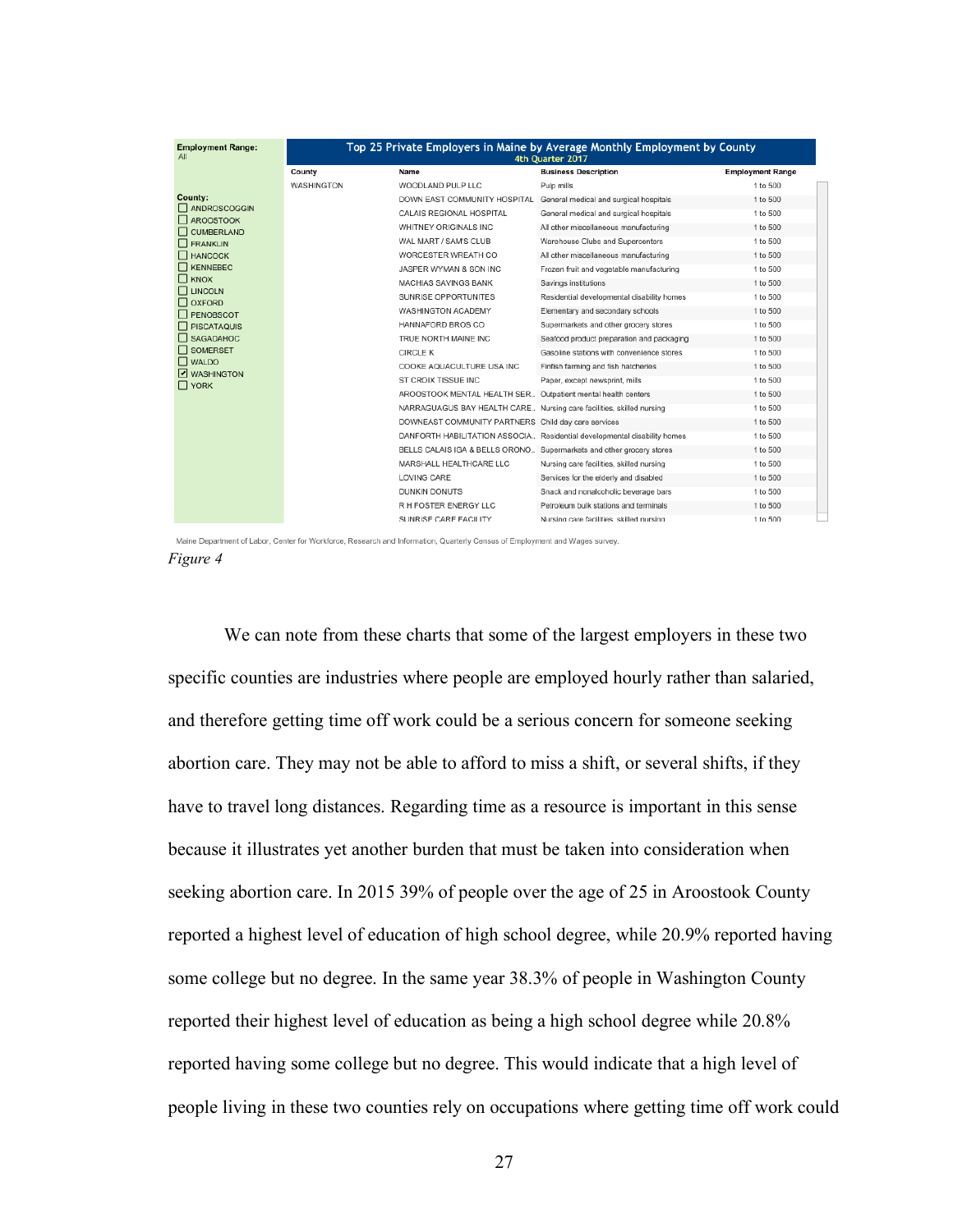be of serious concern. For those with a highest level of education being a high school degree, and with the largest employers being medical institutions or service industries, we can see that people in these counties likely are in positions where they are employed hourly and therefore the amount that they are paid depends on the hours that they work. If this is the case then missing work shifts could severely impact a person's finances.

Missing work in order to travel to obtain an abortion can not only affect a person's finances but can also affect their ability to continue working. Many people who miss work for their abortion appointments end up losing their job (Ostrach & Cheyney, 2014). This can place a person in a position where they must choose between losing their job and obtaining the abortion that they need. This is a practically impossible choice. On one hand you could have the added financial burden of a child, or in some cases *another* child, but remain employed at a job that likely doesn't pay very well. On the other hand you could lose your job and not have the added financial burden of a child. This is an impossible choice, and frankly, when pregnant people are faced with this "choice," they do not really have a choice. They are not experiencing the same amount of bodily autonomy as someone who does not have these financial concerns surrounding their access to reproductive health because they are not faced with the same decision and options that other people in better financial situations may have.

### Childcare in Maine

Another factor to consider as an obstacle to obtaining abortion care in Maine is childcare. If a person must travel a great distance to receive an abortion, they likely will have to be gone for most of the day. Outside of travel time, a person also may need time to recover physically. People often experience cramping, light bleeding, and nausea after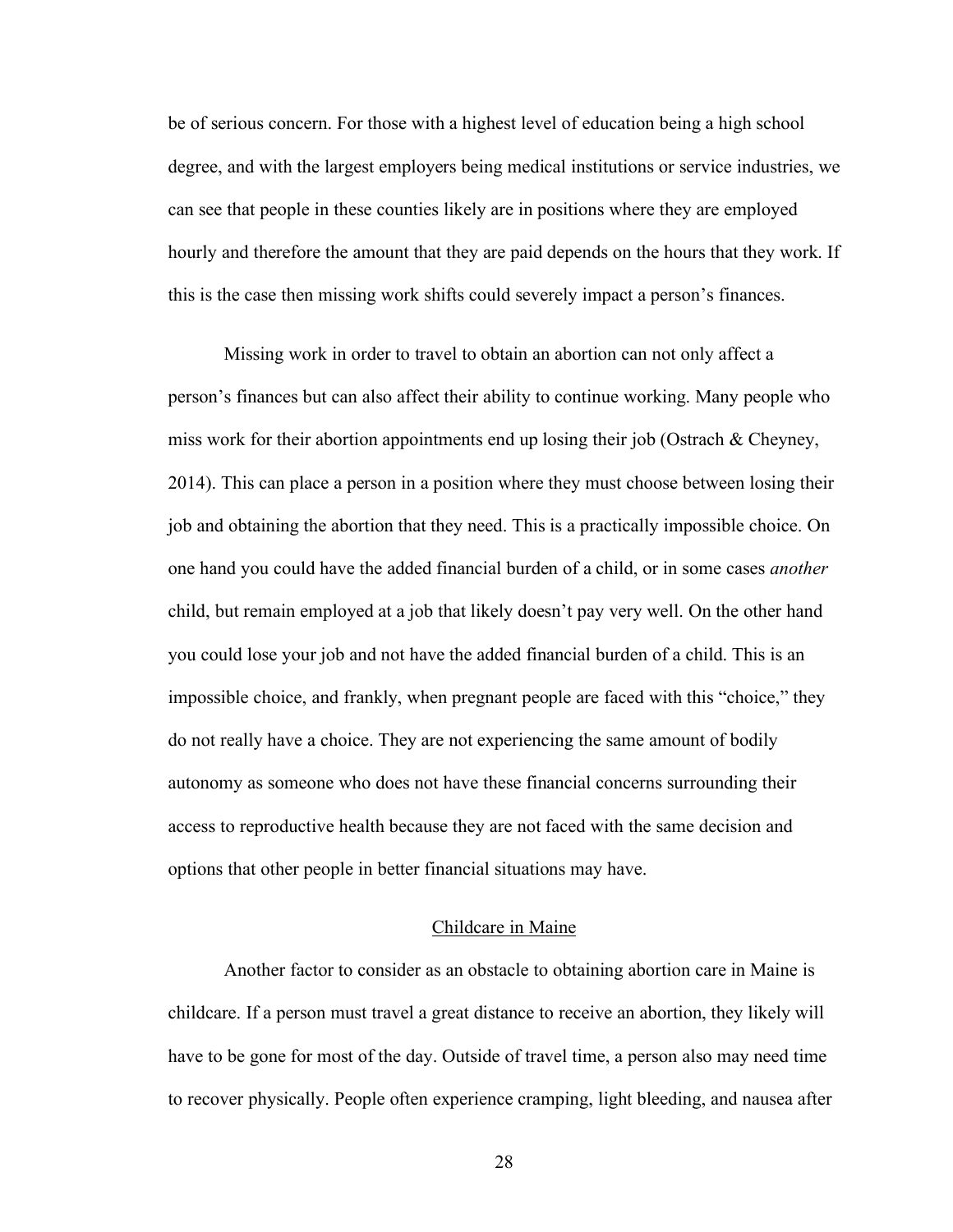receiving an abortion (Davis, Westhoff, & De, 2000). If the person in need of an abortion already has children, they likely would need someone to watch their child for the day. According to the Maine Child Care Advisory Council's Report to the  $127<sup>th</sup>$  Legislature of Maine, in 2016 there were 21,975 children under the age of 13 living in poverty with all adults in the workforce. If a parent must pay out of pocket for their procedure, the miles traveled to the reproductive health center, and childcare this could take an enormous toll on a person's finances.

A group of Maine researchers conducted a study in which a random telephone survey was conducted in which the researchers completed 800 phone surveys of parents whose youngest child was below the age of five, as well as 391 mail surveys of parents who received government support for child care. The researchers found that on average, Maine women who worked 35 or more hours per week used 37 hours of childcare per week, compared to 21 hours per week for Maine mothers who were employed part-time, and 17 hours for Maine mothers who were not employed. Center-based care accounts for 39% of the childcare in Maine, while Relative care accounts for 25%, Family Child Care Home for 21%, Friends Care for 11% and Other for 4%. 24% of those living in rural locations reported that there were "No Good Choices" for childcare near their home. This would be an enormous issue for women living in poorer, more rural areas of Maine that are farther removed from locations where they can receive an abortion. (Lahti, Connelly, Nigro, & Fraser-Thill, 2009).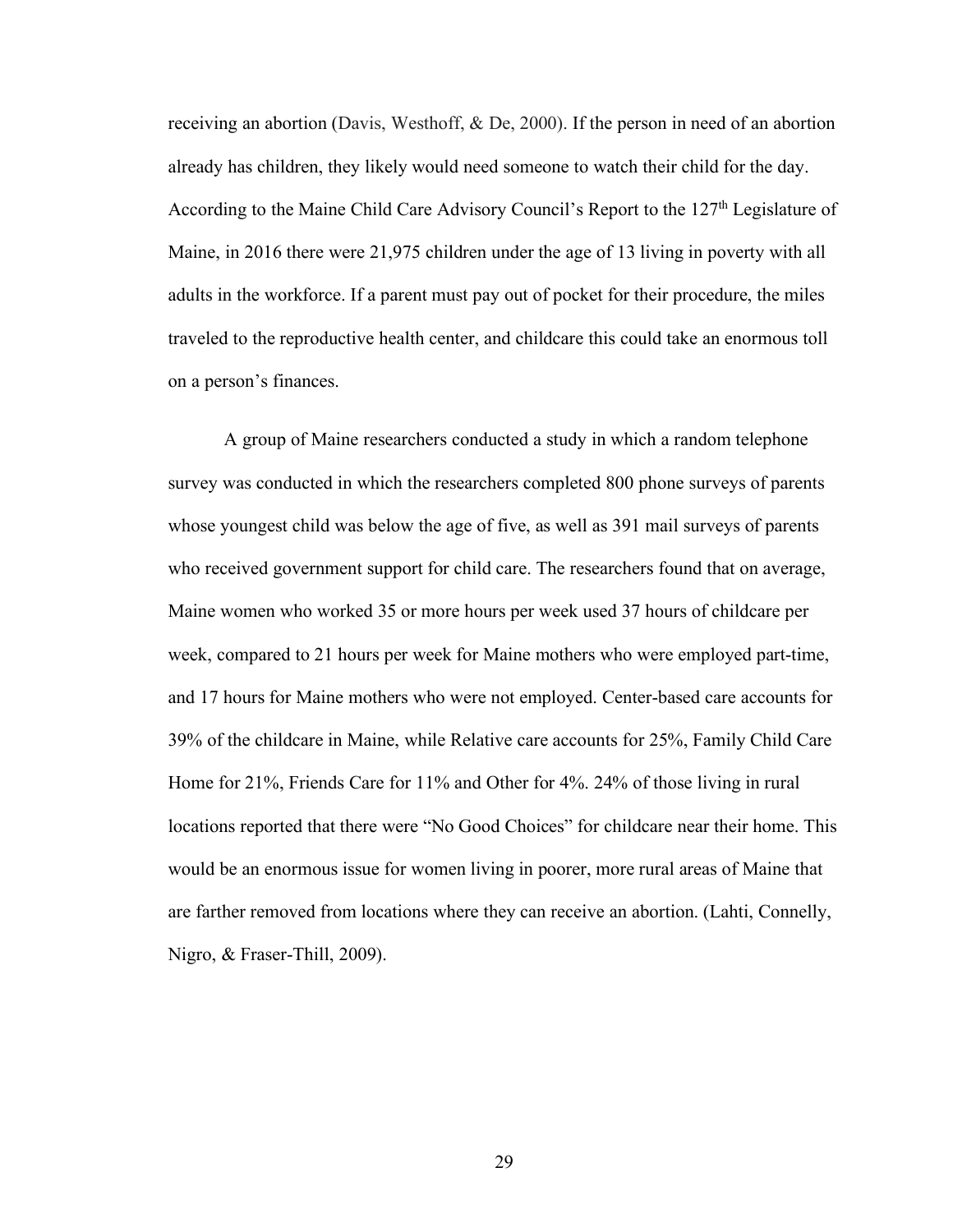#### Food Insecurity in Maine

When examining access to food in the State of Maine, food deserts must be considered. Food deserts are geographic areas distantly located from the closest wellstocked food outlet. These outlets most commonly refer to grocery stores where individuals would have access to healthy food at a manageable price. The size of the store allows for food to be more reasonably priced (Forsyth, Lytle, & Van Riper, 2010). Most commonly, researchers define an acceptable distance as ten miles from the closest grocery store for rural locations. (Morton & Blanchard, 2007).

Researchers from the Rural Food Access Needs Assessment of Maine created a scale to measure a "total risk rate" of food insecurity or inability to access healthy foods based on the following three criteria: low population density, prevalence of low income, and high participation in SNAP. The researchers then created the following map which shows the risk rates of inability to access food broken down by county. The map also notes Maine's largest municipalities: Bangor, Augusta, Lewiston, and Portland. It is convenient for this study that researchers chose to include that information because it allows us to examine the rural areas where Mainers must travel to access food in comparison to the three locations that provide abortion care in the state.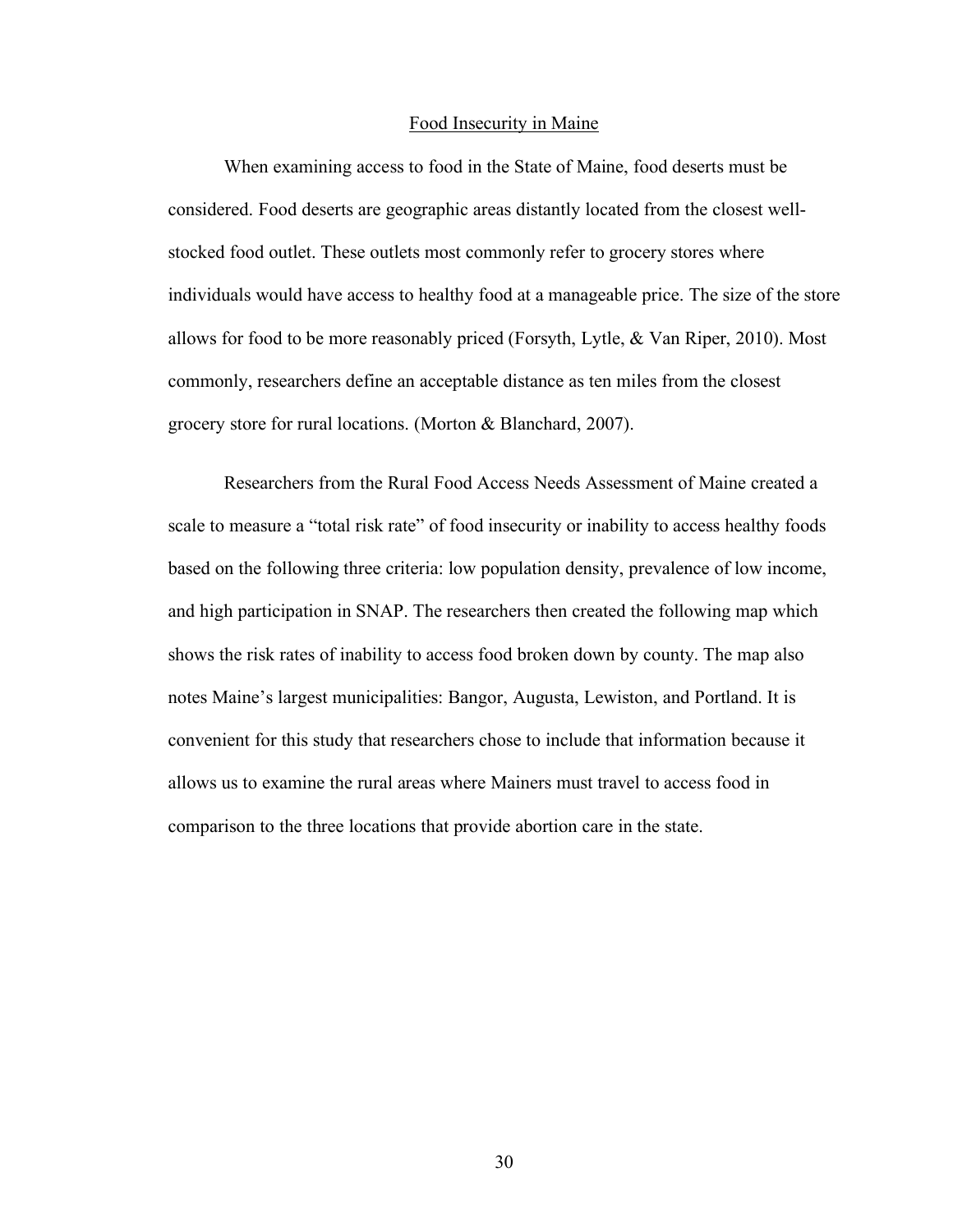



This map shows us that two of the three abortion providers in the state are located in areas with 4-6 risk ratings. It also demonstrates that some areas with the highest risk ratings of 7-9 are located in counties that do not have abortion providers. For example, if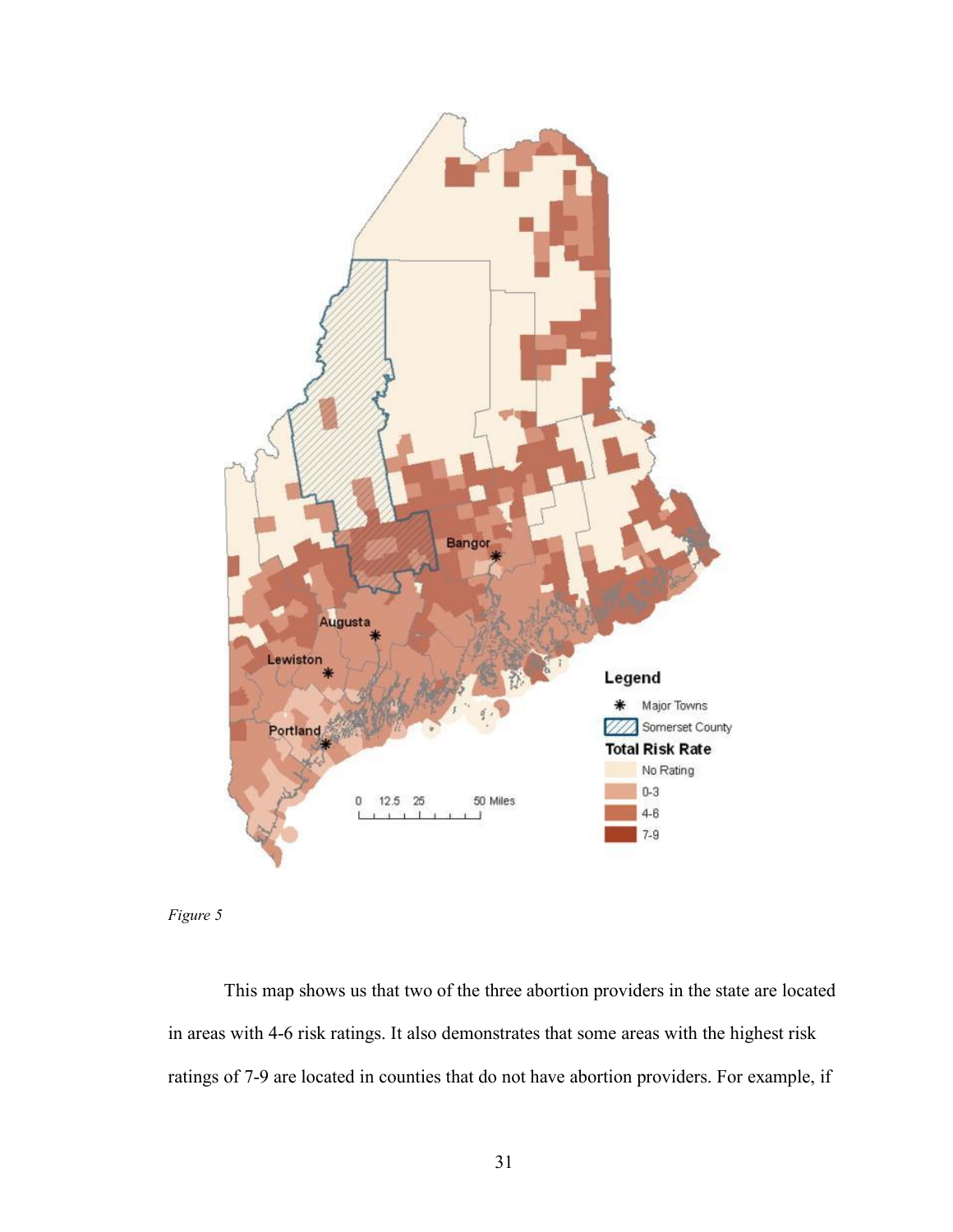we look specifically at the risk rates in Aroostook and Washington Counties we see that they are located quite far from Maine's three abortion providers. This indicates that families in these areas would already have to travel long distances to access food and therefore the added burden of paying for transportation, childcare, and their appointment could severely impact a family's ability to access food. Not only could their ability to afford the food itself be at stake, but they may not be able to afford the travel distance to the closest grocery store after the procedure.

If a person located in Presque Isle, Aroostook County is seeking an abortion, without the pilot program being launched by Maine Family Planning, they would have to travel to the Mabel Wadsworth Center in Bangor. Presque Isle is located 155 miles away from the Mabel Wadsworth Center. This travel distance alone could render obtaining the procedure nearly impossible. After a 310-mile round-trip trek and an expensive procedure the 20-mile round-trip trek to the grocery store to provide food for a family may not be feasible. Often times after paying for such a procedure expenses fall through the cracks. If we take into consideration the fact that many mothers already have at least one child (Jerman, Jones, & Onda, 2016), this suggests that parents may have to choose between providing food for their families and having an abortion.

As previously discussed, when a person has to miss work in order to obtain their abortion they also miss pay from that day. When we add the financial burden of missing pay on top of paying for transportation, the procedure, childcare, and the distance required to access food to feed a family we begin to see that for low-income women in Maine accessing an abortion can be extremely difficult if not downright impossible. Some of counties located farthest away from abortion providers have the highest rates of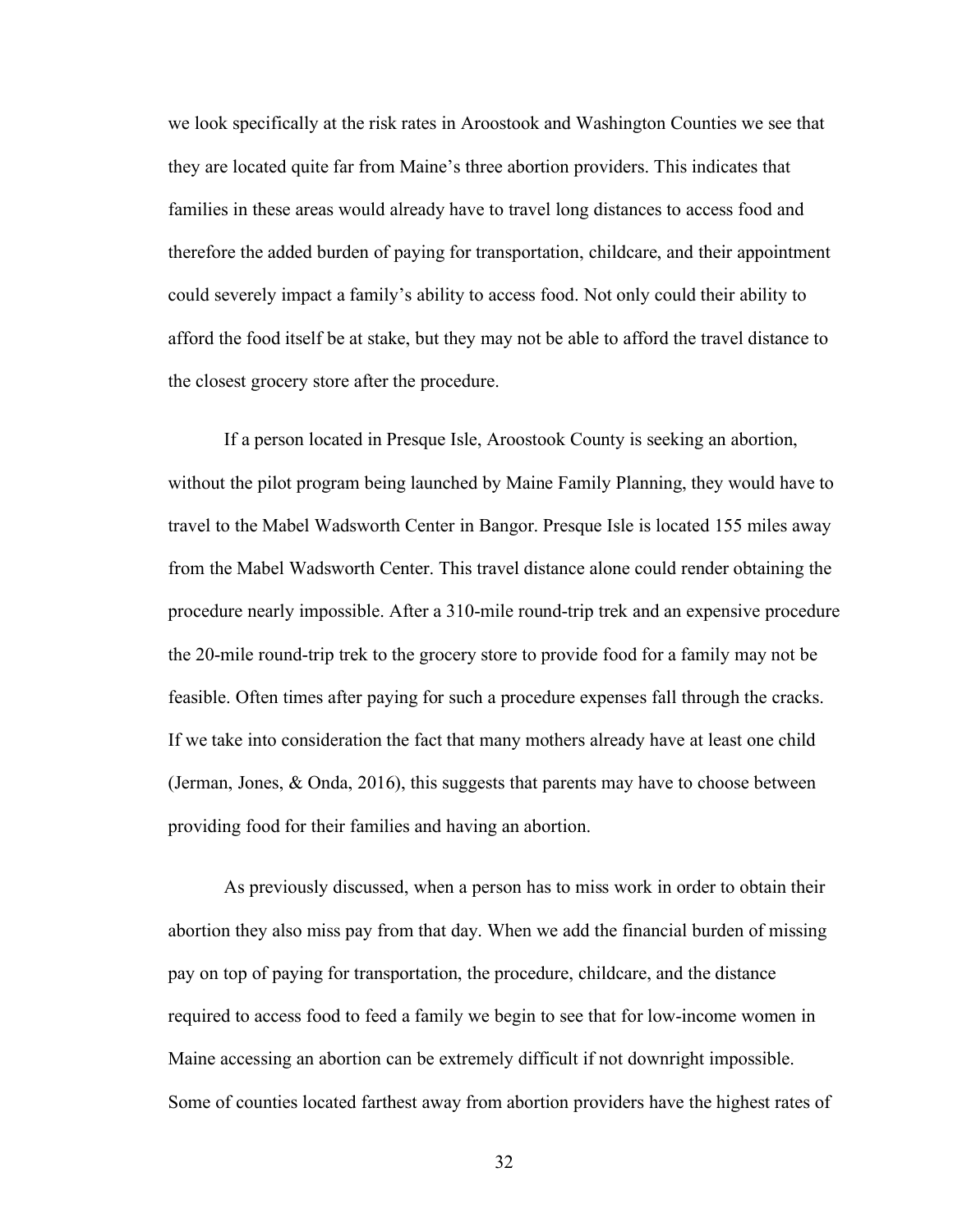poverty which indicates that the ability to access abortion is truly not equal for all people, especially in Maine.

#### Abortion Funding in Maine

Although Medicaid reimbursements are not reliable, there are other funding options for abortion care like Safe Abortions For Everyone (S.A.F.E) and National Abortion Federation (N.A.F). In addition to these organizations that provide funding to those who struggle to pay for their abortions many health centers will cover the cost of a procedure or charge a person based on a sliding pay scale if a person cannot afford the procedure themselves. However, many patients may not be aware of these programs or may feel embarrassed to use them. Often the center must wait to receive reimbursements from these programs. This can severely impact a health center's ability to provide care because not receiving reimbursements can mean that there are not enough funds for a center to operate at the level at which it normally does.

Although the Hyde Amendment stipulates that Medicaid may cover abortions when performed under three very specific circumstances, many providers have found that it is extremely difficult to receive reimbursements from Medicaid for the procedure. The regulation also states that two doctors must certify that carrying a pregnancy to term would cause "severe and long-lasting" damage to the pregnant person's physical health in order for it to qualify as an endangerment to the life. Secondly, in the case of sexual assault and incest, the event must have been reported to the police (Guttmacher Institute, 2007). These guidelines can and do cause serious complications. The concept of "severe and long-lasting" is rather vague and leaves a great deal up for interpretation by Medicaid. Furthermore, the guideline that requires a police report is problematic because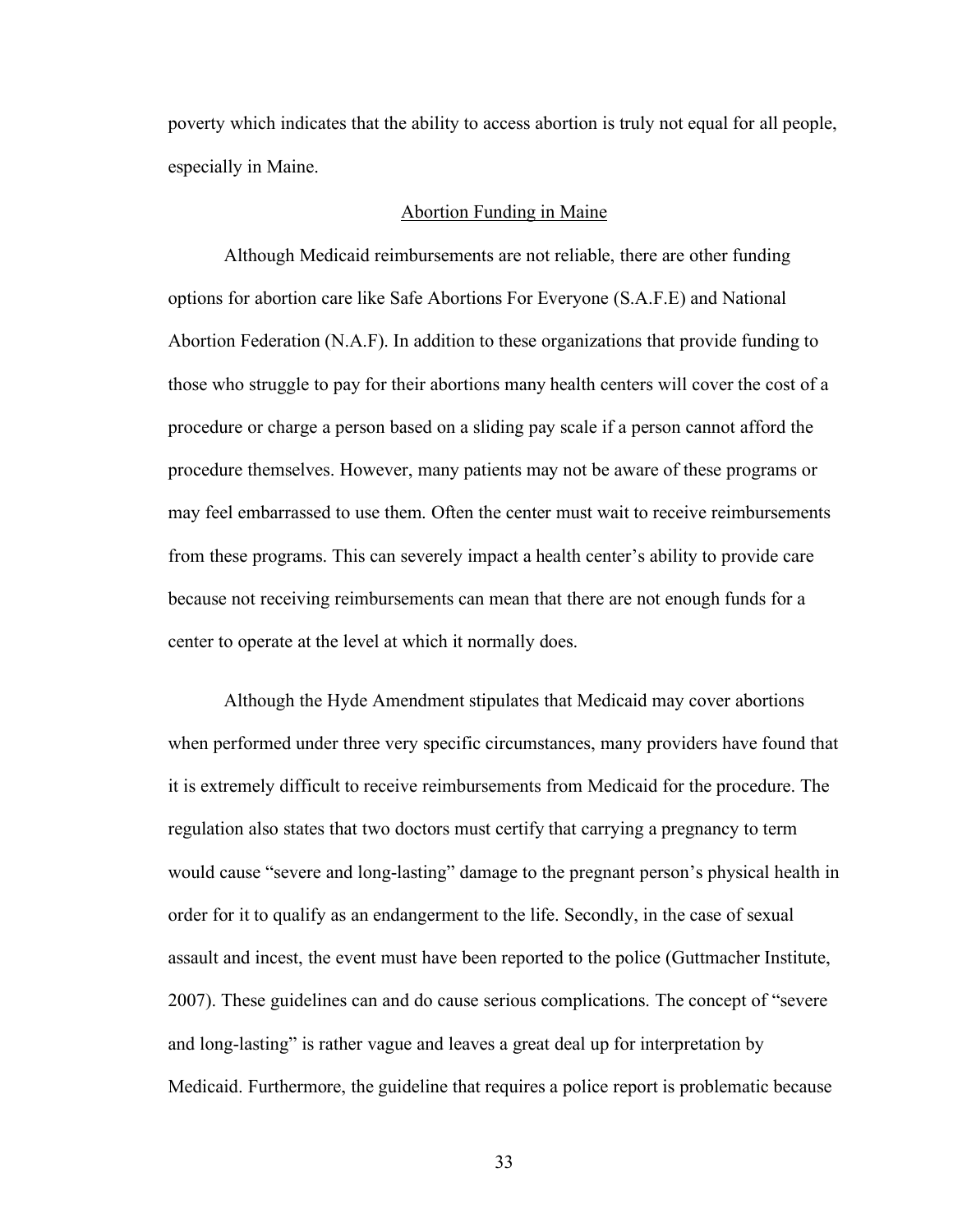many people do not report their sexual assaults to the police for many reasons (Felson, Messner, & Deane 2002) and therefore would not be able to have their abortion covered.

One study of abortion access being impacted by the Hyde Amendment researched 10 states (Florida, Idaho, Iowa, Kansas, Kentucky, Maine, Pennsylvania, Rhode Island, Wisconsin, and Wyoming) where states had not chosen to expand coverage for abortions. This study found that only 54% of Hyde-qualifying cases were actually reimbursed by Medicaid and many clinic staff members reported that they were completely unaware how to apply for Medicaid reimbursement because the process was so complicated (Dennis & Blanchard 2013). In some areas, the conditions are extreme. For instance, South Dakota only allows Medicaid funding to cover the cost of an abortion if the pregnancy places the pregnant person's life in danger. This is in direct violation of the federal requirements. Additionally, in 2001 Idaho, Illinois, Indiana, and Montana were under a court order to reimburse health centers for all medically necessary abortions. Despite the fact that these four states were under this court order, they reimbursed zero medically necessary abortions. (Henshaw, Joyce, Dennis, Finer, & Blanchard, 2009).

A study conducted in 1996 found that restricting Medicaid funding for abortions was associated with a statistically significant increase in probability of a pregnancy being carried to term. For white women, the probability increased by 3% and for high income women the probability was increased by 4%. Alternatively, the probability that a black woman would carry a pregnancy to term was increased by 10% and that of lower income women was increased by 5%. The study found that enforced restrictive laws lead to an increase in probability of birth most directly for African-American women and lower-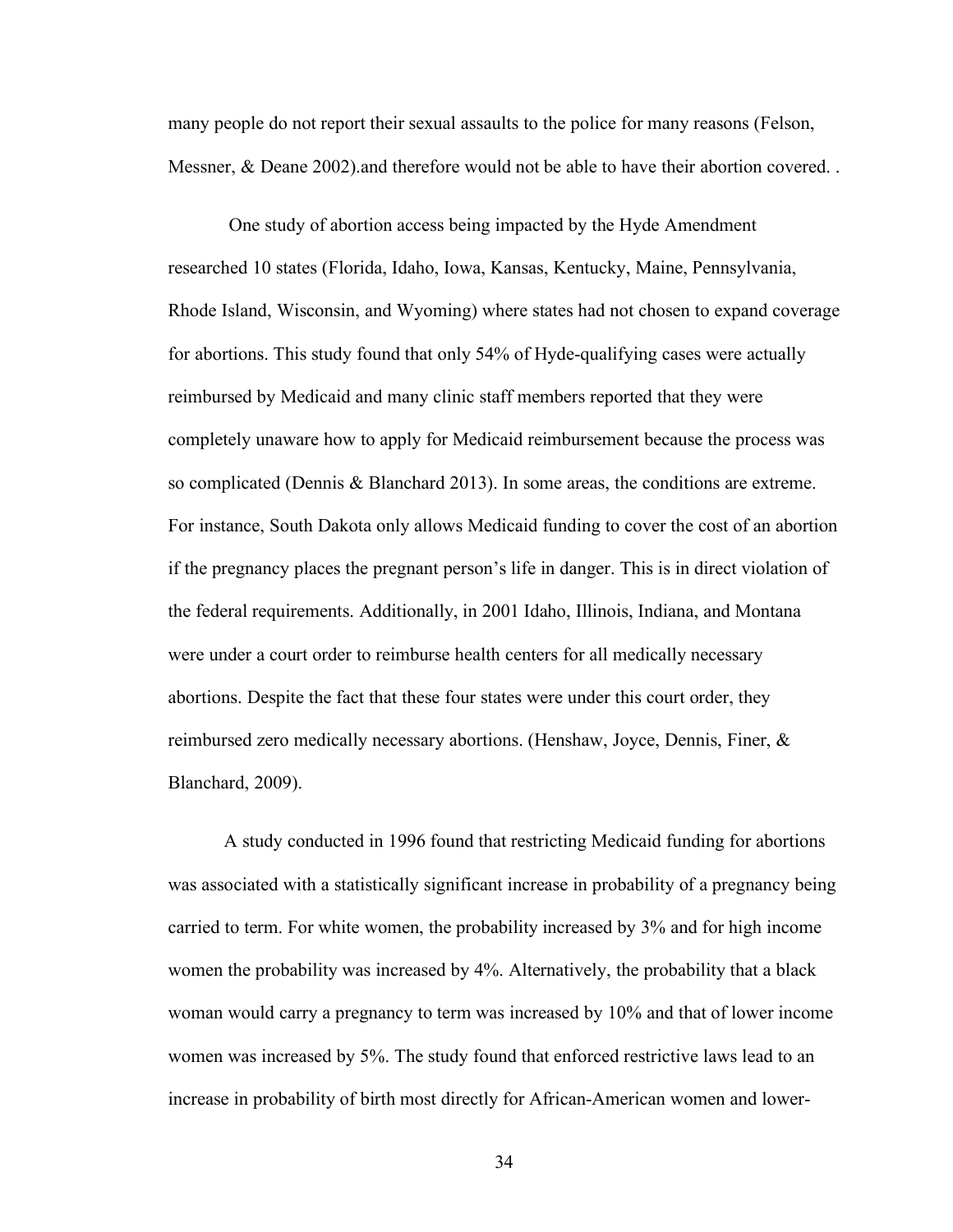income women. The research also suggests that restrictive laws may increase the probability of birth in white women and high-income women indirectly by reducing the number of abortion providers. Therefore, we can begin to see the ways in which women of color and low-income women are disproportionately affected by Medicaid funding restrictions. (Currie, Nixon, & Cole, 1996) It is important to note that when conducting research about abortion, under-reporting can affect a study, and abortions are most under reported among low income women and women of color.

This lack of funding has had a severe impact on the lives of people who aren't able to access necessary health care due to financial obstacles. The Center of Disease Control reported that on October 3<sup>rd</sup> 1977, just one year after they Hyde Amendment was introduced, a 27-year-old woman died in a hospital on the Texas-Mexico border from septic complications of an abortion as a direct result of the lack of public funding. (Health Effects of Restricting Federal Funds for Abortion, 1979).

When I learned how often Hyde-qualifying abortions are not reimbursed by Medicaid I asked the Director of Billing at a sexual and reproductive health center to explain the process of receiving Medicaid reimbursement to me. She explained that the definitions and criteria that each case must meet to be considered Hyde-qualifying is specific that the abortions that should be covered are rarely covered. In fact, the center where she works has received only one reimbursement over twenty years because so often the case does not fit within the narrow standards set forth by this legislation. If a person doesn't report their sexual assault before becoming aware that they are pregnant their abortion will not be covered by Medicaid. If a physician does not use the correct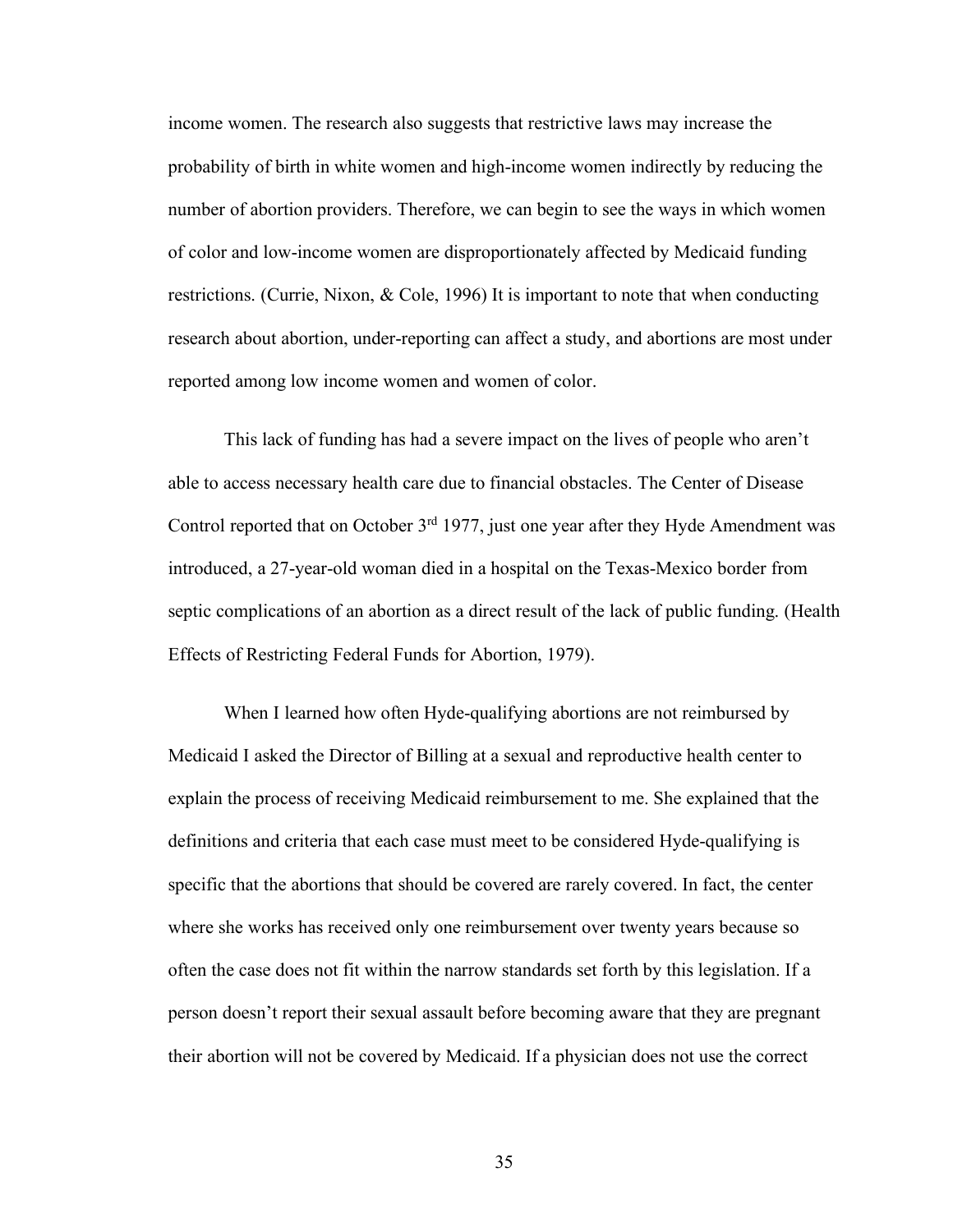terminology to demonstrate that the effects would in fact be severe and long-lasting, the abortion will not be covered by Medicaid

The Director of Billing that I spoke with explained that when Medicaid is meant to cover an abortion, meaning the procedure was a Hyde-qualifying abortion, receiving the funding is incredibly difficult. First you must fill out the application online to receive funding, according to this woman the application is almost always denied. The center then has the option to appeal the decision, which again is often rejected. She explained that in the past 20 years their center has only received reimbursement from Medicaid for a single Hyde-qualifying case. According to her, cases are often deemed "not medically severe enough" or there is "not enough evidence" for cases of sexual assault or incest. For this reason, the center often relies on these other organizations that provide funding, however, as she explained to me N.A.F covers around 30% of the procedure based on the household size & monthly income. S.A.F.E can only provide up to \$100. As previously discussed, the national average for the cost of an abortion can be around \$650. A family of three that relies on Medicaid for health insurance has an income of \$930 or less a month (Guttmacher Institute, 2007), and seven in ten Medicaid beneficiaries are women. Another employee reported that organizations may overlap, and Maine's version of Medicaid, called "MaineCare," will cover the \$125 ultrasound. Therefore, with the price of the ultrasound covered, the \$125 from N.A.F and \$100 from S.A.F.E the procedure will cost \$150.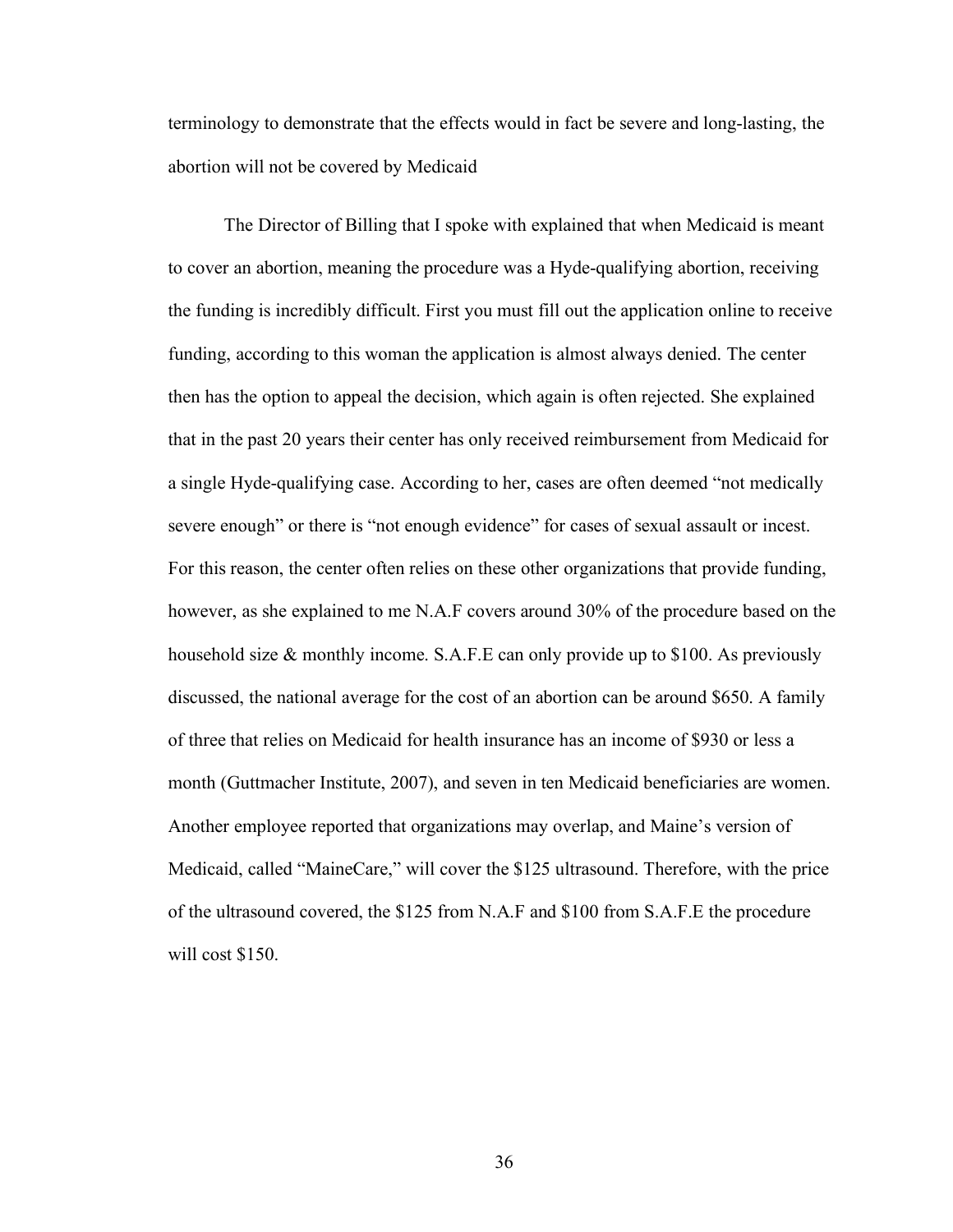#### CURRENT STUDY

The current study aims to examine the experiences of people seeking abortion care in Maine. Which financial obstacles, if any, make obtaining an abortion in Maine more difficult? This paper has examined obstacles that appear to severely impact a person's ability to receive the abortion care that they need, therefore it is necessary to see which obstacles people seeking abortion care in Maine report as being the most relevant to their lives. This will be done through a survey distributed at a sexual & reproductive health center in Maine.

#### Methodology

This study examines the financial impacts that people self-report through survey data collected at the Mabel Wadsworth Center in Bangor. This survey is distributed to all abortion patients at the Center and is anonymous. A total of 158 people participated in the survey in 2 015. The survey includes mostly open-ended questions rather than closeended questions. The Mabel Wadsworth Center collects these surveys each time a person comes in for an abortion and therefore these data reflect several years of responses. The survey is meant to help the Center improve their ability to provide care and understand the needs of their patients. This study analyzes the questions that are relevant to the obstacles experienced when seeking abortion care.

It is important to note that some respondents do not answer every question and therefore the number of respondents to each question does not always equal the number of respondents to the survey itself. The surveys are collected into one document throughout a period of time when occasionally a staff member will update the working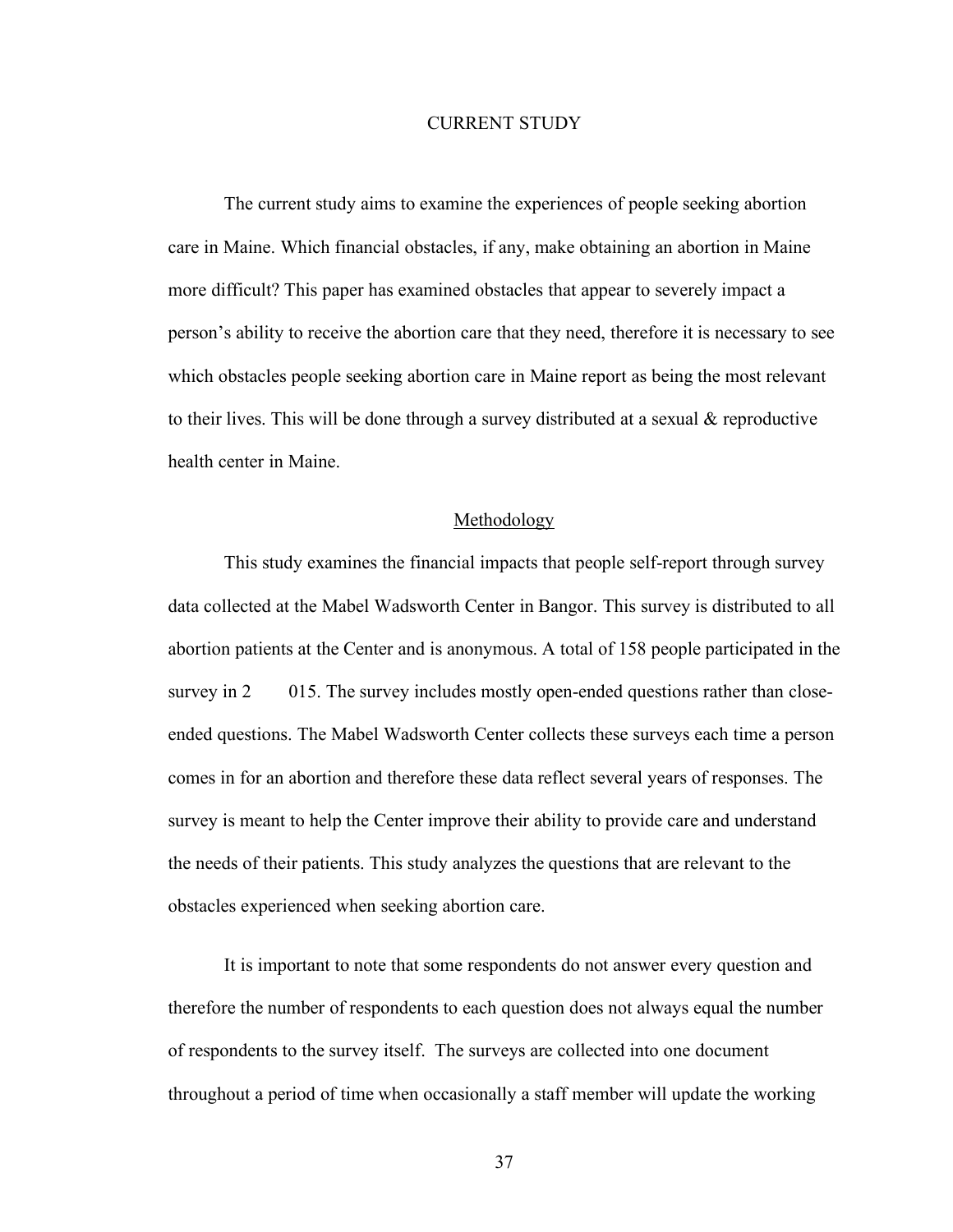document where responses are indicated. The data presented in this study were last updated in 2015. The data are collected cumulatively and therefore reflect difficulties faced at different time periods and therefore we cannot examine the ways that obstacles may have changed over time or been affected by legislation.

Additionally, it is important that there may have been human error in recording the survey responses. The data are all kept on one working document which indicates that there could have been confusion or errors when updating. The document is saved as a new document each time it is updated in an attempt to minimize errors. It is also important to recognize that the data show how many times a response was given and therefore it is unknown if a patient listed more than one financial concern in their responses.

#### Results

Once the data were collected I separated the results out by each question and created bar graphs for the responses to each question. This allowed me to observe the frequency of responses to each question and to visualize which types of responses were most apparent throughout the questions. Additionally, I looked for responses that were common to more than one question. In this particular survey there are questions that allow for similar responses. For example, one question asks, "Did any of the following make it difficult for you to make your appointment today?" while another asks "How far did you have to travel today?" and another asks about payments skipped or delayed in order to afford the abortion. Placing these data into bar charts allowed me to see responses that were common to more than one question. This suggests that the obstacle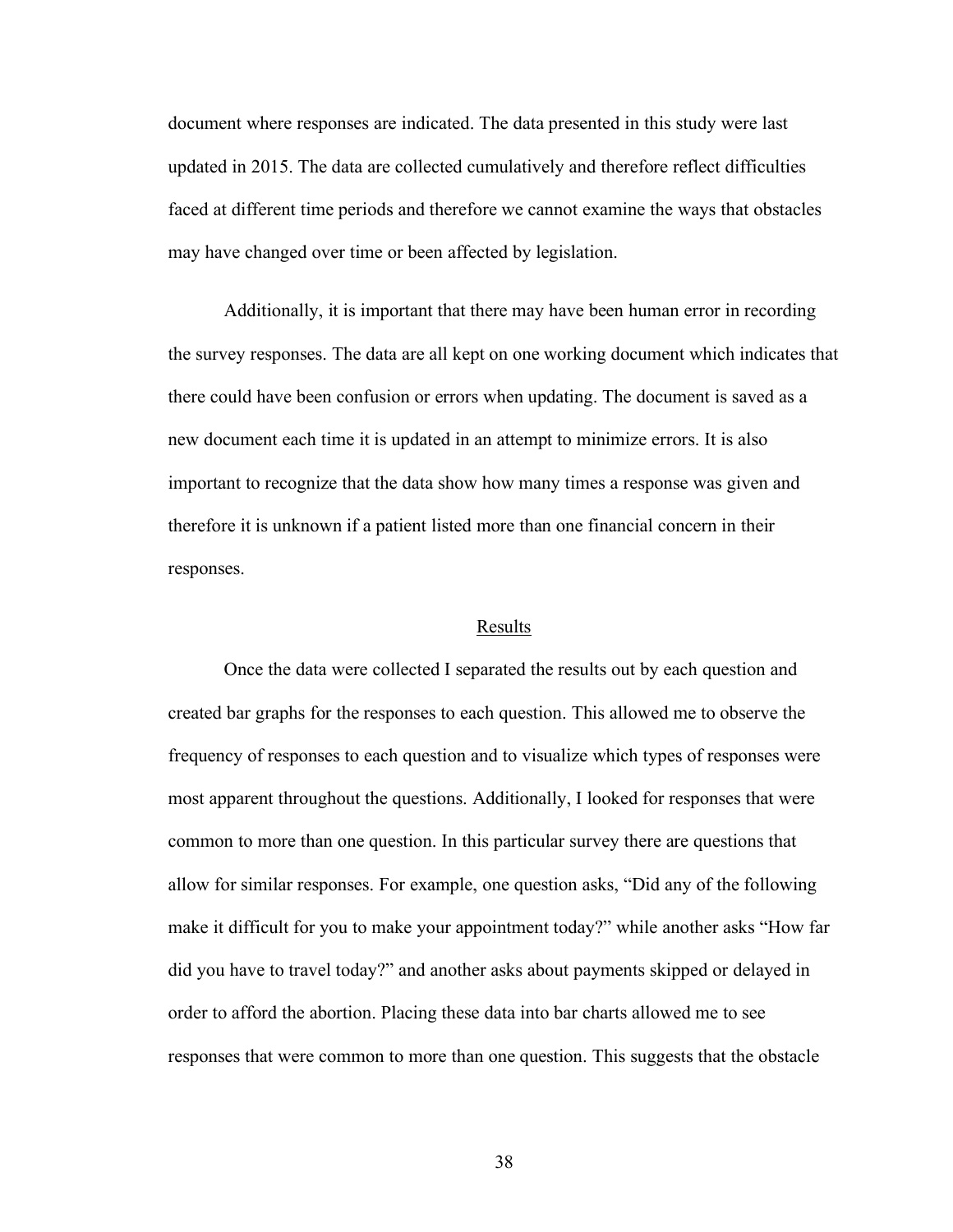named was an important one to that patient, or that this obstacle may have been particularly pressing for them.

The third question on the survey asks respondents if they had trouble paying for their appointment that day. Out of 158 total respondents (n=158) 38.6% reported having trouble paying for their appointment. 59.4% indicated that they did not have difficulty paying for their abortion. The surveys indicate that some of the obstacles to faced most by low-income people in Maine are getting time off of work, paying for travel care, losing pay from missing work, and transportation.

The obstacle with the highest rate of response is keeping a secret from people close to you. This was not an obstacle that I had previously considered in this paper. I had not anticipated the degree to which keeping a secret would affect the person's actual ability to make their appointment. If a person must keep their procedure a secret from people close to them it could make travelling to obtain the procedure very difficult. Especially if a person has to travel a long distance to obtain the procedure this could impact their ability to make the voyage. Often times a person might need a ride to the health center or might want someone to accompany them for emotional support. Additionally, if a person needs to borrow money or needs financial assistance in anyway this could strain their ability to receive the funds that they need.

Unfortunately, the way that the data were collected inhibits our ability to examine the ways that these obstacles interact. For example, we cannot tell how many people who travelled over 50 miles also worried about losing pay from missing work. In this case, it would be beneficial to examine which people had to travel long distance and worried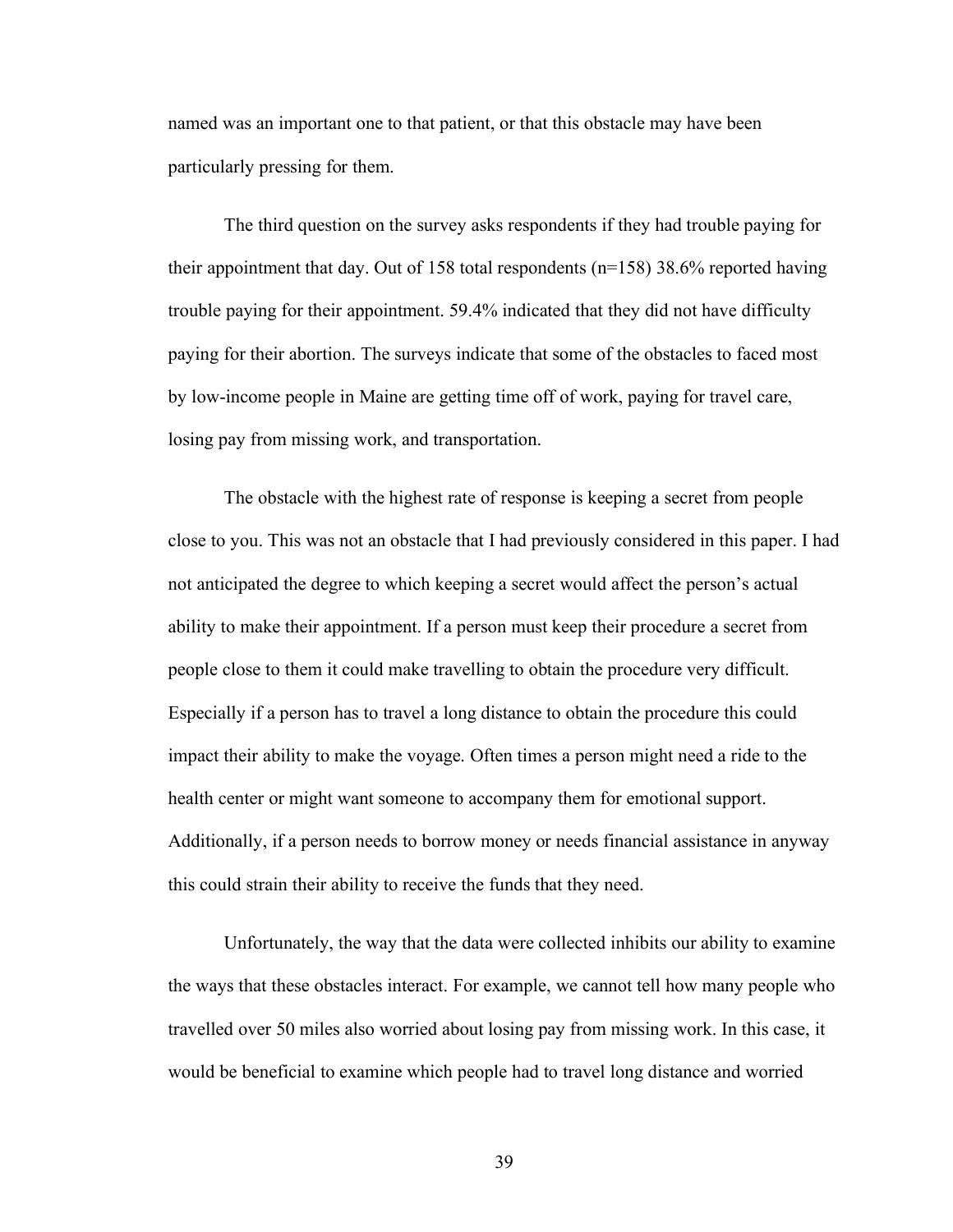about keeping their procedure a secret from their loved ones. The first table demonstrates, however, what the main obstacles are and demonstrates that the anticipated results correctly indicated that childcare, transportation, and work problems would be the largest obstacles to receiving abortion care.



Obstacles to Accessing Abortion Care



The table demonstrates the responses from abortion patients at the Mabel Wadsworth Center when asked: "Did any of the following make it difficult for you to make it to your appointment today?" The options given are getting time off work, childcare, transportation, losing pay from missing work, keeping it a secret from people close to you, non-supportive partner or family and other. Only three respondents answered other and indicated that the choice itself, getting time off school, and college classes were obstacles to receiving abortion care. 31 out of 158 respondents indicated that getting time off work was a concern. 22 indicated that childcare was an obstacle. 16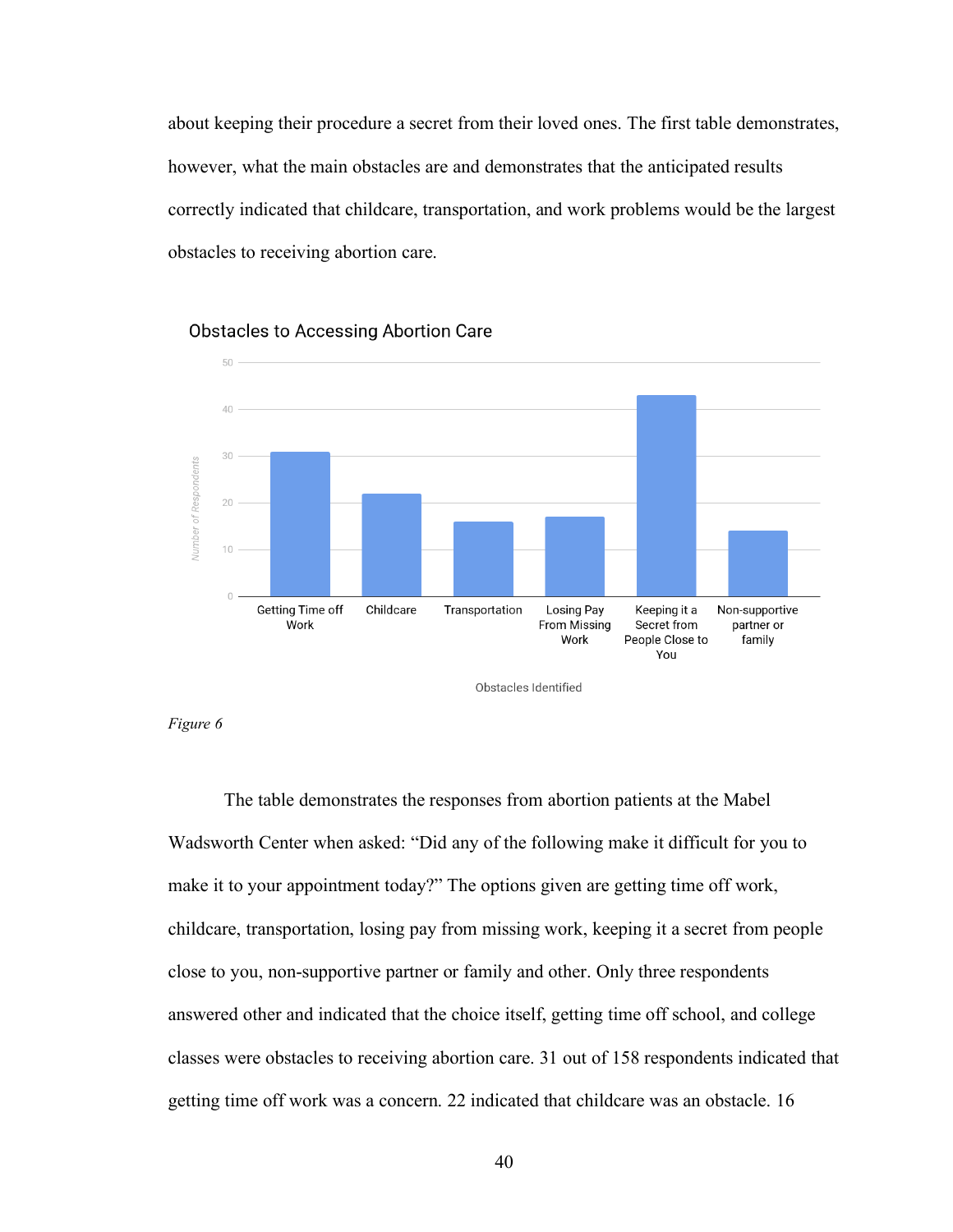indicated that travel was a concern. 43 responded that keeping the procedure a secret was a concern, and 14 indicated that non-supportive partner or family was a concern. 29 people who took the survey chose not to answer this question.



Payments Skipped to Pay for Abortion

#### *Figure 7*

The third question on the survey asks if the patient had any trouble coming up with money to pay for their abortion, the results of this question have already been discussed. The fourth question on the survey is a follow up question and asks: "If yes, will you have to skip or delay any payments in order to pay for your abortion?" Of the 158 respondents to the survey 18 indicated that their rent payment would be skipped or delayed. 10 indicated the electric bill would be skipped. 15 indicated that grocery shopping would be delayed. 5 indicated their car payment would be delayed and 5 also indicated that other medical bills would be delayed. 7 responded other and indicated that credit card payments, essentials, depleted savings account, and a personal loan were concerns.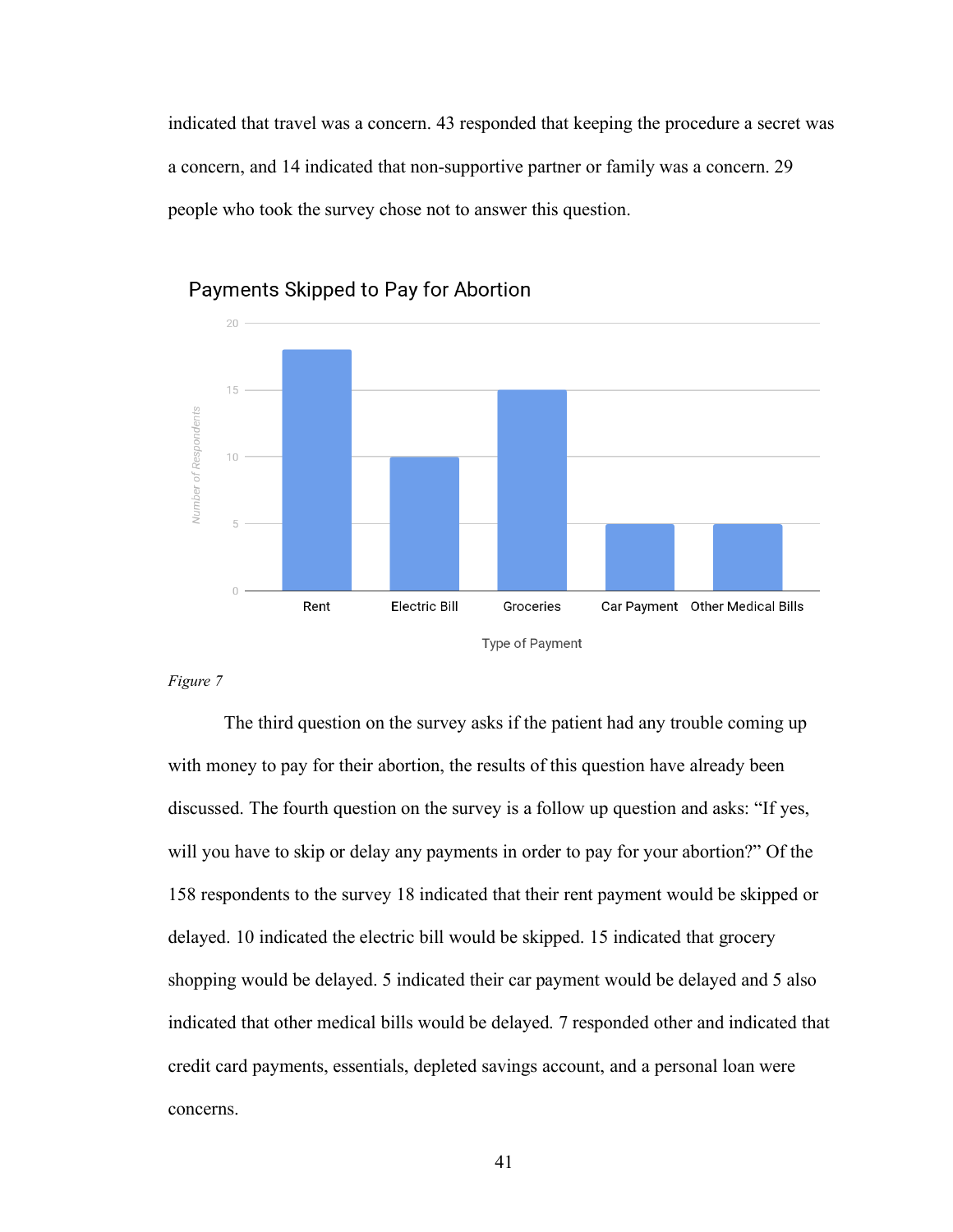These data indicate that 9.5% of patients obtaining an abortion at the Mabel Wadsworth Center would have to delay grocery shopping due to the financial burden of paying for their appointment. Comparing these results to the research conducted on food deserts in the more rural areas of Maine we can see that accessing food after paying for an abortion is a concern for low-income people seeking abortion care. When grocery shopping has to be delayed after paying a few hundred dollars for a medical procedure we can reasonably assume that a person would have extreme difficulty supporting a child once the pregnancy was carried to term. This leaves a person with an impossible choice. Additionally, if they already have a child having to pay for the abortion could impact their ability to feed the family that they may already have.

Of all the options given respondents indicated most commonly that their rent payment would be delayed. 11% of respondents said that they would delay their rent payment due to the price of their procedure. This demonstrates that the financial burden of paying for the procedure is extreme enough that it impacts the living situation of an individual or a family. This is demonstrative of all of the smaller ways that the financial burden could impact a family. If a person cannot afford the price of the place they live after they must pay for the procedure they likely cannot afford things like groceries or the electric bill, much less things like school supplies or coffee in the morning. These small expenses that we often overlook as required bills can have a significant impact on a person's wellbeing. This impacts a person's ability to truly "choose;" it adds weight to the choice. Again, it is unfortunate that we have no way of knowing if respondents chose multiple options on this question.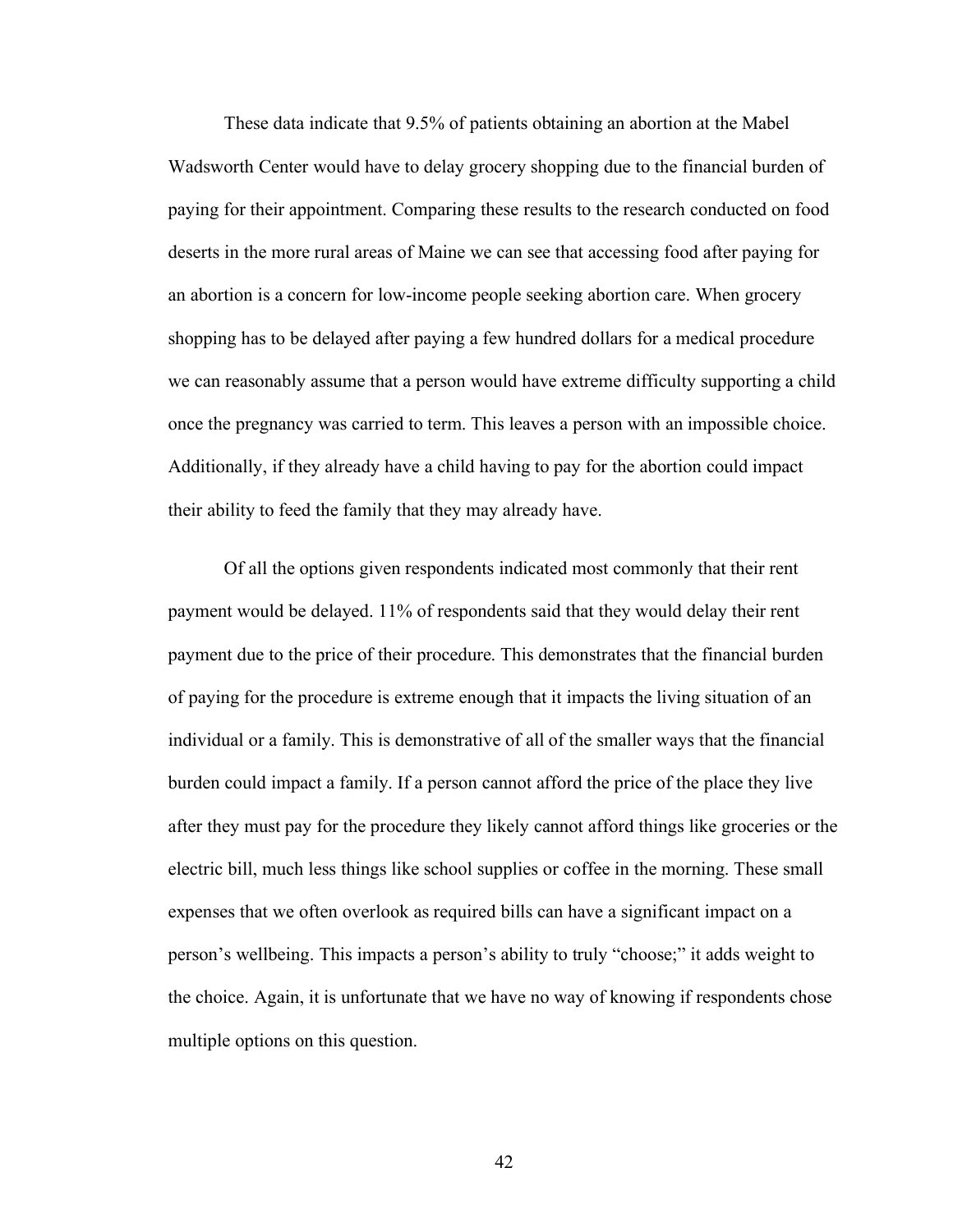This paper has previously noted that it is important to examine the distance traveled in order to obtain an abortion. The data collected from the Mabel Wadsworth Center asks the question: "If transportation was difficult can you tell us how far you traveled to get here today?" The options given are: less than 10 miles (In the Bangor area), 10-20 miles, 20-50 miles, and more than 50 miles. It would be interesting to examine how far those who traveled over 50 miles actually had to travel. This paper has speculated some towns that would require an extreme amount of travel to reach the Mabel Wadsworth Center. These data only tell us that 34 out of 158 respondents traveled over fifty miles to obtain their abortion. The wording of this question also skews our understanding of the distance traveled because it does not specify if the distance accounted for the journey there and the journey back or simply the journey there. If a person is indicating that their voyage was 50 miles from their home and therefore 100 miles in total, that is a very different result than if the person lives 25 miles from the Center.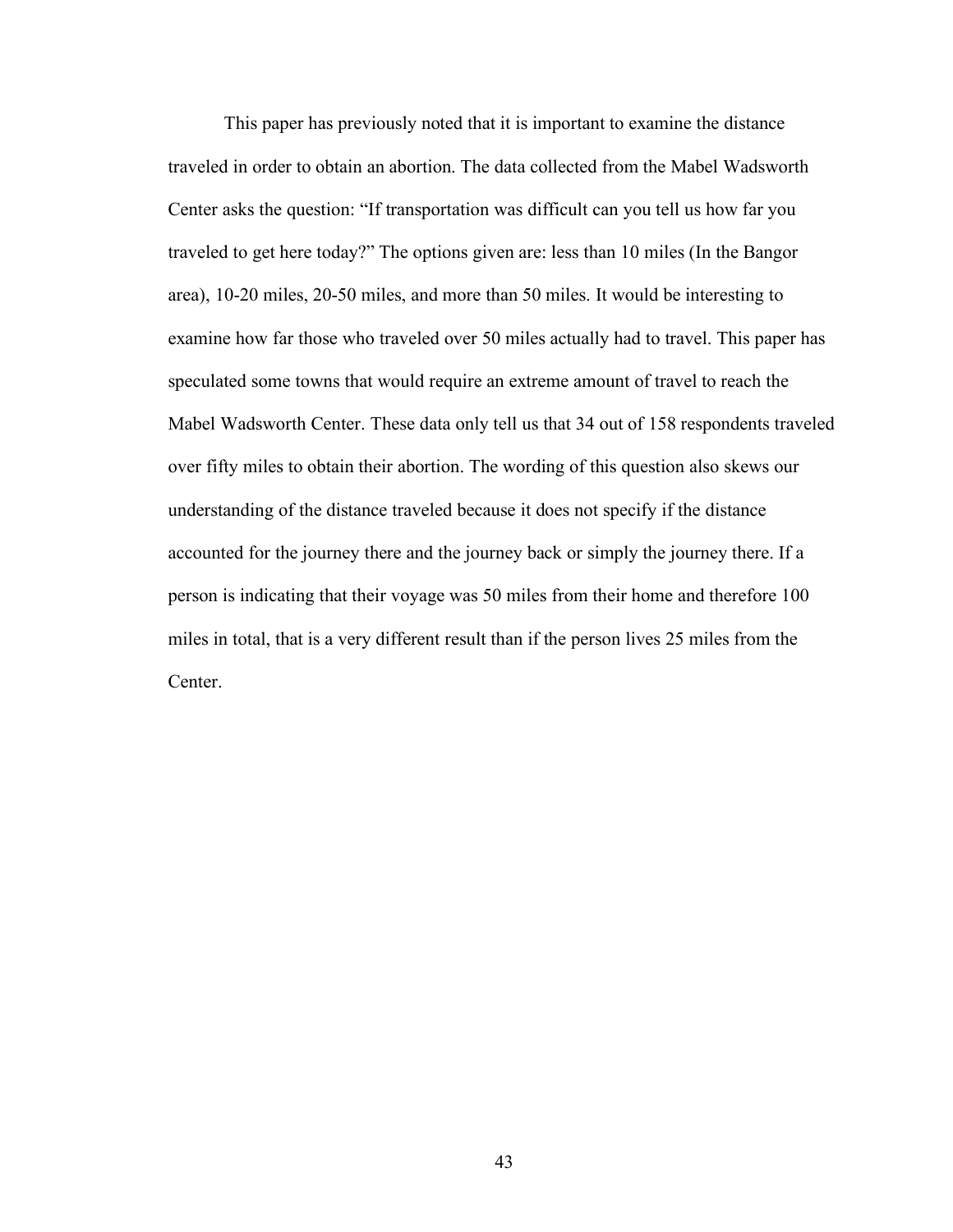## Distance Traveled to Obtain an Abortion



*Figure 8*

13 patients indicated that they traveled within the Bangor area to obtain their abortion, which means 91% of respondents to this survey traveled over 10 miles to obtain their abortion. If we assume that respondents are indicating the distance traveled to the Center rather than distance traveled round trip these data then indicate that 91% of respondents had to travel the same distance to reach an abortion clinic that people who live in food deserts must travel to get to the grocery store. If that is an unreasonable distance to drive in order to buy groceries this paper supposes that it is also an unreasonable distance to drive in order to receive a necessary medical procedure. Approximately 40% of respondents had to drive over 20 miles to reach the health center. These numbers indicate that, in fact, very few of Mabel Wadsworth Center's patients are local. The community they serve appears to overwhelmingly be comprised of people driving considerable distances to obtain an abortion. Again, it is unfortunate that from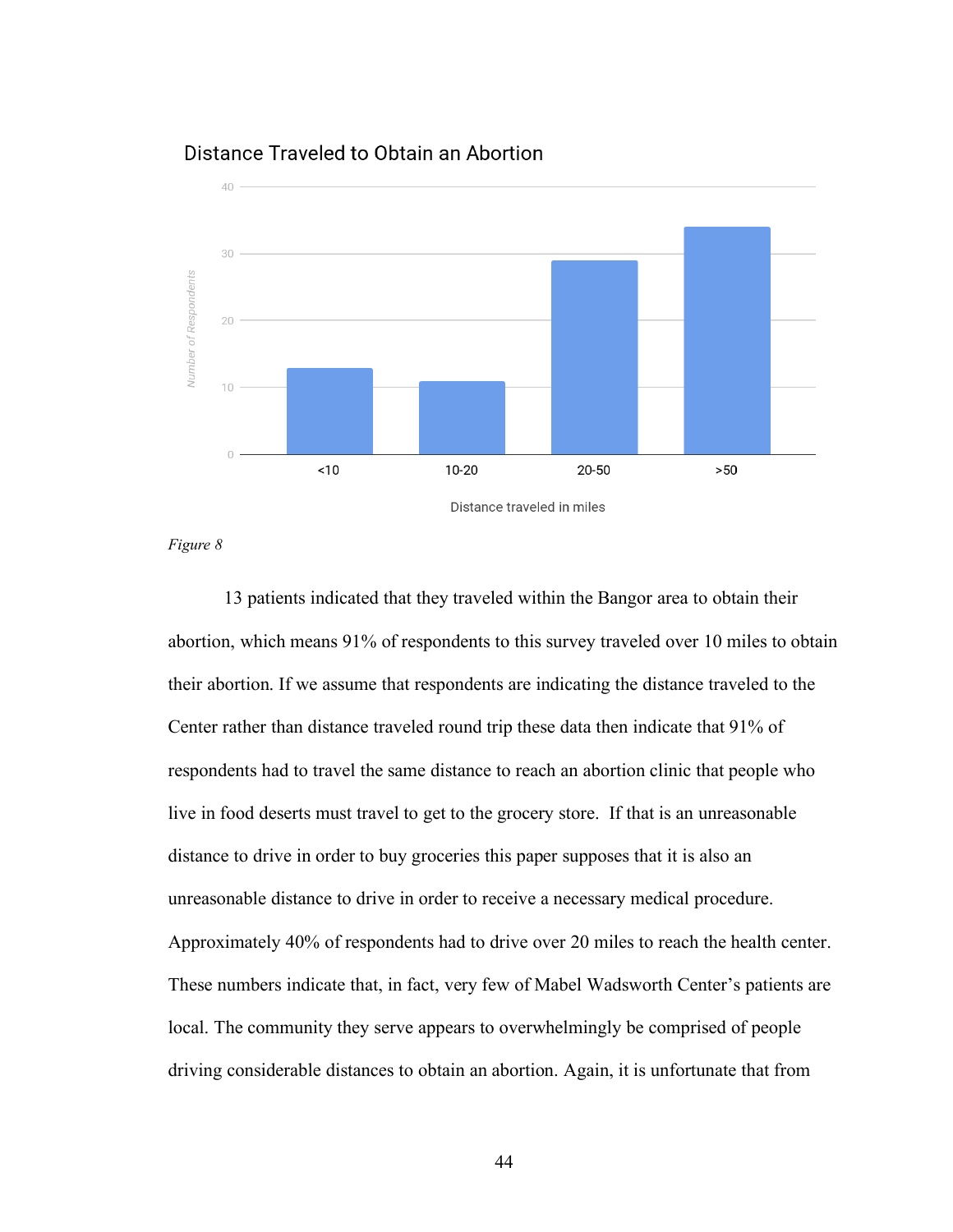these data we cannot examine which patients struggled financially due to the price of their procedure and which patients had to travel long distances.

The following question, which does not indicate necessarily the financial burdens overcome in order to receive an abortion, asks instead for the patient's opinion on the Hyde Amendment. The question asks: "Most health insurance covers abortion care services, but MaineCare (Medicaid), a program for people with low income does not. It covers all pregnancy related care if a woman chooses to carry her pregnancy to term, but will not pay for an abortion. Do you think it should cover abortion too?" The options given for a response are: yes, no, undecided, no answer. Out of 158 respondents 126 answered yes, 18 answered no, 3 answered undecided, and 8 answered no answer. Out of all the patients who answered this survey approximately 79.75% indicated that they believe MaineCare should cover abortion services. These data are extremely important because they demonstrate that a majority of those who are actually receiving abortion care disagree with the Hyde Amendment. Additionally, because so many people answered yes to this question we can safely assume that at least some of them were patients who struggled financially to afford their procedure. Therefore we can observe people who are being affected by this legislation disagreeing with the policy. This, I believe, should tell us all we need to know. It is feminist praxis to listen to the voices of marginalized communities, and in this case we can hear them. Both the voices of those who are members of low-income communities, but also those who belong to the socially marginalized identity of someone who has had an abortion.

Those who have had abortions at the Mabel Wadsworth Center clearly are saying that they believe federally funded insurances should pay for abortion care. Due to the fact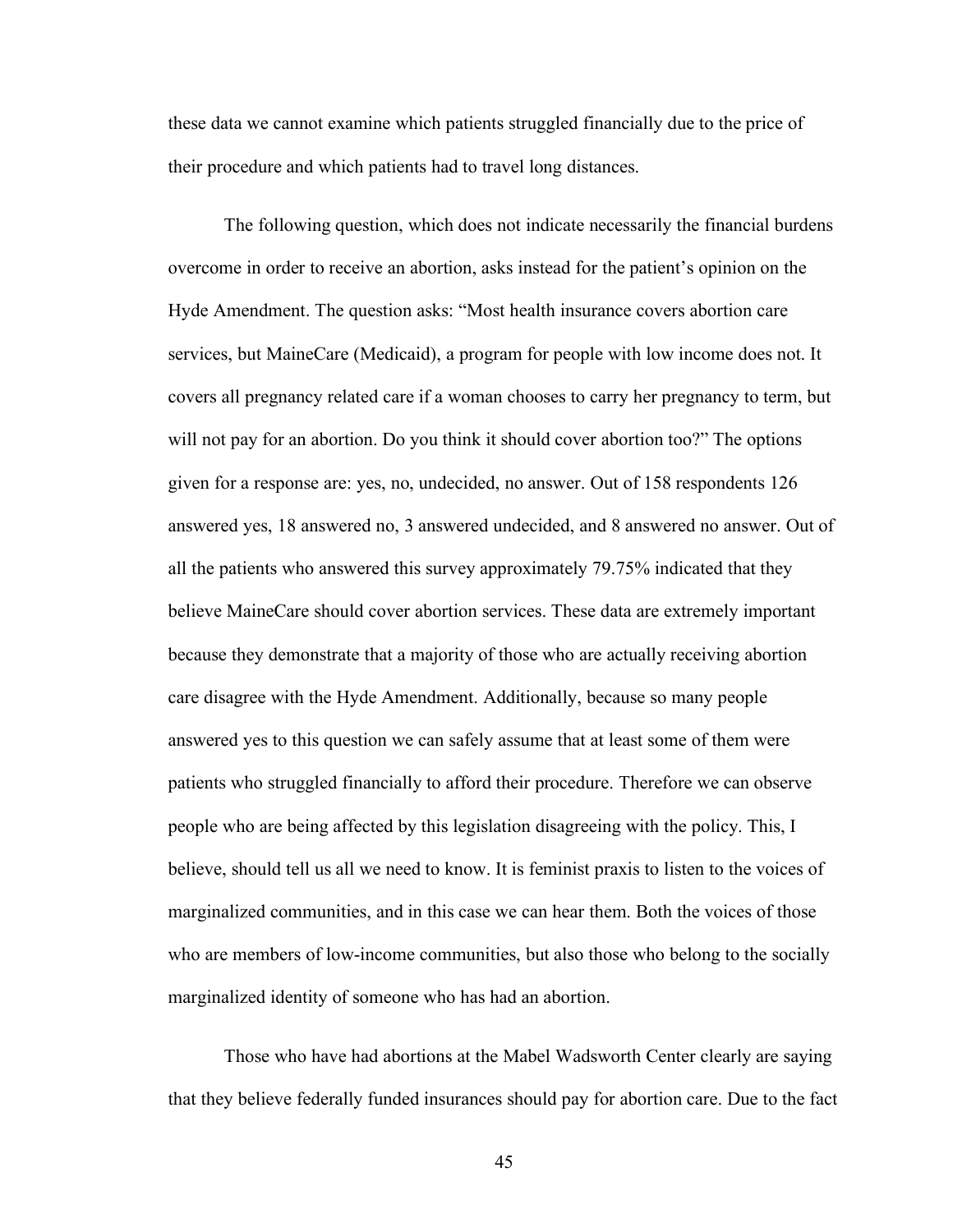that so many of the respondents to this survey indicated that they traveled far distances we can observe that those who hold this belief are not restricted to one geographic area. In fact, a majority of them were not local to the Bangor area and therefore are distributed throughout different parts of the State. There is no way to tell which respondents indicated that they traveled long distances and which indicated that they believe MaineCare should cover abortion care; however, because only 13 participants indicated that they traveled within the Bangor area and 126 participants answered that MaineCare should cover abortion services we can assume that there is some overlap within those who traveled and those who answered yes.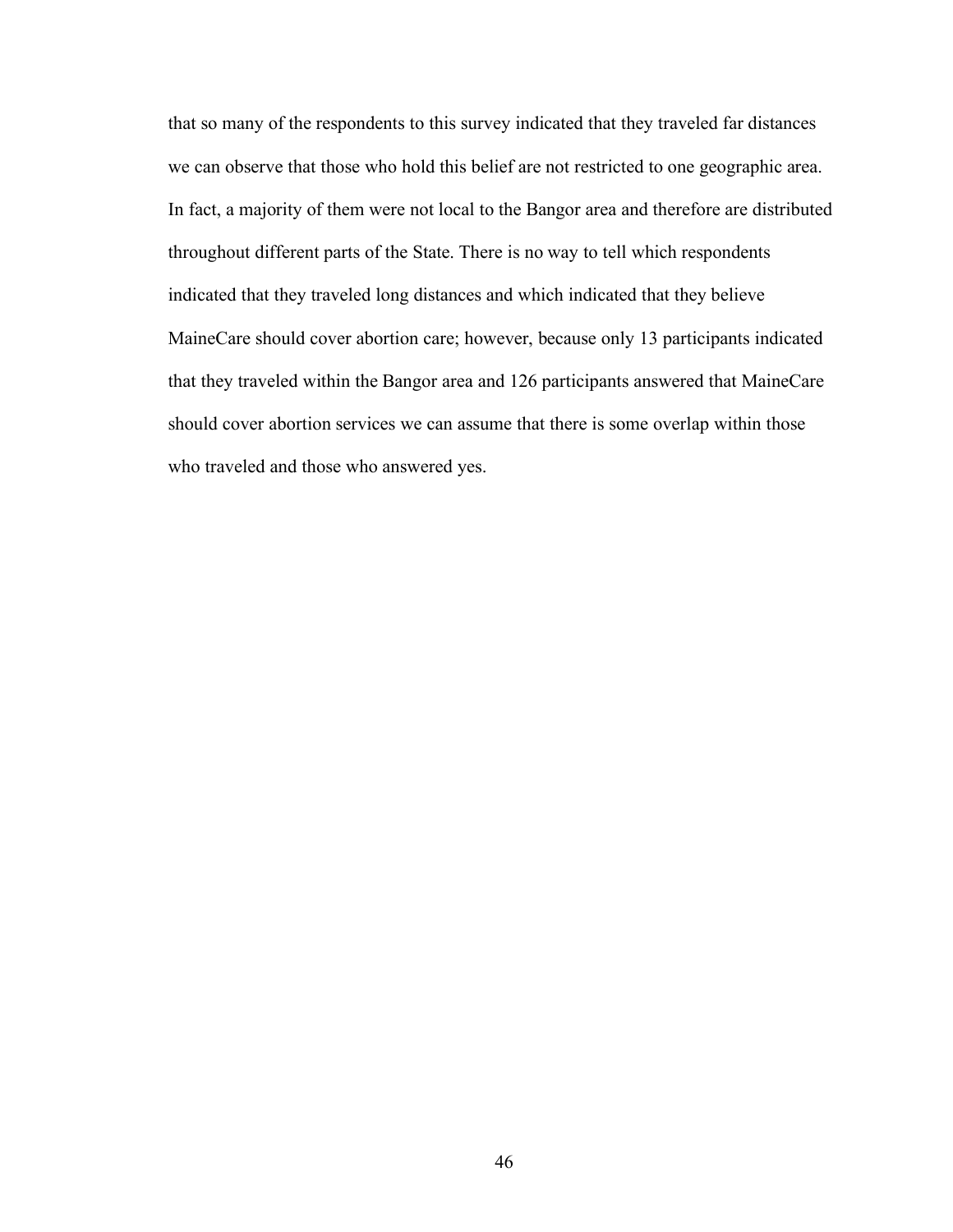#### **CONCLUSION**

There are innumerable reasons why a person might choose to get an abortion. From medical reasons, to financial reasons, to personal reasons, we will never fully be able to understand the scope of a person's situation and why they have made the choice that they have. Abortion is about bodily autonomy. It is about having control over your life's path. Our social perception of abortion is deeply rooted in misogynist beliefs that have shaped our understanding of abortion. Our society has inherited these conceptions that abortion is a reproductive luxury rather than a reproductive right. As we discussed at the beginning of the paper doctors had compared abortion to a woman's love of fashion and society. The heated debate in American society over abortion rights has created an environment in which we often see abortion rights as a comprise. It's a right, but only if you can afford it. It's a right, but only if you have a dramatic reason to use it. The right is not universal and the existence of the Hyde Amendment makes this clear.

Additionally, we live in a society where multiple institutions of privilege and oppression can overlap and severely impact a person's life. In this paper, I've examined the institutions of gender and class can compound and affect a person's ability to access the healthcare that is vital to their survival. The equating of a necessary medical procedure to luxuries such as fashion dismisses the idea that abortion is a valid healthcare procedure because it has been associated with femininity. Our society has a history of dismissing any activity that is associated with women and the feminine as trivial. Furthermore we live in a classist society where health services are much less accessible to those who are in a lower socioeconomic status. As seen throughout the paper access to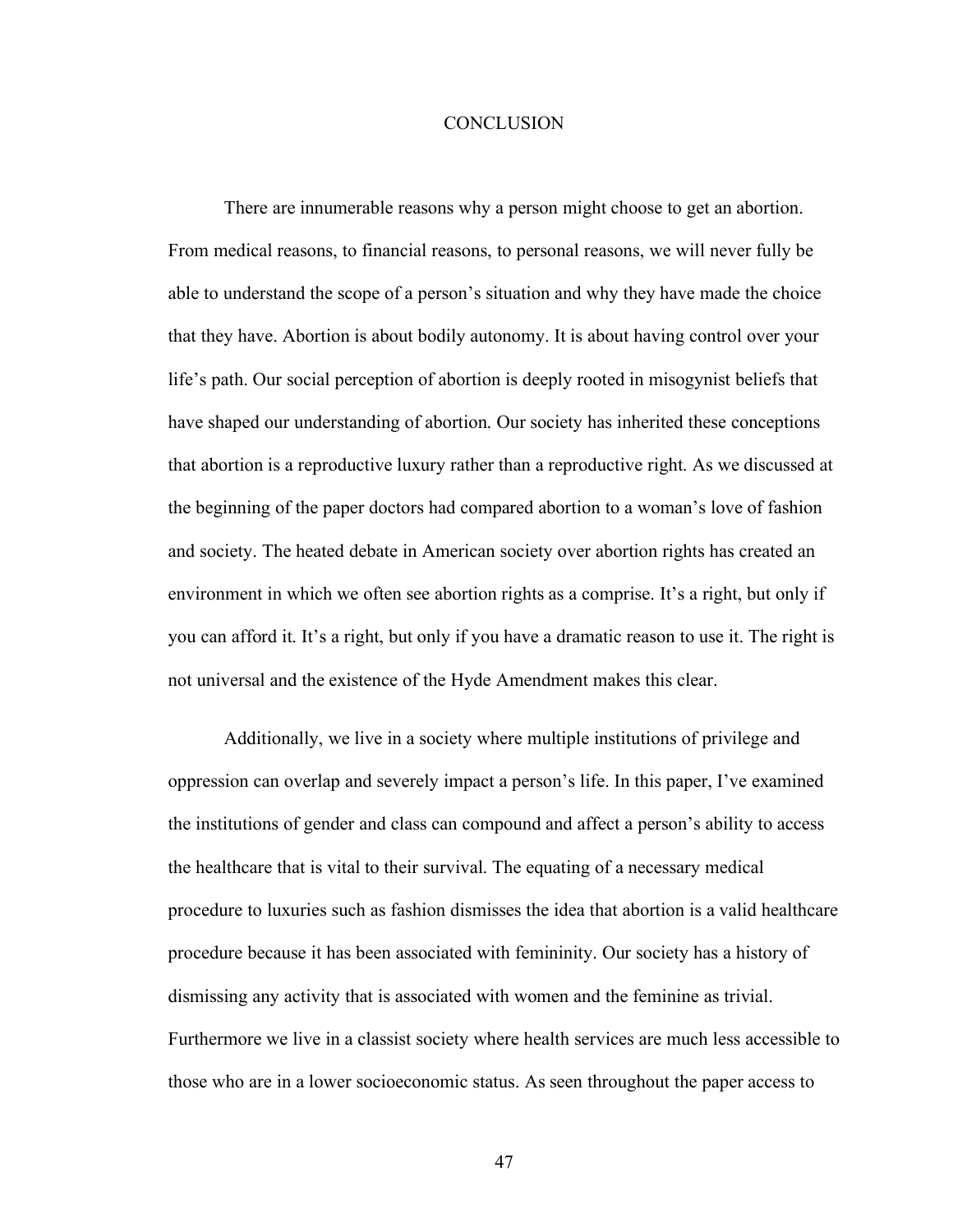healthcare is not guaranteed for lower-income people. The Medicaid program that America has in place is filled with holes and does not cover all those who need access to healthcare. Additionally, when looking at the qualifications for Medicaid it is not enough to be low-income, a person has to also fit into a category for qualification. If a person is low income, but in the wrong age range, or a person doesn't have children, they won't qualify for Medicaid. This demonstrates that as a society, we don't believe that lowincome people are not entitled to health care. The income qualification is 138% of the Federal Poverty Line which leaves out a great deal of lower-income people who do not quite fit under that cut-off.

Moreover the ways that poverty affects a family or a person reach well beyond healthcare. While healthcare is often a major issue for many because it is so expensive and it does have perhaps the most tangible effects on a person, as we have seen throughout this paper other financial burdens such as childcare, travel costs, and the cost of food can also severely impact a person's ability to live a healthy lifestyle. These obstacles become greater the more people are added to a family. This puts a person in the middle of an impossible set of choices: carry through with a pregnancy or face financial turmoil. On one side, carry through with a pregnancy and be put in a position of added financial burden when it comes to food and childcare; or, have an abortion and use up your financial resources and struggle further to afford food and childcare.

This impossible choice is where the compounding impacts of the institutions of gender and class leave lower-income women. These structures of power affect lowerincome people throughout the entire reproductive experience. It affects their ability to access birth control, their ability to access quality sex education, their ability to to work,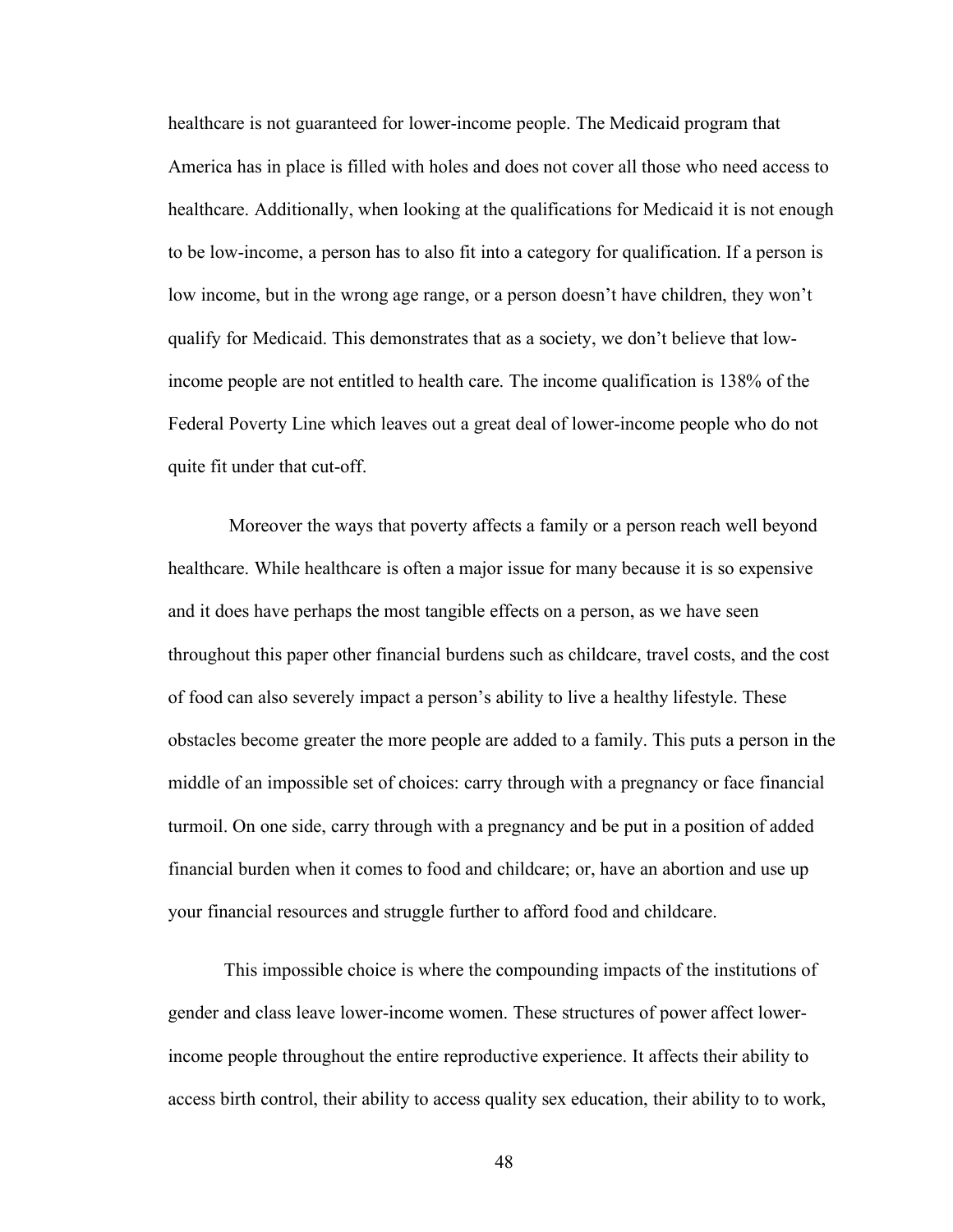and of course, their ability to obtain an abortion. These structural inequalities are what have provided the grounding for the existence of the Hyde Amendment. They primed society for such legislation and we can observe this through the history of abortion in America even prior to 1976. We have examined the ways that abortion was viewed and we have examined the ways that classism and sexism interact to affect women in very specific ways.

The data collected from the Mabel Wadsworth Center over the years has demonstrated that there are many ways in which the Hyde Amendment impacts a person's experience obtaining an abortion. As the data show, by denying poor women access to abortion, the Amendment has created serious financial concerns for people in Maine seeking an abortion. They show us that a great deal of people have to prioritize the abortion over paying certain bills which is compounded by often being required to travel far distances to access the procedure. They demonstrate that the impact of the Hyde Amendment reaches far beyond the access to health care, it permeates into many aspects of that person's life. We can observe that some patients had to delay or skip their rent payment in order to afford their abortion, while others had to skip grocery shopping, or borrow money.

These data from the Mabel Wadsworth Center also demonstrate that the biggest obstacle patients had listed was keeping the procedure a secret from those close to them. This paper's main focus has been the financial obstacles and in reviewing other studies concerning the Hyde Amendment the burden of keeping a secret has not been explored. While these studies often include data that demonstrates how necessary help from another person can be in obtaining an abortion they do not explore the consequences of having to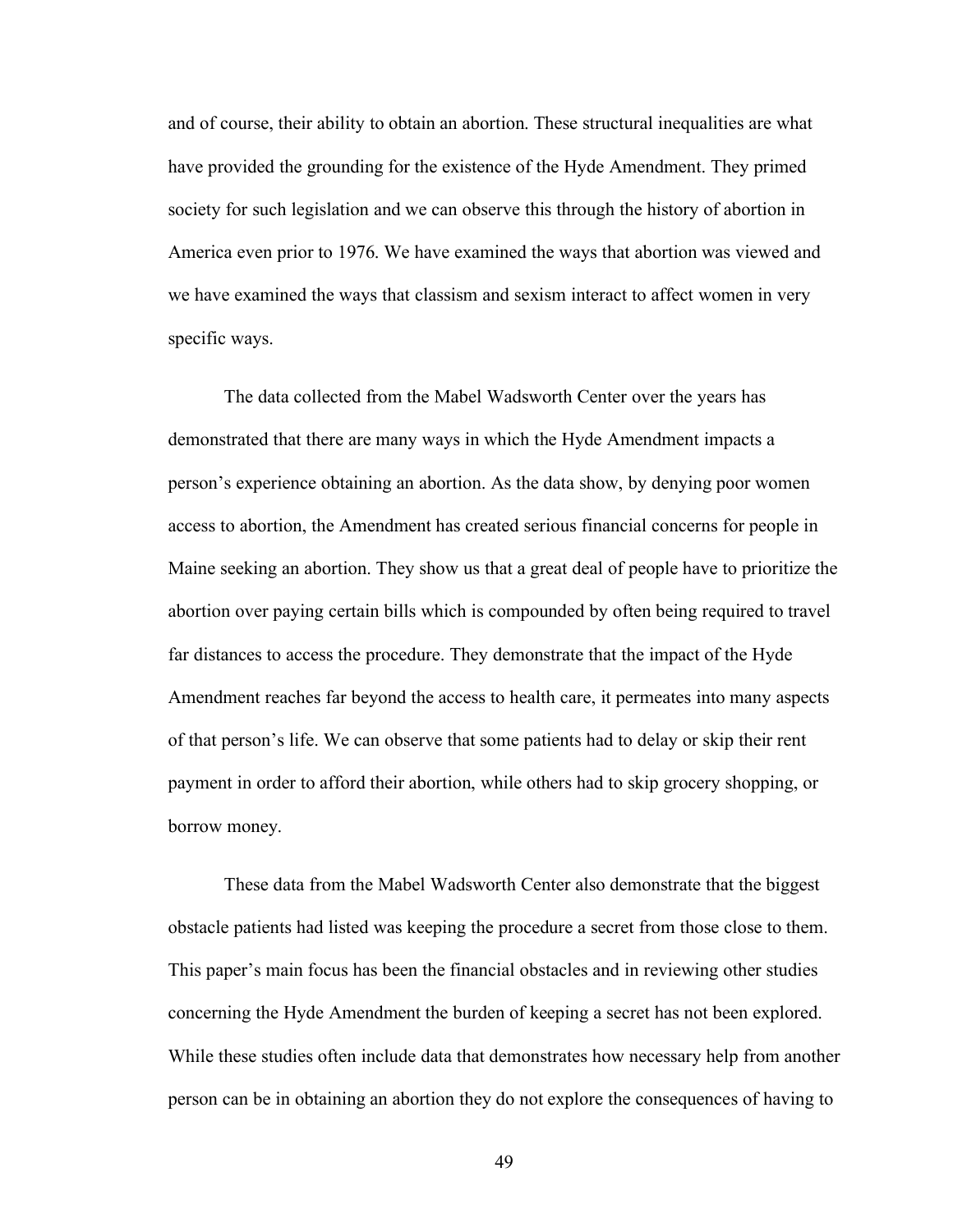keep an abortion a secret. However our data suggest how the need to keep an abortion secret has a major economic impact in addition to the possible emotional toll. Additionally, these data show that keeping it a secret goes beyond the emotional toll. Keeping your abortion a secret was the most selected answer to the question "Did any of the following make it difficult for you to make it to your appointment today?" The inclusion of the phrase "make it to your appointment" changes the meaning of the question. The survey does not ask "Did any of the following make your appointment difficult today?" from which we could postulate that keeping it a secret made the appointment emotionally difficult for the patient. Rather, it specifically referred to making it to the appointment. The responses to this question clearly show that keeping an abortion secret from those around you can actually impact your ability to make your appointment.

Keeping an abortion secret is therefore a financial obstacle to receiving the abortion that you need. For starters, if a person is not able to share your abortion with close ones then they will not be able to receive financial support from those people. This would impact their ability to ask someone for a ride, to ask for help with the rent, to ask for any kind of financial assistance that they may need. It also complicates their ability to secure childcare. If, for instance, a person cannot tell their mother or their sister that they are driving down to Bangor to get an abortion they cannot ask them to watch their child for the day. If a person cannot tell their friend that they had an abortion then they cannot ask them for \$50 for groceries the next week. What these data show us is that abortion stigma is a financial issue. Abortion stigma has an impact on lower-income people seeking abortion care.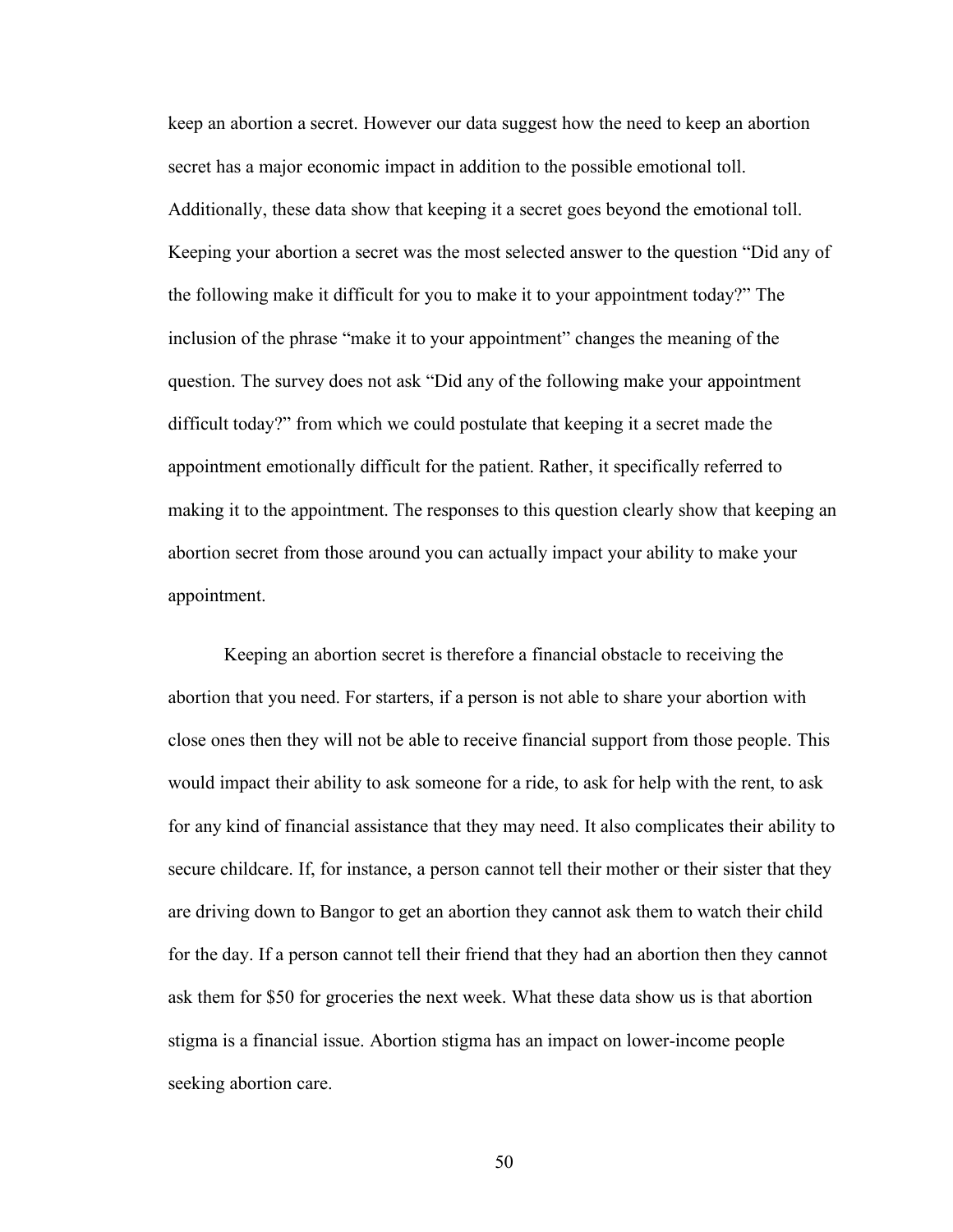Knowing that stigma has an effect on a person's ability to obtain an abortion can change the way abortion activists are able to approach the subject. It better informs the experience of the patient and therefore deepens the understanding of activist who are attempting to improve access to care. This can allow activists to improve their actions and programs meant to make abortion more accessible.

The Hyde Amendment alters lower-income people's ability to get the care that they need. It was born from a tradition of misogyny and classism. Abortion has traditionally been viewed as something that should be available to those who can afford it rather than to all those who need it. The Hyde Amendment specifically harms lowerincome people who rely on federally funded insurance programs to access healthcare.

When a person has limited financial resources having to pay for an abortion leaves fewer resources available. This impacts a person's ability to travel to and from their nearest health center, secure childcare, pay rent, and buy groceries. The stigma surrounding abortion becomes an added limitation to a person's financial ability to access an abortion.

Overall, the Hyde Amendment leaves lower-income people who need an abortion at risk. It renders abortion disproportionately difficult to access for those who are not financially privileged. It harms individuals and families who have to allot their financial resources to this procedure rather than to their basic needs. Our harmful stigma surrounding abortion coupled with the Hyde Amendment leaves people in a position where they are faced with enormous financial issues especially because those affected by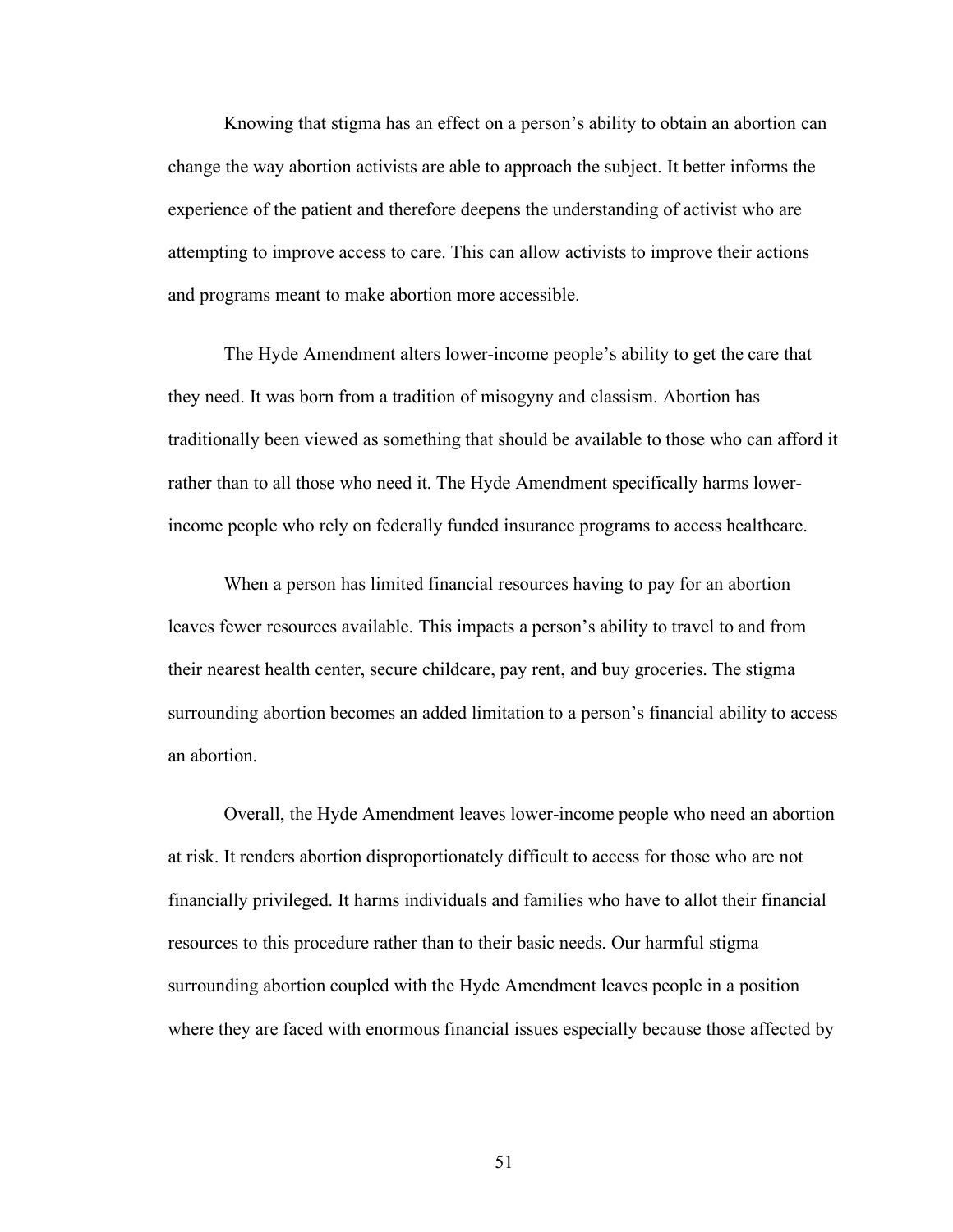the Hyde Amendment are already economically disadvantaged. This results in an inequity of bodily autonomy and an unnecessary added financial burden.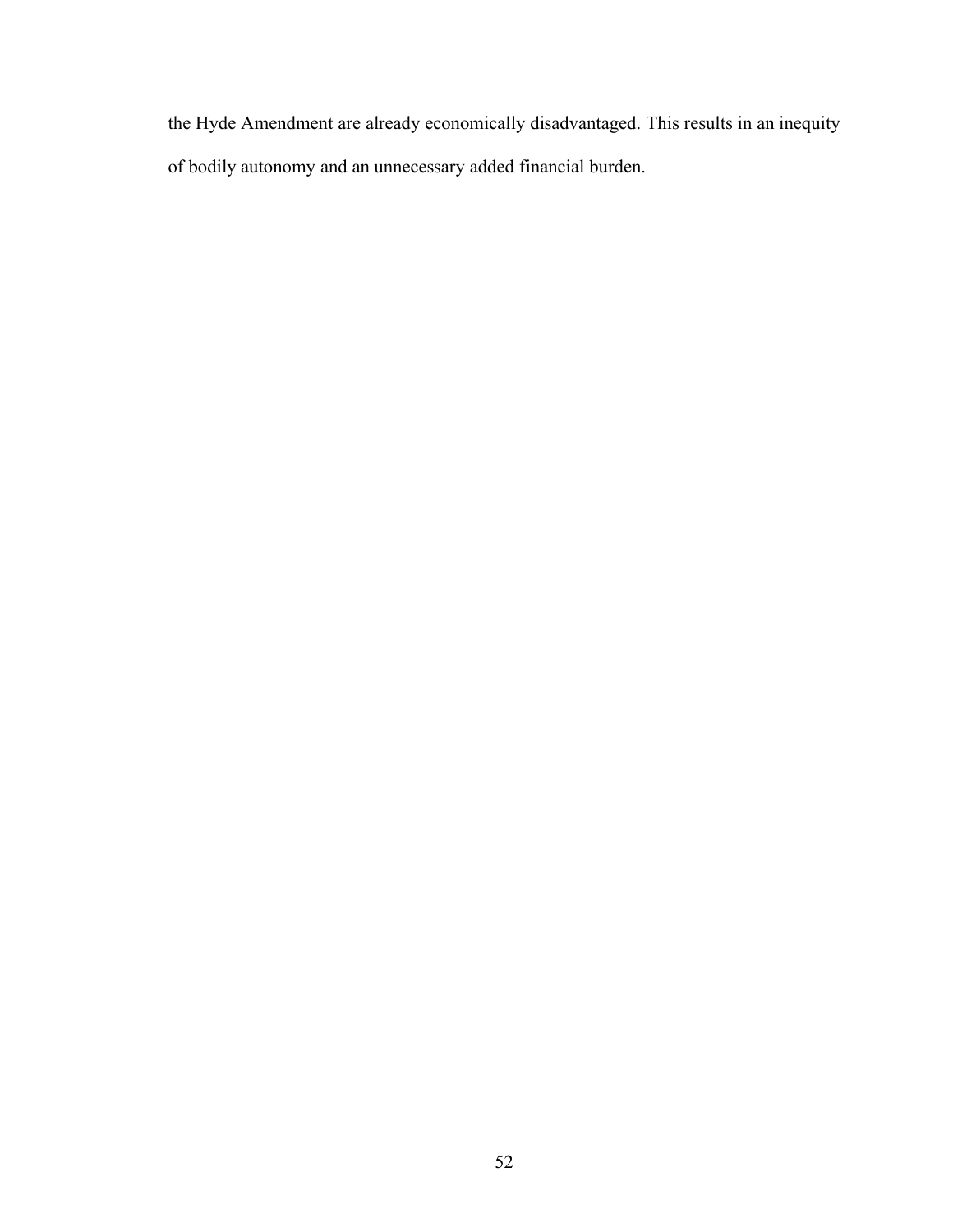#### BIBLIOGRAPHY

Acheson, A. (2010). Poverty in Maine 2010. *Poverty*.

- Barot, S. (2013). Abortion restrictions is U.S. foreign aid: the history and harms of the helms amendment. *Guttmacher Policy Review*.
- Bearak, J. M., Burke, K. L., & Jones, R. K. (2017). Disparities and change over time in distance women would need to travel to have an abortion in the USA: a spatial analysis. *The Lancet Public Health* , 493-500.
- Berry, A. A., Katras, M. J., Sano, Y., Lee, J., & Bauer, J. W. (2008). Job Volatility of Rural, Low-income Mothers: A Mixed Methods Approach. *Journal of Family and Economic Issues*, 5-22.
- Browne, S. P., & LaLumia, S. (2014). The Effects of Contraception on Female Poverty. *Journal of Policy Analysis and Management* .
- Cook, P. J., Parnell, A. M., Moore, M. J., & Pagnini, D. (1999). The effects of short-term variation in abortion funding on pregnancy outcomes. *Journal of Health Economics*, 241-257.
- Currie, J., Nixon, L., & Cole, N. (1996). Restrictions on Medicaid funding of abortion: effects on birth weight and pregnancy resolutions. *The Journal of Human Resources*, 159-188.
- Davis, A., Westhoff, C., & De, L. N. (2000). Bleeding patterns after early abortion with mifepristone and misoprostol or manual vacuum aspiration. *Journal of the American Medical Women's Association (1972)*, *55*(3 Suppl), 141-144.
- Dehlendorf, C., Harris, L., & Weitz, T. (2013). Disparities in Abortion Rates: A Public Health Approach. *American Journal of Public Health*.
- Dennis, A., & Blanchard, K. (2013). Abortion providers' experiences with Medicaid abortion coverage policies: a qualitative multistate study. *Health Services Research*.
- Dennis, A., Manski, R., & Blanchard, K. (2014). Does Medicaid Coverage Matter? A Qualitative Multi-State Study of Abortion Affordability for Low-income Women. *Journal of Health Care for the Poor and Underserved*.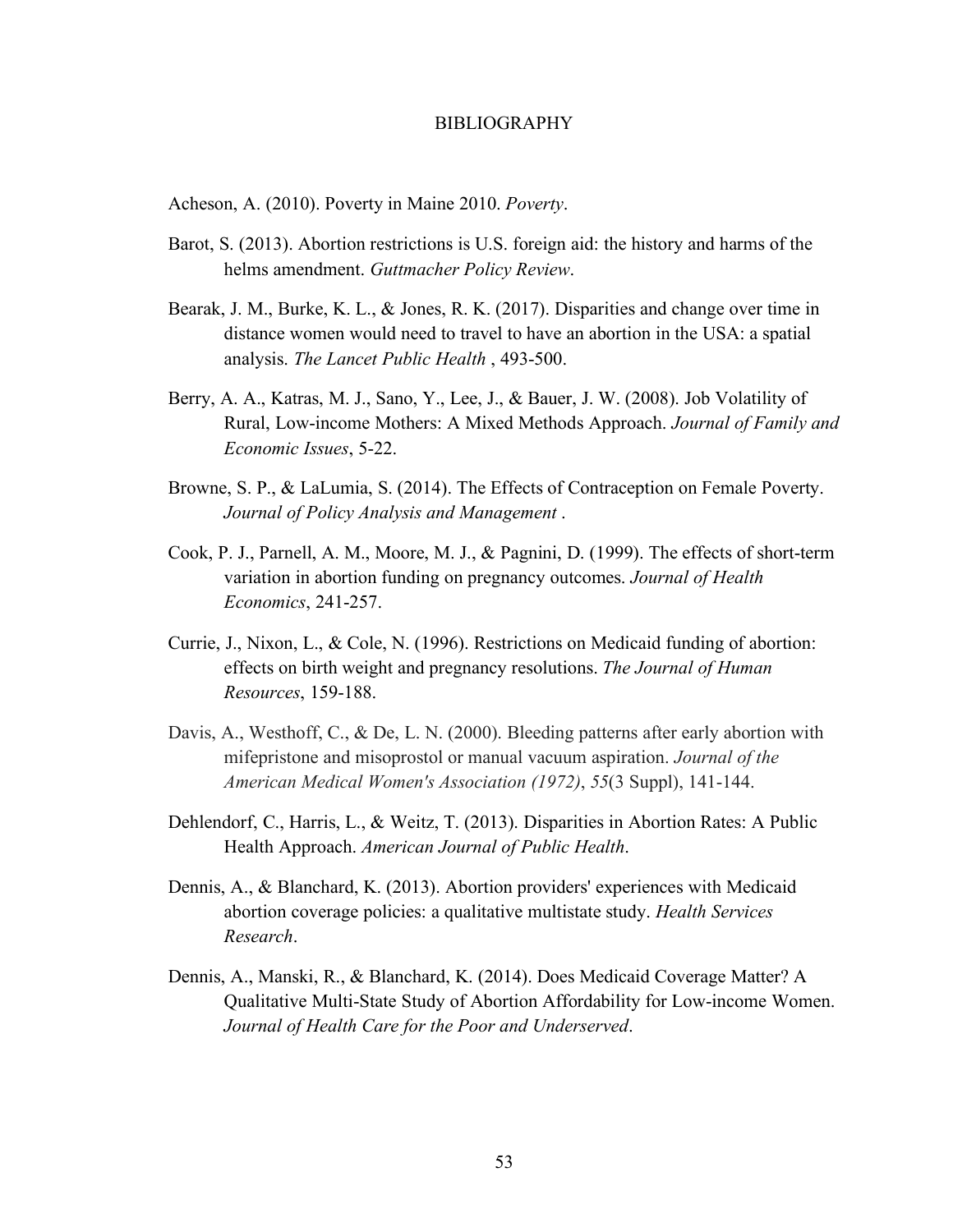- Ely, G. E., Hales, T. W., Jackson, D. L., Maguin, E., & Hamilton, G. (2017). Where are They from and How Far Must They Go? Examining Location and Travel Distance in U.S. Abortion Fund Patients. *International Journal of Sexual Health*, 313-324.
- Energy, O. o. (2016). *Average Historical Annual Gasoline Pump Price, 1929-2015.* author.
- Felson, R. B., Messner, S. F., Hoskin, A. W., & Deane, G. (2002). Reasons for reporting and not reporting domestic violence to the police. Criminology, 40(3), 617-648
- Forrest, J. D., & Samara, R. (1996). Impact of publicly funded contraceptive services on unintended pregnancies and implications for Medicaid expenditures. *Family Planning Perspectives*.
- Forsyth, A., Lytle, L., & Van Riper, D. (2010). Finding food: issues and challenges in using geographic information systems to measure food access. *The Journal of Transport and Land Use*, 43-65.
- Frost, J. J., Zolna, M. R., & Frohwirth, L. (2010). *Contraceptive Needs and Services.* Guttmacher Institute.
- Glendon, M. A. (1987). *Abortion and Divorce in Western Law.* Harvard University Press.
- Guttmacher Institute. (2007). *Medicaid's Role in Family Planning.*
- Guttmacher Institute. (2007). The Heart of the Matter: Public Funding of Abortion for Poor Women in the United States.
- Harris, D. E., Aboueissa, A.-M., Baugh, N., Sarton, C., & Lichter, E. (2014). 11-year trends in pregnancy-related health indicators in Maine, 2000-2010. *Journal of Pregnancy*.
- Health Effects of Restricting Federal Funds for Abortion. (1979). *Morbidity and Mortality Weekly Report*, 37-39.
- Henshaw, S. K., Joyce, T. J., Dennis, A., Finer, L. B., & Blanchard, K. (2009). Restrictions on Medicaid Funding for Abortions: A Literature Review. *Guttmacher Institue* .
- Jerman, J., Jones, R. K., & Onda, T. (2016). Characteristics of U.S. Abortion Patients in 2014 and Changes Since 2008. *Guttmacher Institute*.
- Jones, R. K., & Jerman, J. (2013). How Far Did Women Travel for Abortion Services in 2008? *Journal of Women's Health*.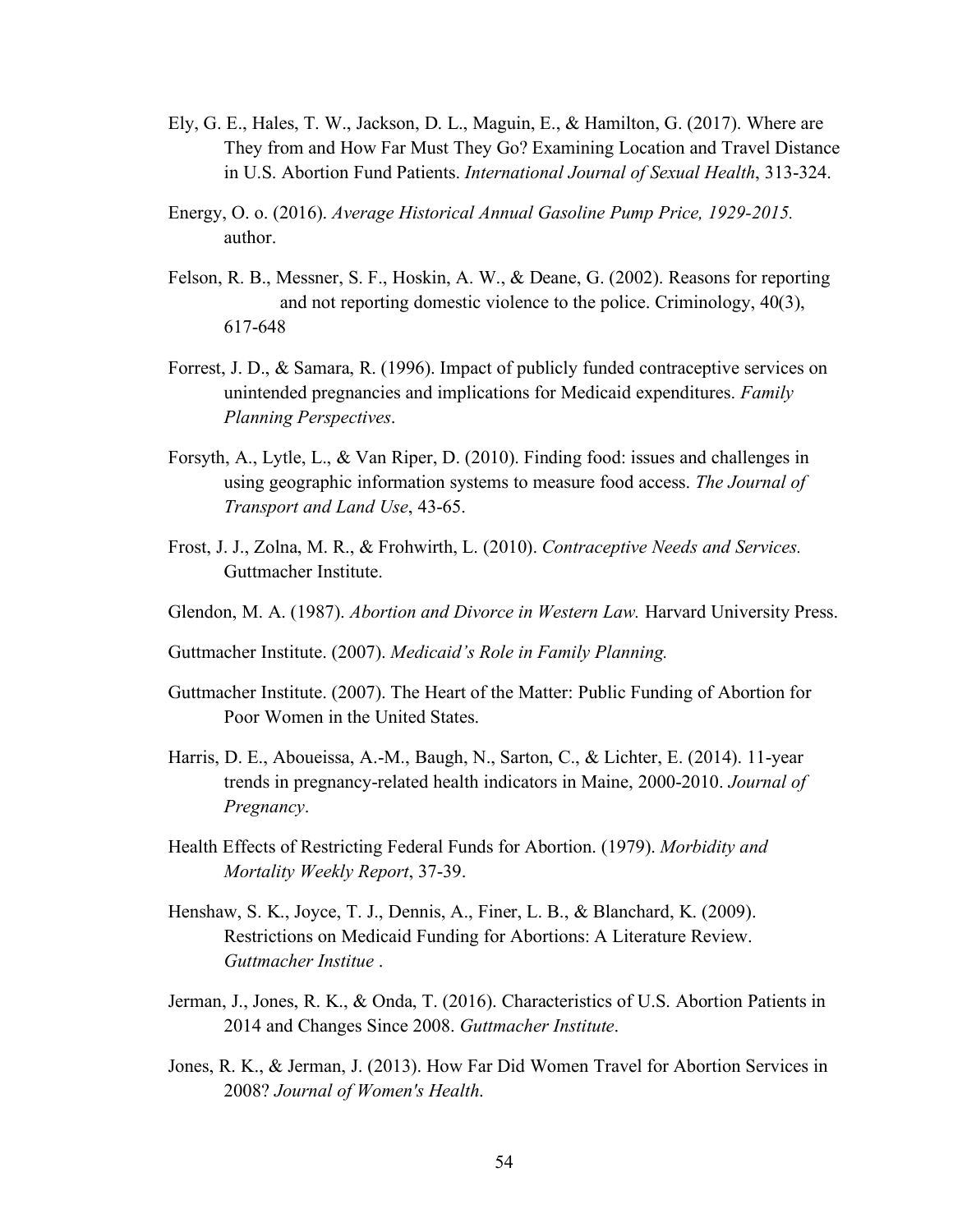- Jones, R. K., & Jerman, J. (2017). Abortion Incidence and Service Availability In the United States, 2014. *Perspectives on Sexual and Reproductive Health*.
- Jones, R., & Jerman, J. (2014). Abortion Incidence and Service Availability In The United States, 2014.
- Jones, R., & Jerman, J. (2016). Time to appointment and delays in accessing care among U.S. abortion patients. *Guttmacher Institute*.
- Jones, R., & Kavanaugh, M. (2011). Changes in abortion rates between 2000 and 2008 and lifetime incidence of abortion. *Obstetrics and Gynecology*, 1358-1366.
- Jones, R., Robins, S., & Pankomera, R. (2018). Identifying National Availability of Abortion Care and Distance From Major US Cities: Systematic Online Search. *Journal of Medical Internet Research*.
- Kenney, D. J. (1963). Thalidomide--Catalyst to Abortion Reform. *Ariz. L. Rev.*, 105.
- Kim, J. H., & Scialli, A. R. (2011). Thalidomide: The Tragedy of Birth Defects and the Effective Treatment of Disease. *Toxicological Sciences*, 1-6.
- Lahti, M., Connelly, R., Nigro, G., & Fraser-Thill, R. (2009). *Working parents and child care: Charting a new course for quality.*
- Lara, D., Holt, K., Pena, M., & Grossman, D. (2015). Knowledge of Abortion Laws and Services Among Low-Income Women in Three United States Cities. *Journal of Immigrant and Minority Health*, 1811–1818.
- Lively, D. E., & Weaver, R. L. (2006). *Contemporary Supreme Court Cases: Landmark Decisions Since Roe V. Wade.* Greenwood Publishing Group.
- Magnuson, K., Meyers, M., Ruhm, C., & Waldfogel, J. (2005). Inequality in children's school readiness and public funding. *Focus*, 12-18.
- Mattingly, M. J., Wimer, C. T., & Collyer, S. M. (2017). Child Care Costs and Poverty Among Families With Young Children. *American Journal of Medical Research*, 162-167.
- Medoff, M. H. (2014). The relationship between restrictive state abortion laws and postpartum depression. *Social Work in Public Health*, 481-490.
- Michigan Law Review. (1984). 719-721.
- Morton, L., & Blanchard, T. (2007). Starved for access: life in rural America's food deserts. *Rural Realities*.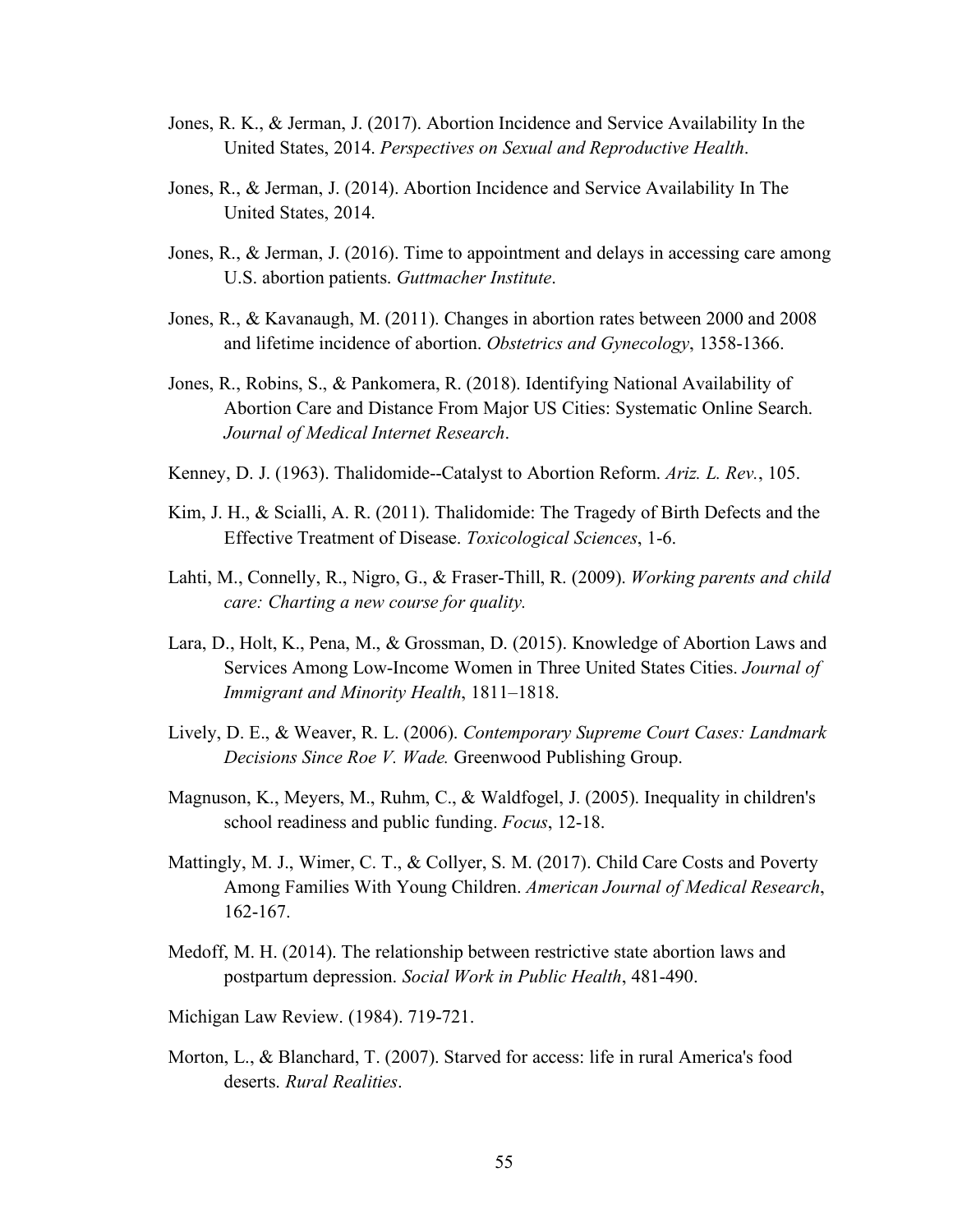Nossiff, R. (2001). *Before Roe: Abortion Policy in the States.* Temple University Press.

- Office of Energy Efficiency & Renewable Energy. (2016). *Average Historical Annual Gasoline Pump Price, 1929-2015.* Office of Energy Efficiency & Renewable Energy.
- Ostrach, B., & Cheyney, M. (2014). Navigating Social and Institutional Obstacles Low-Income Women Seeking Abortion. *Qualitative Health Research*.
- Roberts, S. C., Gould, H. M., Kimport, K., Weitz, T. A., & Foster, D. G. (2014). Out-of-Pocket Costs and Insurance Coverage for Abortion in the United States. *Women's Health Issues*.
- Roe v. Wade, 70-18 (The Supreme Court January 22, 1973).
- Rosoff, J. I. (1973). Senate-House conferees consider Helms Amendment. *Planned Parenthood-World Population Washington Memo*, 1-2.
- Services, D. o. (2018). *Annual Update of the HHS Poverty Guidelines.*
- Services, D. o. (2018). Annual Update of the HHS Poverty Guidelines. *author*, 2642- 2644.
- Upadhyay, U. D., Weitz, T. A., Jones, R. K., & Foster, D. G. (2014). Denial of Abortion Because of Provider Gestational Age Limits in the United States. *American Journal of Public Health* , 1687-94.
- Weinraub, M. (2015). Child Care in America: Research and Policy Directions. *Social Service Review*.
- Wertz, R. W., & Wertz, D. C. (1989). *Lying-in: A History of Childbirth in America.* Yale University Press.
- Whole Woman's Health et al. v. Hellerstedt, Commissioner, Texas Department of State Health Services, et al. , 15-274 (Supreme Court of the United States June 27, 2016).
- Wolf, W. (2003). The Challenge of Preserving and Expanding Affordable Health Care in Maine. *Maine Policy Review*.